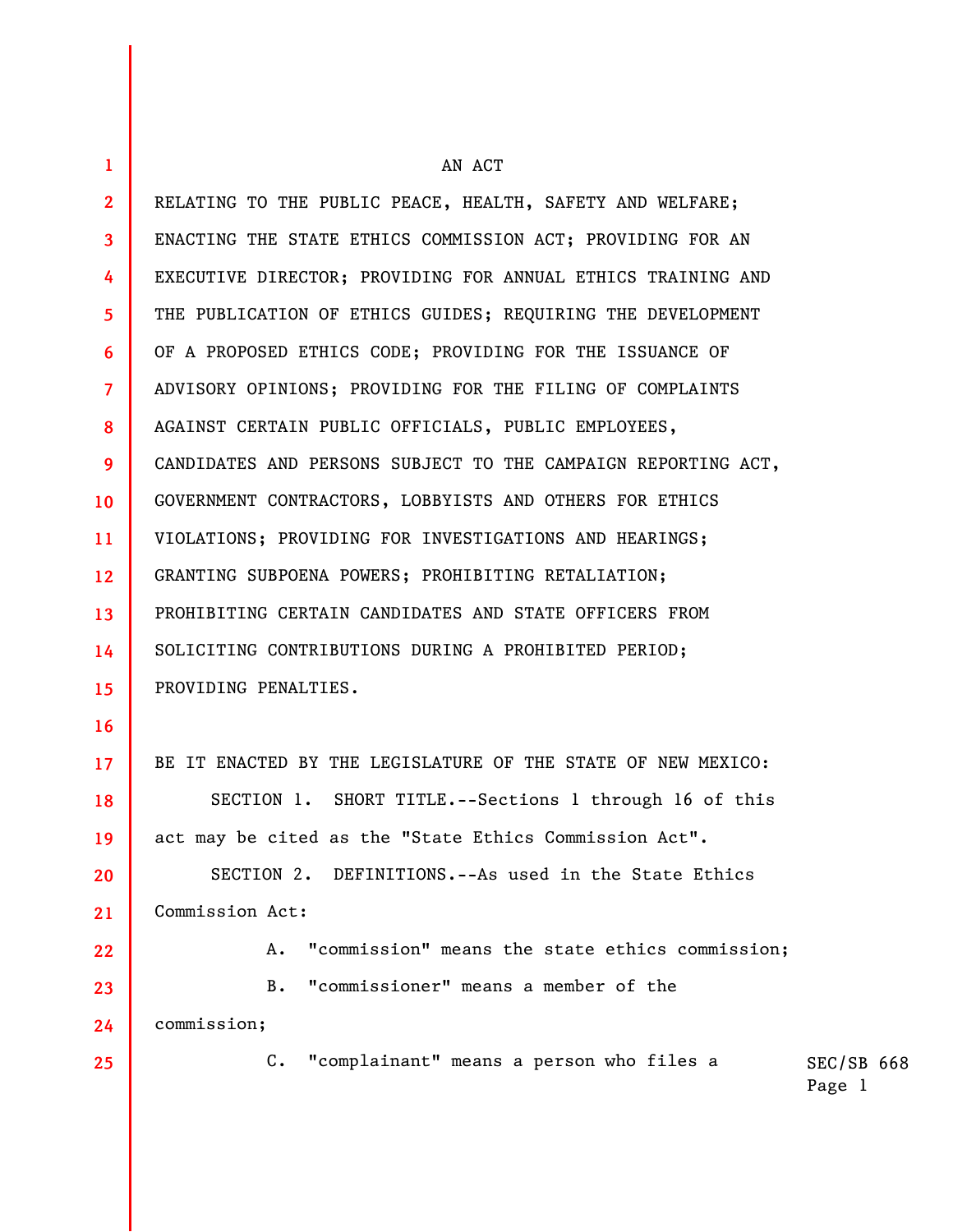verified complaint with the commission;

**1** 

**8** 

**2 3 4 5 6 7**  D. "complaint" means a complaint that has been signed by the complainant and the complainant attests under oath and subject to penalty of perjury before a notary public that the information in the complaint, and any attachments provided with the complaint, are true and accurate; E. "director" means the executive director of the

commission;

**9 10 11 12**  F. "government contractor" means a person who has a contract with a public agency or who has submitted a competitive sealed proposal or competitive sealed bid for a contract with a public agency;

**13 14**  G. "legislative body" means the house of representatives or the senate;

**15 16 17**  H. "lobbyist" means a person who is required to register as a lobbyist pursuant to the provisions of the Lobbyist Regulation Act;

**18 19 20**  I. "political party" means a political party that has been qualified in accordance with the provisions of the Election Code;

SEC/SB 668 **21 22 23 24 25**  J. "public agency" means any department, commission, council, board, committee, agency or institution of the executive or legislative branch of government of the state or any instrumentality of the state, including the New Mexico mortgage finance authority, the New Mexico finance

Page 2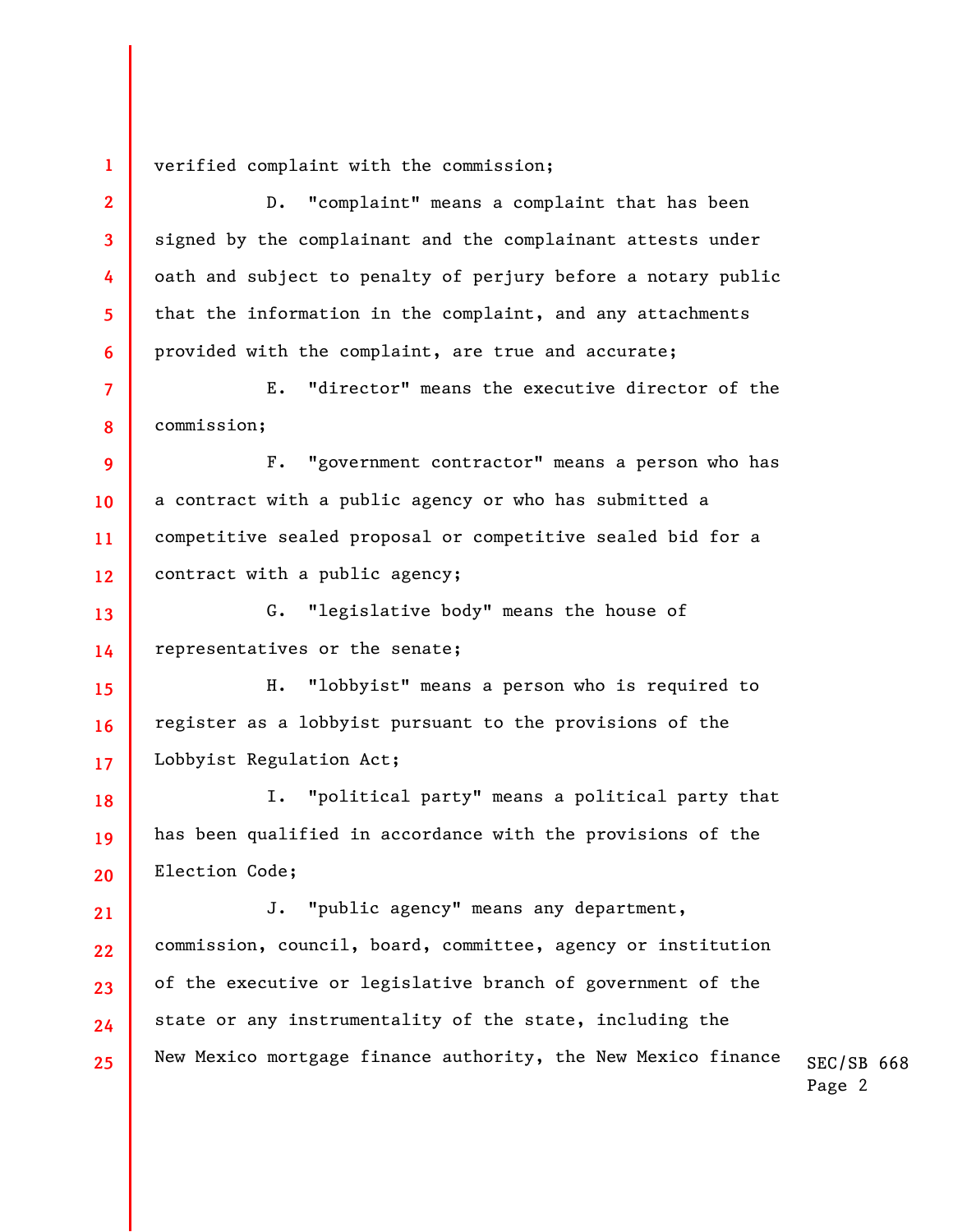SEC/SB 668 Page 3 **1 2 3 4 5 6 7 8 9 10 11 12 13 14 15 16 17 18 19 20 21 22 23 24 25**  authority, the New Mexico exposition center authority, the New Mexico hospital equipment loan council and the New Mexico renewable energy transmission authority; K. "public employee" means an employee of a public agency; L. "public official" means a person elected to an office of the executive or legislative branch of the state or a person appointed to a public agency; and M. "respondent" means a person against whom a complaint has been filed with or by the commission. SECTION 3. STATE ETHICS COMMISSION CREATED-- MEMBERSHIP--TERMS--REMOVAL.-- A. The "state ethics commission", as created in Article 5, Section 17 of the constitution of New Mexico, is composed of seven commissioners, appointed as follows: (1) one commissioner appointed by the speaker of the house of representatives; (2) one commissioner appointed by the minority floor leader of the house of representatives; (3) one commissioner appointed by the president pro tempore of the senate; (4) one commissioner appointed by the minority floor leader of the senate; (5) two commissioners appointed by the four legislatively appointed commissioners; and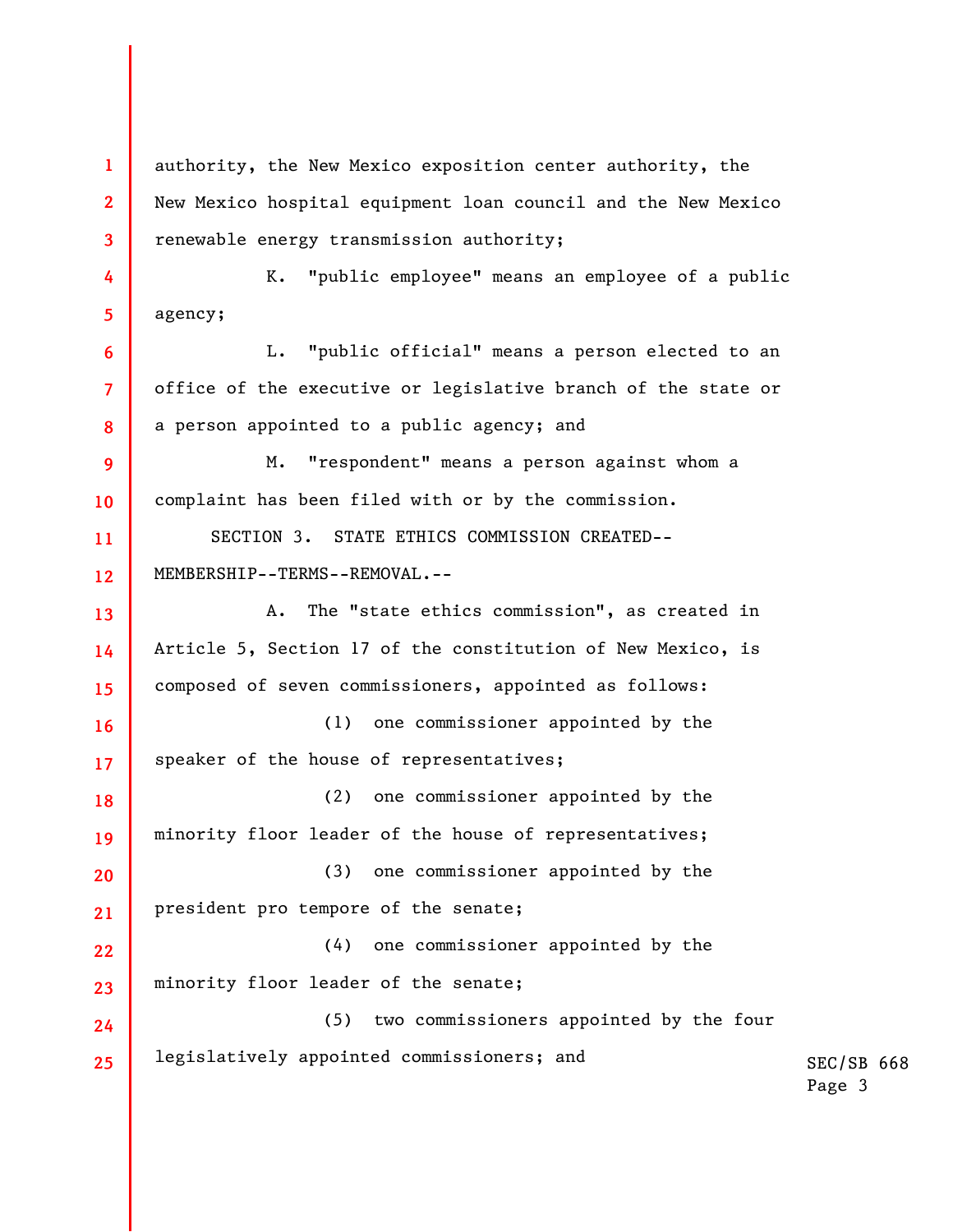**1 2 3**  (6) one commissioner appointed by the governor, who shall be a retired judge and who shall chair the commission.

B. No more than three members of the commission may be members of the same political party.

C. The appointing authorities shall give due regard to the cultural diversity of the state and to achieving geographical representation from across the state. Each appointing authority shall file letters of appointment with the secretary of state.

**11 12 13 14 15 16 17 18 19 20 21 22**  D. Commissioners shall be appointed for staggered terms of four years beginning July 1, 2019. The initial commissioners appointed by the speaker of the house of representatives and senate minority floor leader shall serve an initial term of four years; members appointed by the president pro tempore of the senate and house minority floor leader shall serve an initial term of two years; members appointed by the legislatively appointed members shall serve an initial term of one year; and the member appointed by the governor shall serve an initial term of three years. Members shall serve until their successors are appointed and qualified.

E. A person shall not serve as a commissioner for more than two consecutive four-year terms.

**25** 

**23** 

**24** 

**4** 

**5** 

**6** 

**7** 

**8** 

**9** 

**10** 

F. When any member of the commission dies, resigns  $_{\rm SEC/SB}$  668 Page 4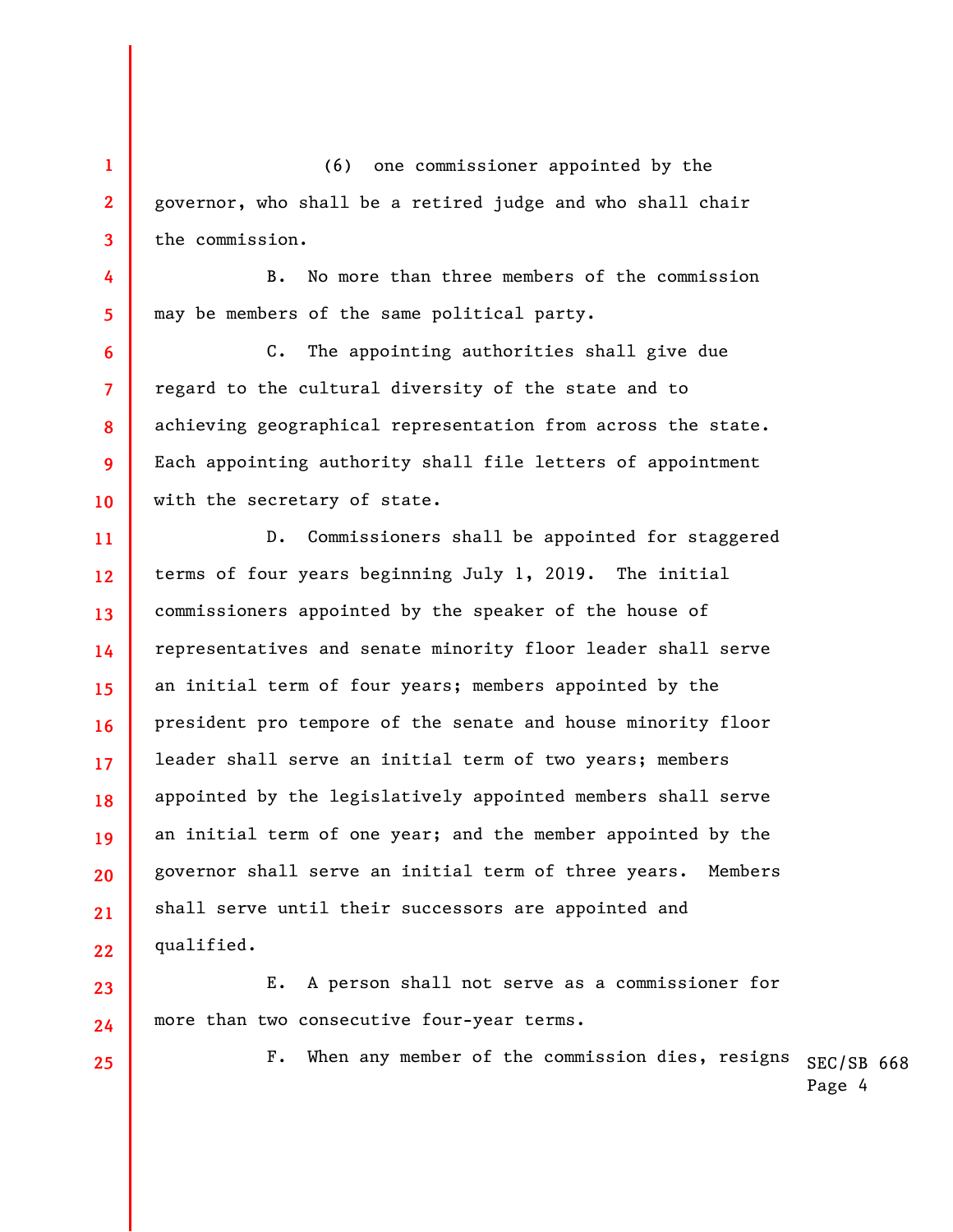**4 6 8 12**  or no longer has the qualifications required for the commissioner's original selection, the commissioner's position on the commission becomes vacant. The director shall notify the original appointing authority of the vacant position. The original appointing authority shall select a successor in the same manner as the original selection was made. A vacancy shall be filled by appointment by the original appointing authority no later than sixty days following notification of a vacancy for the remainder of the unexpired term. A vacancy on the commission shall be filled by appointment by the original appointing authority for the remainder of the unexpired term.

**1** 

**2** 

**3** 

**5** 

**7** 

**9** 

**10** 

**11** 

**13 14 15 16 17**  G. The commission shall meet as necessary to carry out its duties pursuant to the State Ethics Commission Act. Commissioners are entitled to receive per diem and mileage as provided in the Per Diem and Mileage Act and shall receive no other compensation, perquisite or allowance.

**18 19 20 21 22 23 24 25**  H. Four commissioners consisting of two members of the largest political party in the state and two members of the second largest political party in the state constitute a quorum for the transaction of business. No action shall be taken by the commission unless at least four members, including at least two members of the largest political party in the state and two members of the second largest political party in the state, concur.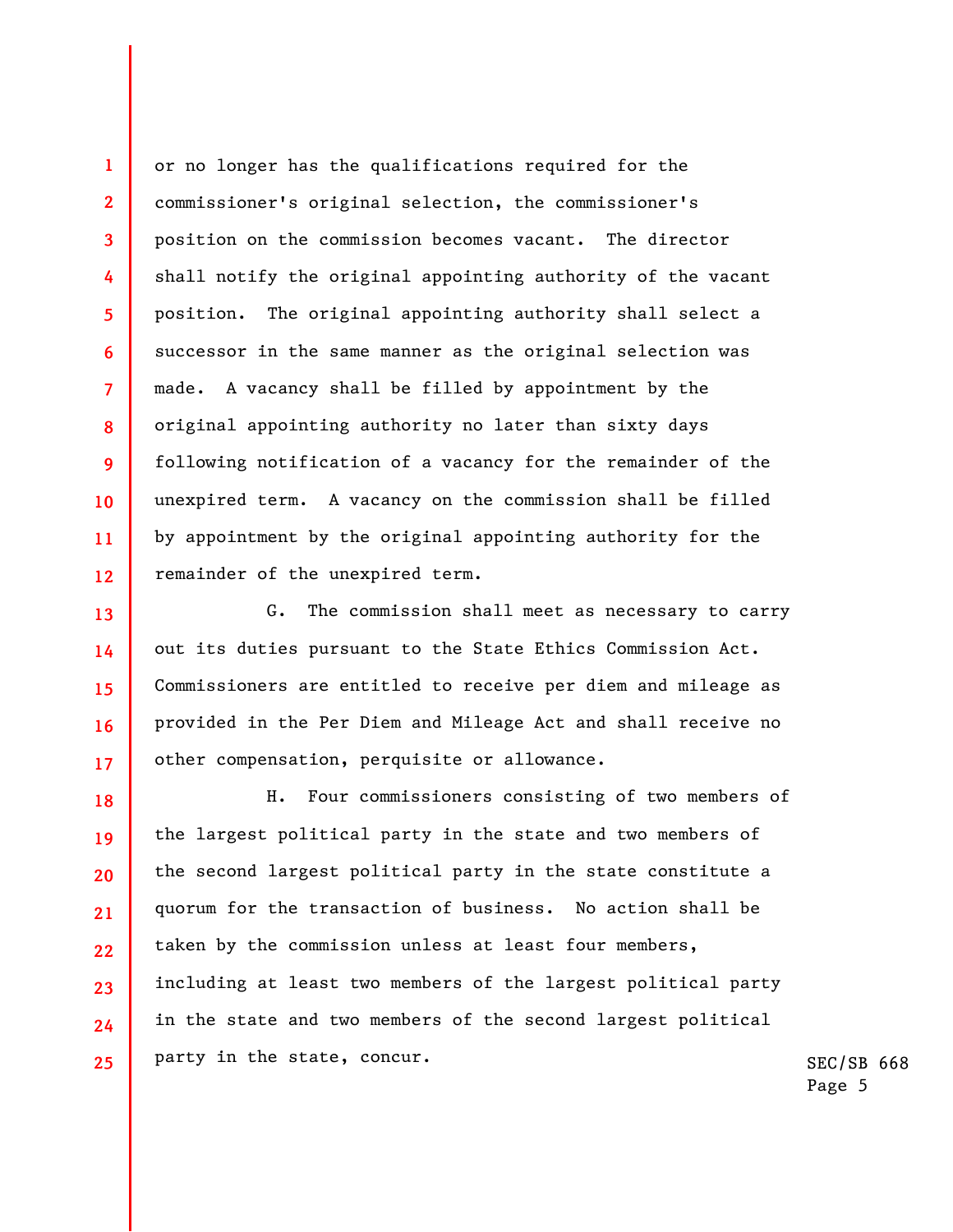SEC/SB 668 **1 2 3 4 5 6 7 8 9 10 11 12 13 14 15 16 17 18 19 20 21 22 23 24 25**  I. A commissioner may be removed only for incompetence, neglect of duty or malfeasance in office. A proceeding for the removal of a commissioner may be commenced by the commission or by the attorney general upon the request of the commission. A commissioner shall be given notice of hearing and an opportunity to be heard before the commissioner is removed. The supreme court has original jurisdiction over proceedings to remove commissioners, and its decision shall be final. A commissioner is also liable to impeachment pursuant to Article 4, Section 36 of the constitution of New Mexico. SECTION 4. COMMISSIONERS--QUALIFICATIONS-- LIMITATIONS.-- A. To qualify for appointment to the commission, a person shall: (1) be a qualified elector of New Mexico; (2) not have changed party registration in the five years next preceding the member's appointment in such a manner that the member's prior party registration would make the member ineligible to serve on the commission; (3) not continue to serve as a commissioner if the member changes party registration after the date of appointment in such a manner as to make the member ineligible to serve on the commission; and (4) not be, or within the two years prior to

Page 6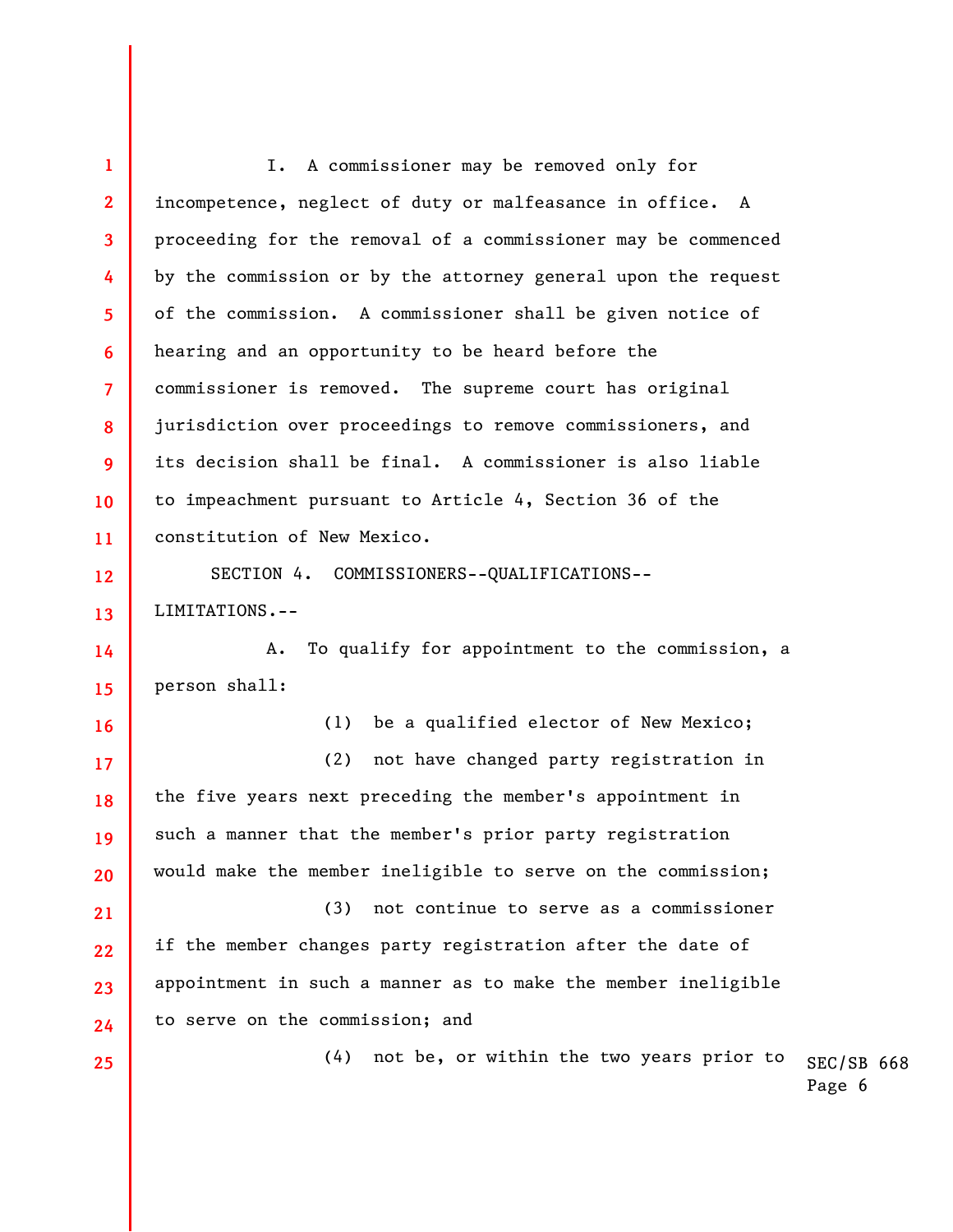appointment shall not have been, in New Mexico, any of the following:

**1** 

**2** 

**3 4 5 6 7 8 9 10 11 12 13 14 15 16 17 18 19 20 21 22 23 24 25**  (a) a public official; (b) a public employee; (c) a candidate; (d) a lobbyist; (e) a government contractor; or (f) an office holder in a political party at the state or federal level. B. Before entering upon the duties of the office of commissioner, each commissioner shall review the State Ethics Commission Act and other laws and rules pertaining to the commission's responsibilities and to ethics and governmental conduct in New Mexico. Each commissioner shall take the oath of office as provided in Article 20, Section 1 of the constitution of New Mexico. C. For a period of one calendar year following a commissioner's tenure or following the resignation or removal of a commissioner, the commissioner shall not: (1) represent a respondent, unless appearing on the commissioner's own behalf; or (2) accept employment or otherwise provide services to a respondent unless the commissioner accepted employment or provided services prior to the filing of a complaint against the respondent.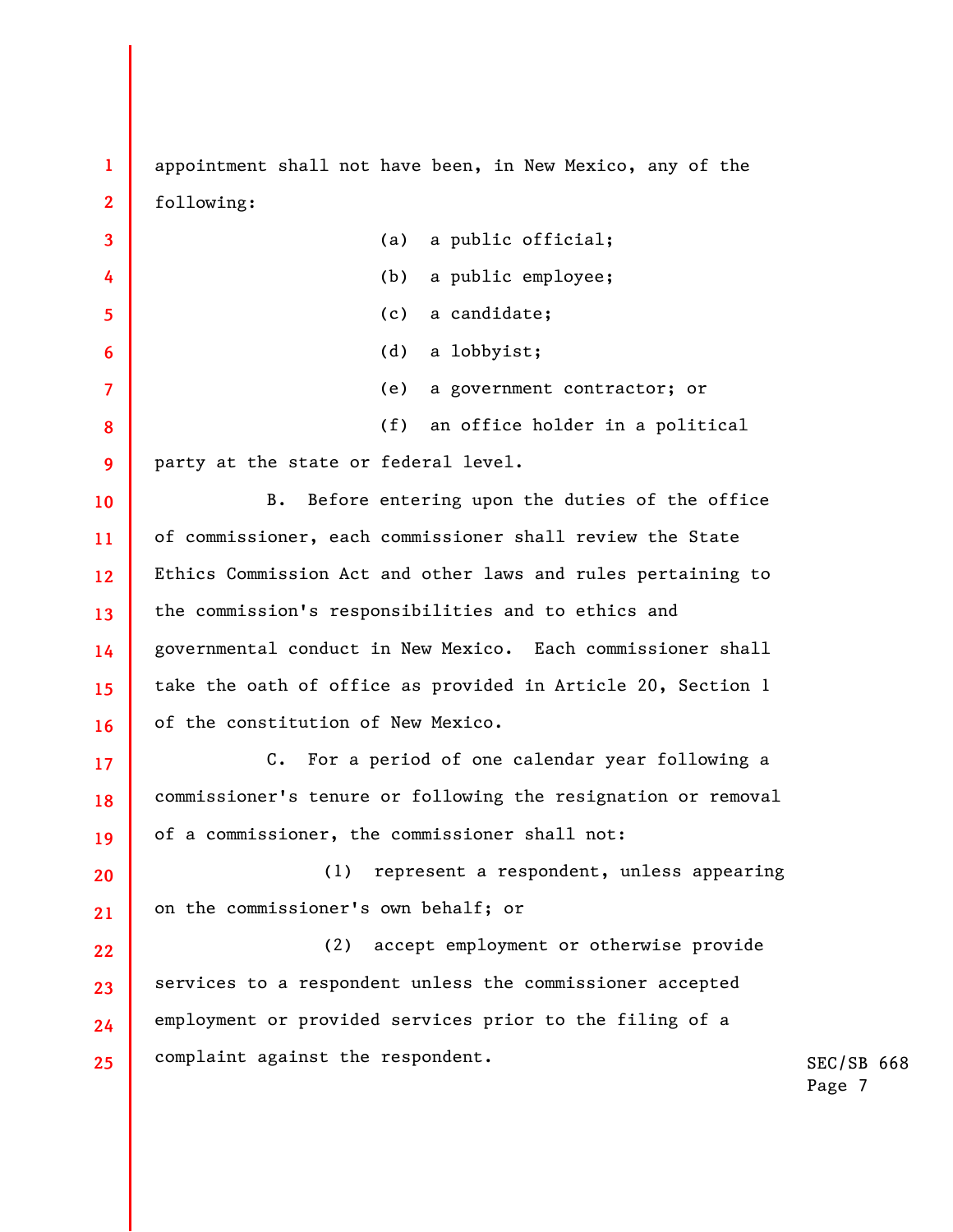SEC/SB 668 Page 8 **1 2 3 4 5 6 7 8 9 10 11 12 13 14 15 16 17 18 19 20 21 22 23 24 25**  D. During a commissioner's tenure, a commissioner shall not hold another public office or be: (1) a public employee; (2) a candidate; (3) a lobbyist; (4) a government contractor; or (5) an office holder in a political party at the state or federal level. E. A commissioner who changes political party affiliation in violation of the provisions of Subsection A of this section or who chooses to seek or hold an office in violation of Subsection D of this section shall resign from the commission or be deemed to have resigned. SECTION 5. COMMISSION--DUTIES AND POWERS.-- A. The commission shall: (1) employ an executive director, who shall be an attorney, upon approval of at least five commissioners; (2) develop, adopt and promulgate the rules necessary for it to implement and administer the provisions of the State Ethics Commission Act; and (3) establish qualifications for hearing officers and rules for hearing procedures and appeals. B. Beginning January 1, 2020, the commission shall: (1) receive and investigate complaints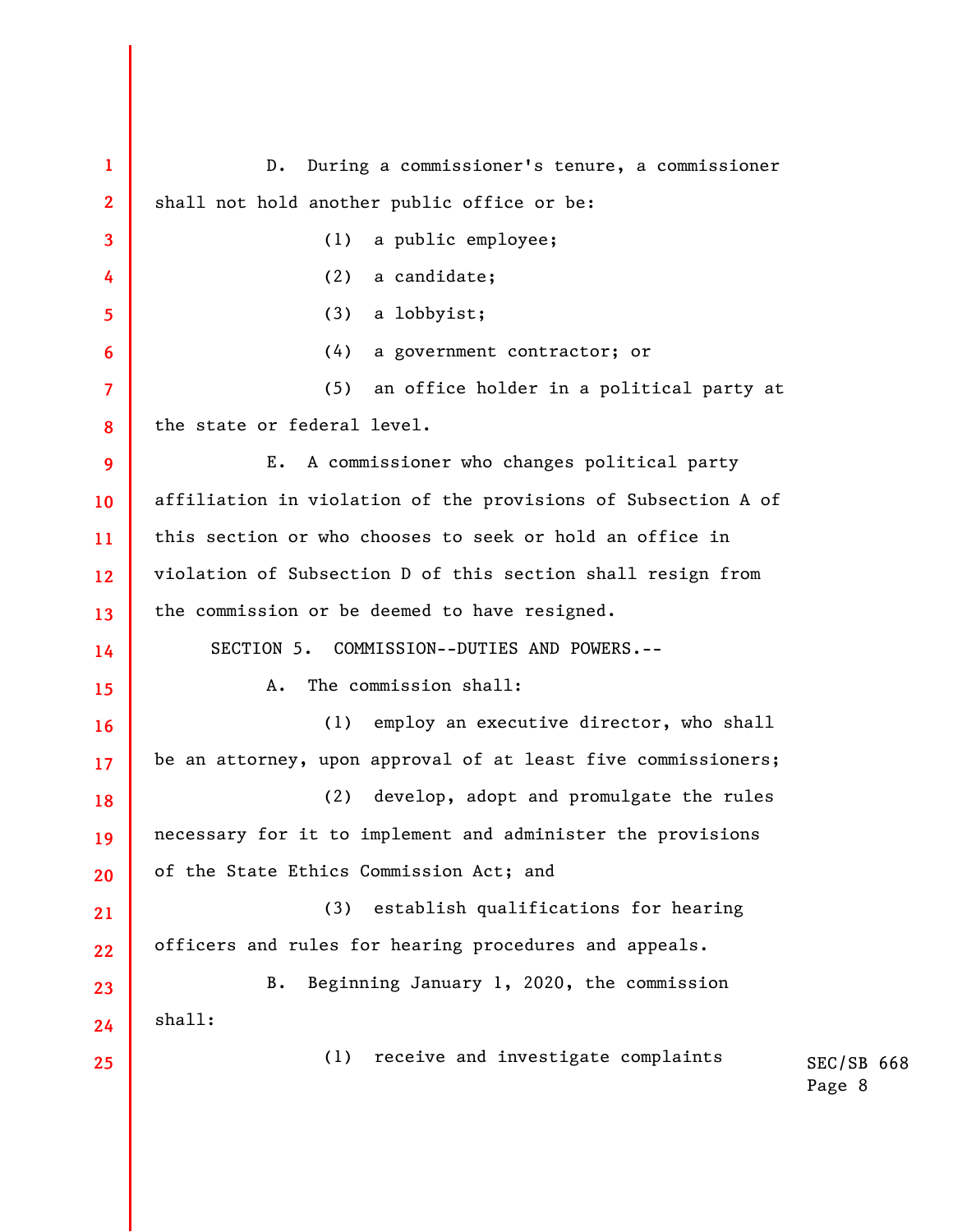**1 2 3 4 5 6 7 8 9 10 11 12 13 14 15 16 17 18 19 20 21 22 23 24 25**  alleging ethics violations against public officials, public employees, candidates, persons subject to the Campaign Reporting Act, government contractors, lobbyists and lobbyists' employers; (2) hold hearings in appropriate cases to determine whether there has been an ethics violation; (3) compile, index, maintain and provide public access to all advisory opinions and reports required to be made public pursuant to the State Ethics Commission Act; (4) draft a proposed code of ethics for public officials and public employees and submit the proposed code to each elected public official and public agency for adoption; and (5) submit an annual report of its activities, including any recommendations regarding state ethics laws or the scope of its powers and duties, in December of each year to the legislature and the governor. C. Beginning January 1, 2020, the commission may: (1) by approval of at least five commissioners, initiate complaints alleging ethics violations against a public official, public employee, candidate, person subject to the Campaign Reporting Act, government contractor, lobbyist or lobbyist's employer; (2) petition a district court to issue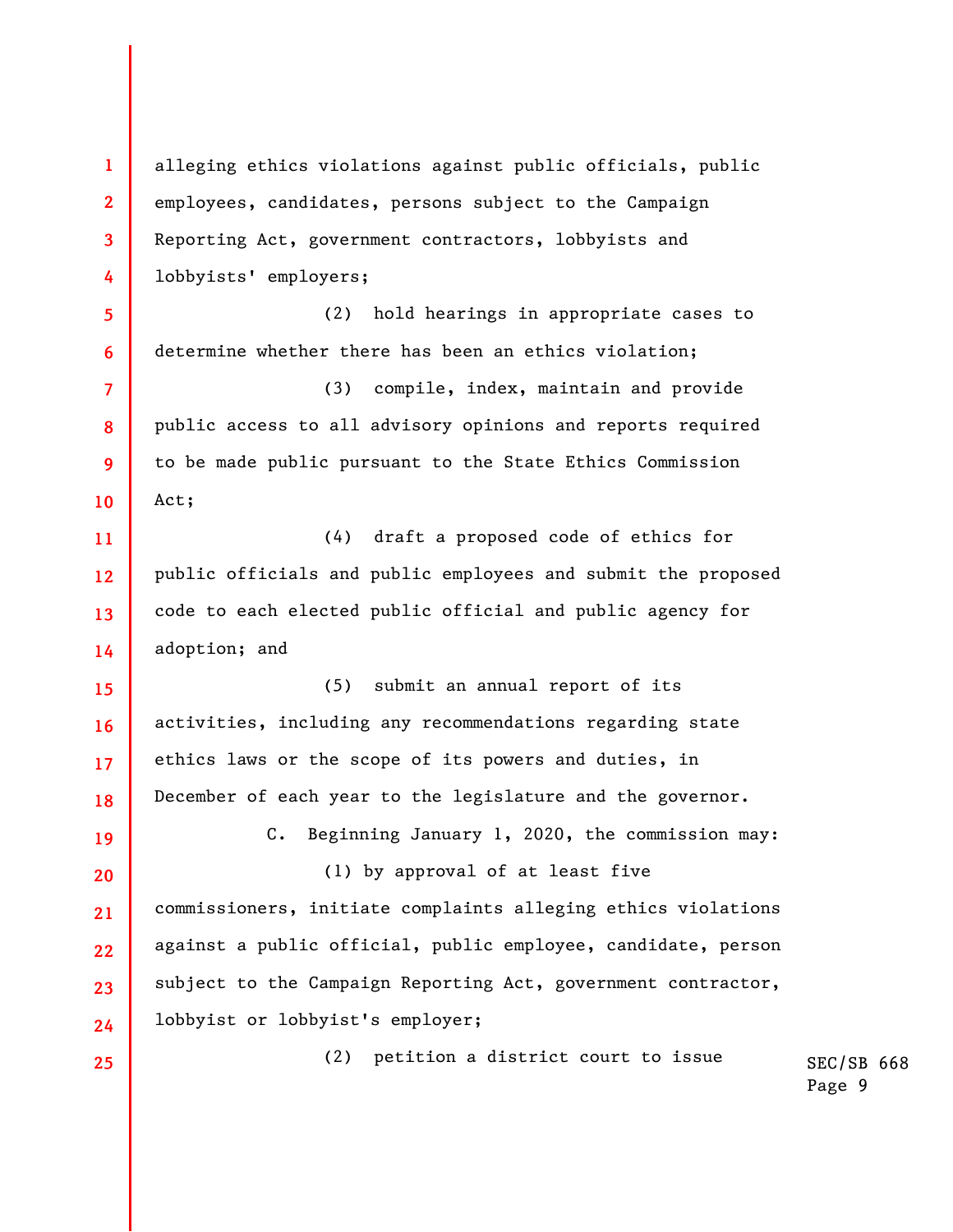**1 2 3 4 5 6 7 8 9 10 11 12 13 14 15 16 17 18 19 20 21 22 23 24 25**  subpoenas under seal requiring the attendance of witnesses and the production of books, records, documents or other evidence relevant or material to an investigation; (3) issue advisory opinions in accordance with the provisions of the State Ethics Commission Act; (4) compile, adopt, publish and make available to all public officials, public employees, government contractors and lobbyists an ethics guide that clearly and plainly explains the ethics requirements set forth in state law, including those that relate to conducting business with the state and public agencies; and (5) offer annual ethics training to public officials, public employees, government contractors, lobbyists and other interested persons. SECTION 6. EXECUTIVE DIRECTOR--APPOINTMENT--DUTIES AND POWERS.-- A. The commission shall appoint an executive director who shall be knowledgeable about state ethics laws and who shall be appointed without reference to party affiliation and solely on the grounds of fitness to perform the duties of the office. The director shall hold office from the date of appointment until such time as the director is removed by the commission. B. The director shall: (1) take the oath of office required by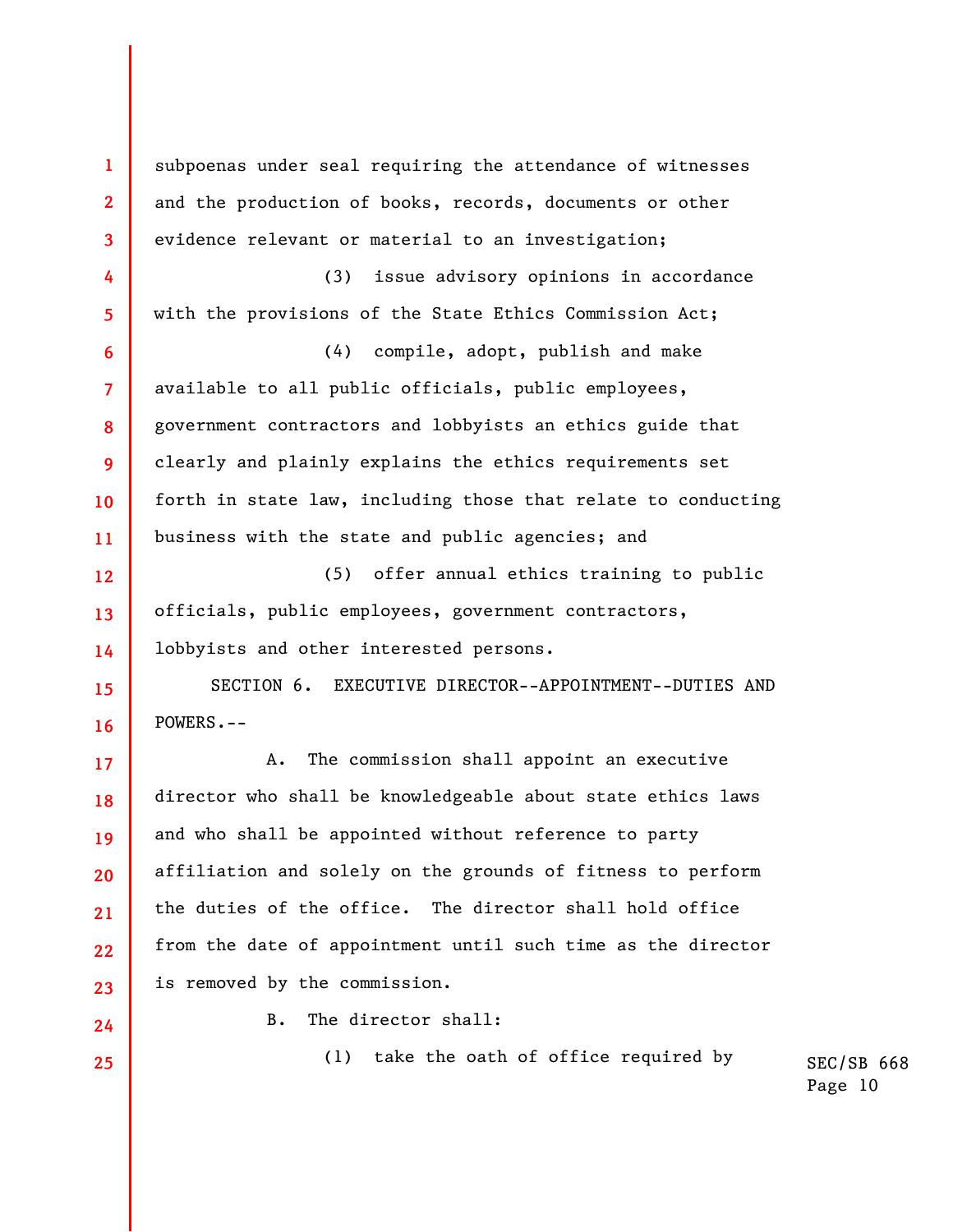SEC/SB 668 Page 11 **1 2 3 4 5 6 7 8 9 10 11 12 13 14 15 16 17 18 19 20 21 22 23 24 25**  Article 20, Section 1 of the constitution of New Mexico; (2) hire a general counsel who may serve for no more than five years, unless rehired for up to an additional five years; (3) hire additional personnel as may be necessary to carry out the duties of the commission; (4) prepare an annual budget for the commission and submit it to the commission for approval; (5) make recommendations to the commission of proposed rules or legislative changes needed to provide better administration of the State Ethics Commission Act; (6) perform other duties as assigned by the commission; and (7) be required to reapply for the position after six years of service and may serve as director for no more than twelve years. C. The director may: (1) enter into contracts and agreements on behalf of the commission; and (2) have the general counsel administer oaths and take depositions subject to the Rules of Civil Procedure for the District Courts. D. For a period of one calendar year immediately following termination of the director's employment with the commission, the director shall not: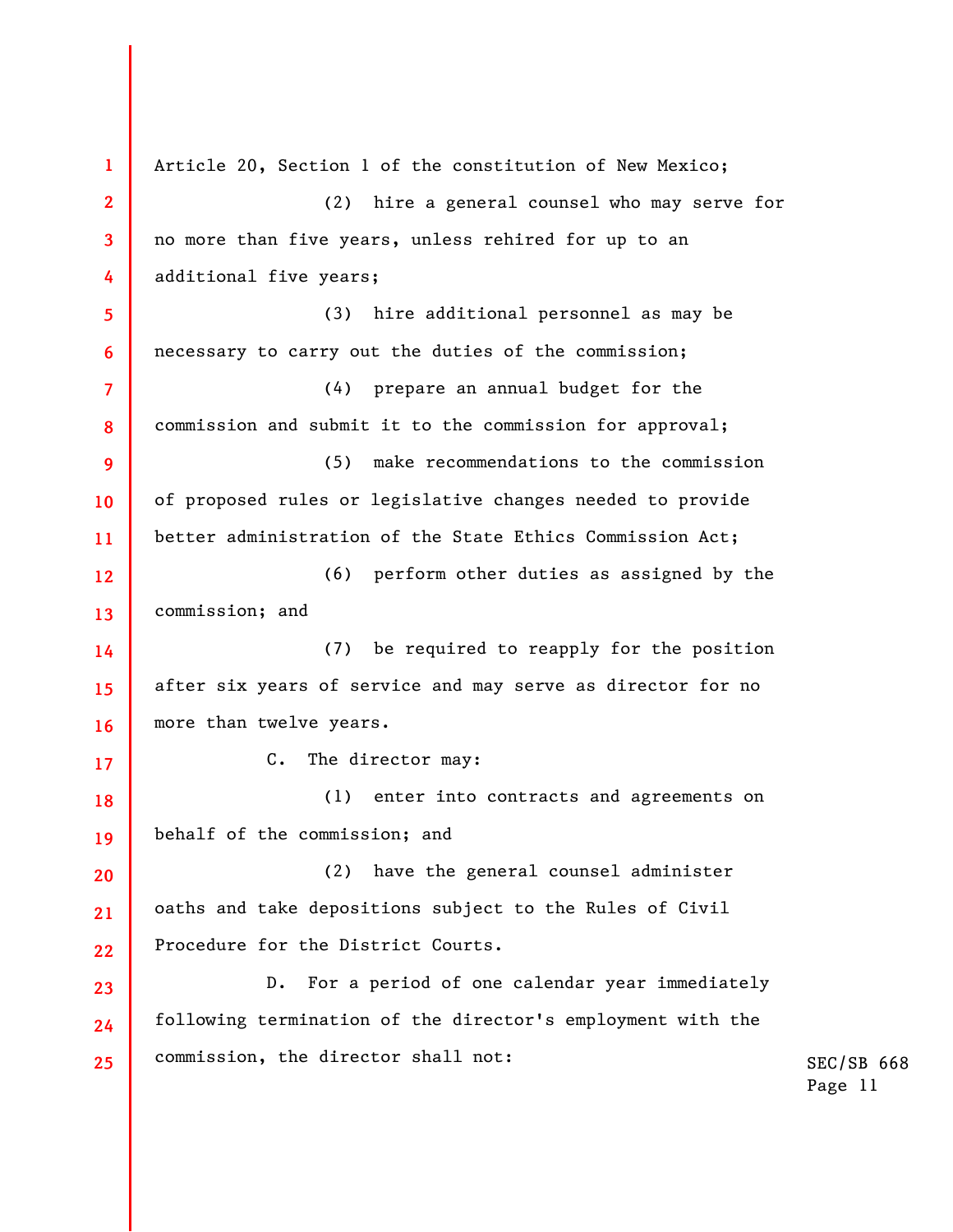SEC/SB 668 Page 12 **1 2 3 4 5 6 7 8 9 10 11 12 13 14 15 16 17 18 19 20 21 22 23 24 25**  (1) represent a respondent, unless appearing on the director's own behalf; or (2) accept employment or otherwise provide services to a respondent, unless the director accepted employment or provided services prior to the filing of a complaint against the respondent. SECTION 7. RECUSAL AND DISQUALIFICATION OF A COMMISSIONER.-- A. A commissioner may recuse from a particular matter. B. A commissioner shall recuse from any matter in which the commissioner is unable to make a fair and impartial decision or in which there is a reasonable doubt about whether the commissioner can make a fair and impartial decision, including: (1) when the commissioner has a personal bias or prejudice concerning a party to the proceeding or has prejudged a disputed evidentiary fact involved in a proceeding prior to a hearing. For the purposes of this paragraph, "personal bias or prejudice" means a predisposition toward a person based on a previous or ongoing relationship that renders the commissioner unable to exercise the commissioner's functions impartially; (2) when the commissioner has a pecuniary interest in the outcome of the matter; or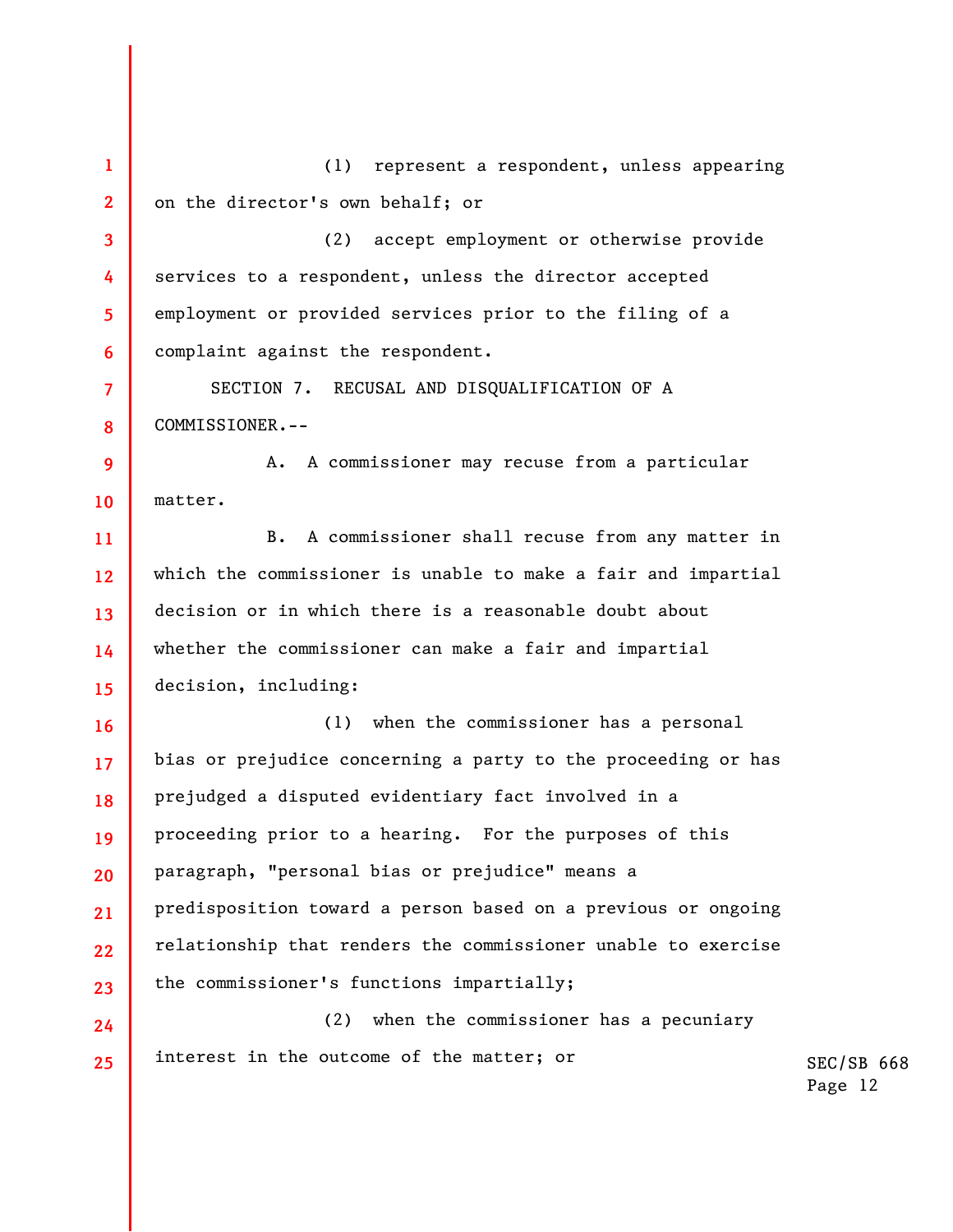**1 2 3**  (3) when in previous employment the commissioner served as an attorney, adviser, consultant or witness in the matter in controversy.

**4** 

**5** 

**6** 

**7** 

**8** 

**9** 

C. A party to the proceeding may request the recusal of a commissioner and shall provide the commission with the grounds for the request. If the commissioner declines to recuse upon request of a party to the proceeding, the commissioner shall provide a full explanation in support of the refusal to recuse.

**10 11 12 13 14**  D. A party may appeal a commissioner's refusal to recuse, or if the propriety of a commissioner's participation in a particular matter is otherwise questioned, the issue shall be decided by a majority of the other commissioners present and voting.

**15 16 17 18 19**  E. A disqualified commissioner shall not participate in any proceedings with reference to the matter from which the commissioner is disqualified or recused, and the commissioner shall be excused from that portion of any meeting at which the matter is discussed.

**20 21 22**  F. Minutes of commission meetings shall record the name of any commissioner not voting on a matter by reason of disqualification or recusal.

**23 24 25**  G. If two or more commissioners have recused themselves or are disqualified from participating in a proceeding, the remaining commissioners shall appoint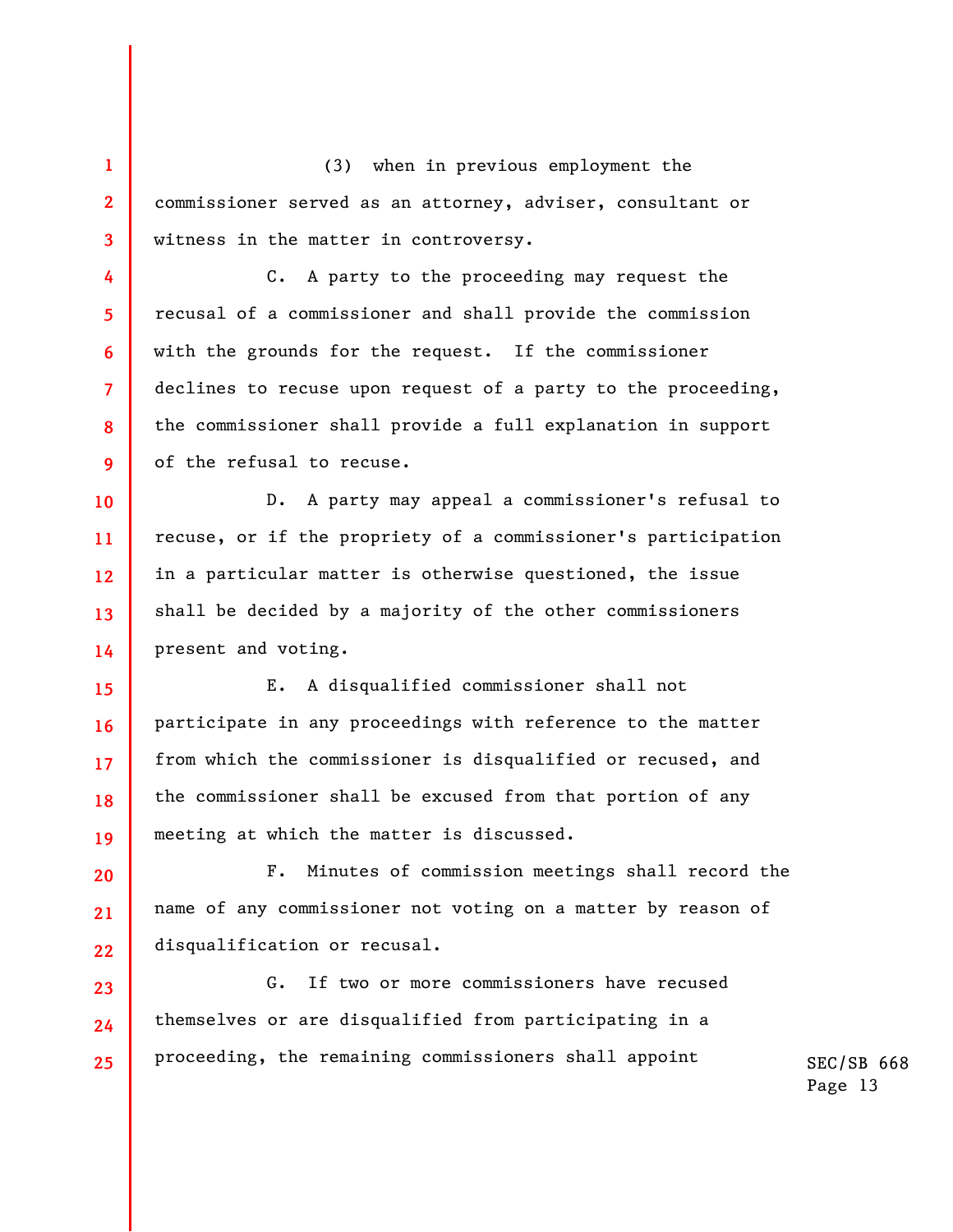temporary commissioners to participate in that proceeding. Appointments of temporary commissioners shall be made by a majority vote of the remaining commissioners in accordance with the political affiliation and geographical representation requirements and the qualifications set forth in the State Ethics Commission Act.

**7 8 9 10**  H. The commission shall promulgate rules for the recusal and disqualification of commissioners, for an appeal of a recusal decision and for the appointment of temporary commissioners.

**11** 

**1** 

**2** 

**3** 

**4** 

**5** 

**6** 

SECTION 8. ADVISORY OPINIONS.--

**12 13**  A. The commission may issue advisory opinions on matters related to ethics. Advisory opinions shall:

**14 15 16 17**  (1) be requested in writing by a public official, public employee, candidate, person subject to the Campaign Reporting Act, government contractor, lobbyist or lobbyist's employer;

**18 19**  (2) identify a specific set of circumstances involving an ethics issue;

**20 21 22 23**  (3) be issued within sixty days of receipt of the request unless the commission notifies the requester of a delay in issuance and continues to notify the requester every thirty days until the advisory opinion is issued; and

**24 25**  (4) be published after omitting the requester's name and identifying information.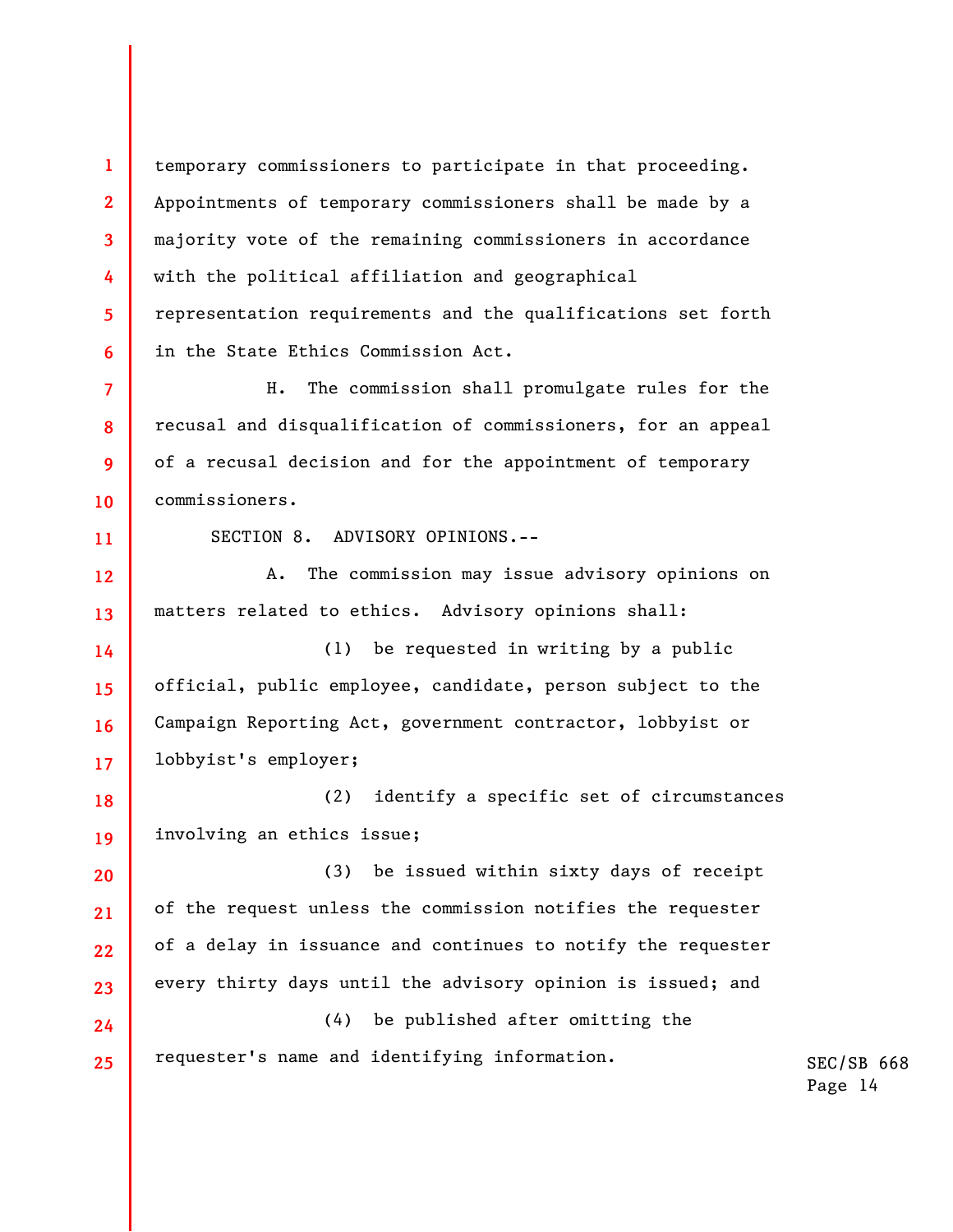SEC/SB 668 Page 15 **1 2 3 4 5 6 7 8 9 10 11 12 13 14 15 16 17 18 19 20 21 22 23 24 25**  B. A request for an advisory opinion shall be confidential and not subject to the provisions of the Inspection of Public Records Act. C. Unless amended or revoked, an advisory opinion shall be binding on the commission in any subsequent commission proceedings concerning a person who acted in good faith and in reasonable reliance on the advisory opinion. SECTION 9. COMMISSION JURISDICTION--COMPLIANCE PROVISIONS.-- A. The commission has jurisdiction to enforce the applicable civil compliance provisions for public officials, public employees, candidates, persons subject to the Campaign Reporting Act, government contractors, lobbyists and lobbyists' employers of: (1) the Campaign Reporting Act; (2) the Financial Disclosure Act; (3) the Gift Act; (4) the Lobbyist Regulation Act; (5) the Voter Action Act; (6) the Governmental Conduct Act; (7) the Procurement Code; (8) the State Ethics Commission Act; and (9) Article 9, Section 14 of the constitution of New Mexico. B. All complaints filed with a public agency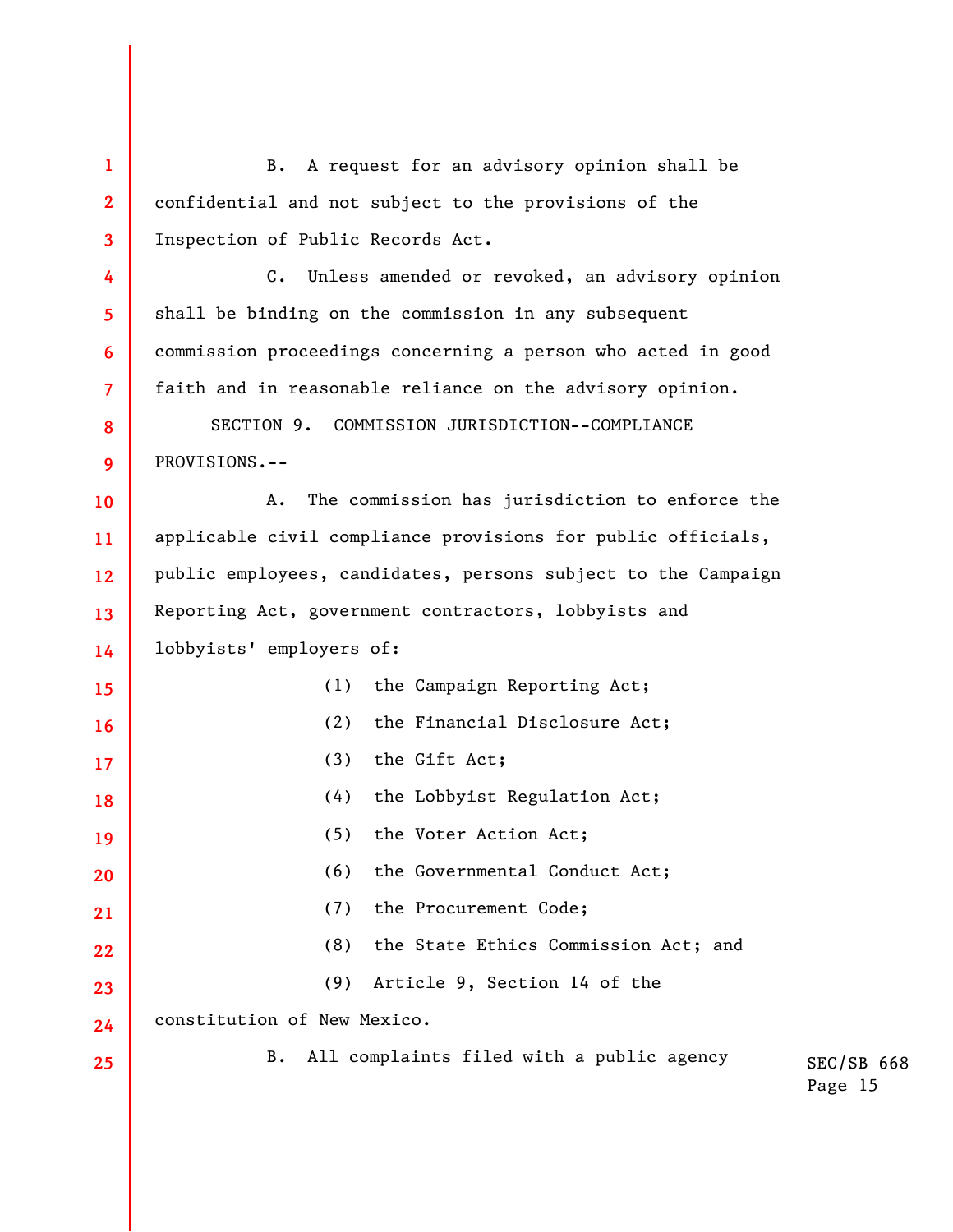regarding the statutes listed in Subsection A of this section shall be forwarded to the commission.

**1** 

**2** 

**3** 

**4** 

**5** 

**6** 

**7** 

C. The commission may choose to act on some or all aspects of a complaint and forward other aspects of a complaint to another state or federal agency with jurisdiction over the matter in accordance with Subsection E of this section.

**8 9 10 11 12 13 14 15 16 17 18 19**  D. If the commission decides not to act on a complaint, whether the complaint was filed with the commission or forwarded from another public agency, or decides only to act on part of a complaint, the commission shall promptly forward the complaint, or any part of a complaint on which it does not wish to act, to the public agency that has appropriate jurisdiction within ten days of the decision. The complainant and respondent shall be notified in writing when the complainant's request has been forwarded to another agency unless otherwise provided pursuant to Subsection H of Section 10 of the State Ethics Commission Act.

**20 21 22 23 24 25**  E. The commission may share jurisdiction with other public agencies having authority to act on a complaint or any aspect of a complaint. Such shared jurisdiction shall be formalized through an agreement entered into by all participating agencies involved with the complaint and the director. The commission may also investigate a complaint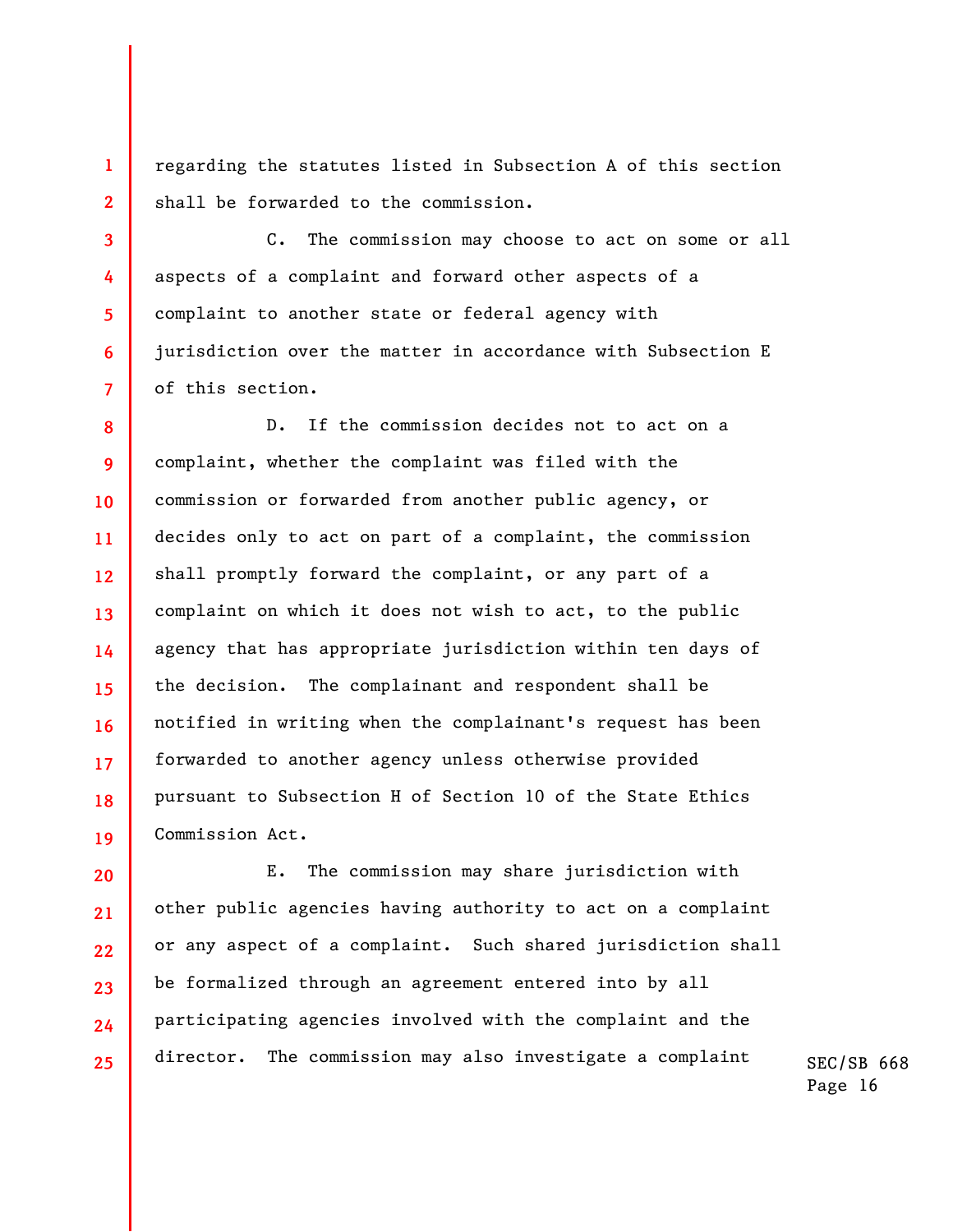referred to the commission by the legislature, or a legislative committee, in accordance with an agreement entered into pursuant to policies of the New Mexico legislative council or rules of the house of representatives or senate.

**1** 

**2** 

**3** 

**4** 

**5** 

**6** 

**7** 

**8** 

**9** 

**10** 

**11** 

F. The commission may file a court action to enforce the civil compliance provisions of an act listed in Subsection A of this section. The court action shall be filed in the district court in the county where the respondent resides.

SECTION 10. COMPLAINTS--INVESTIGATIONS--SUBPOENAS.--

**12 13 14 15 16 17 18**  A. A complaint of an alleged ethics violation committed by a public official, public employee, candidate, person subject to the Campaign Reporting Act, government contractor, lobbyist, lobbyist's employer or a restricted donor subject to the Gift Act may be filed with the commission by a person who has actual knowledge of the alleged ethics violation.

**19 20 21 22 23 24 25**  B. The complainant shall set forth in detail the specific charges against the respondent and the factual allegations that support the charges and shall sign the complaint under penalty of false statement. The complainant shall submit any evidence the complainant has that supports the complaint. Evidence may include documents, records and names of witnesses. The commission shall prescribe the forms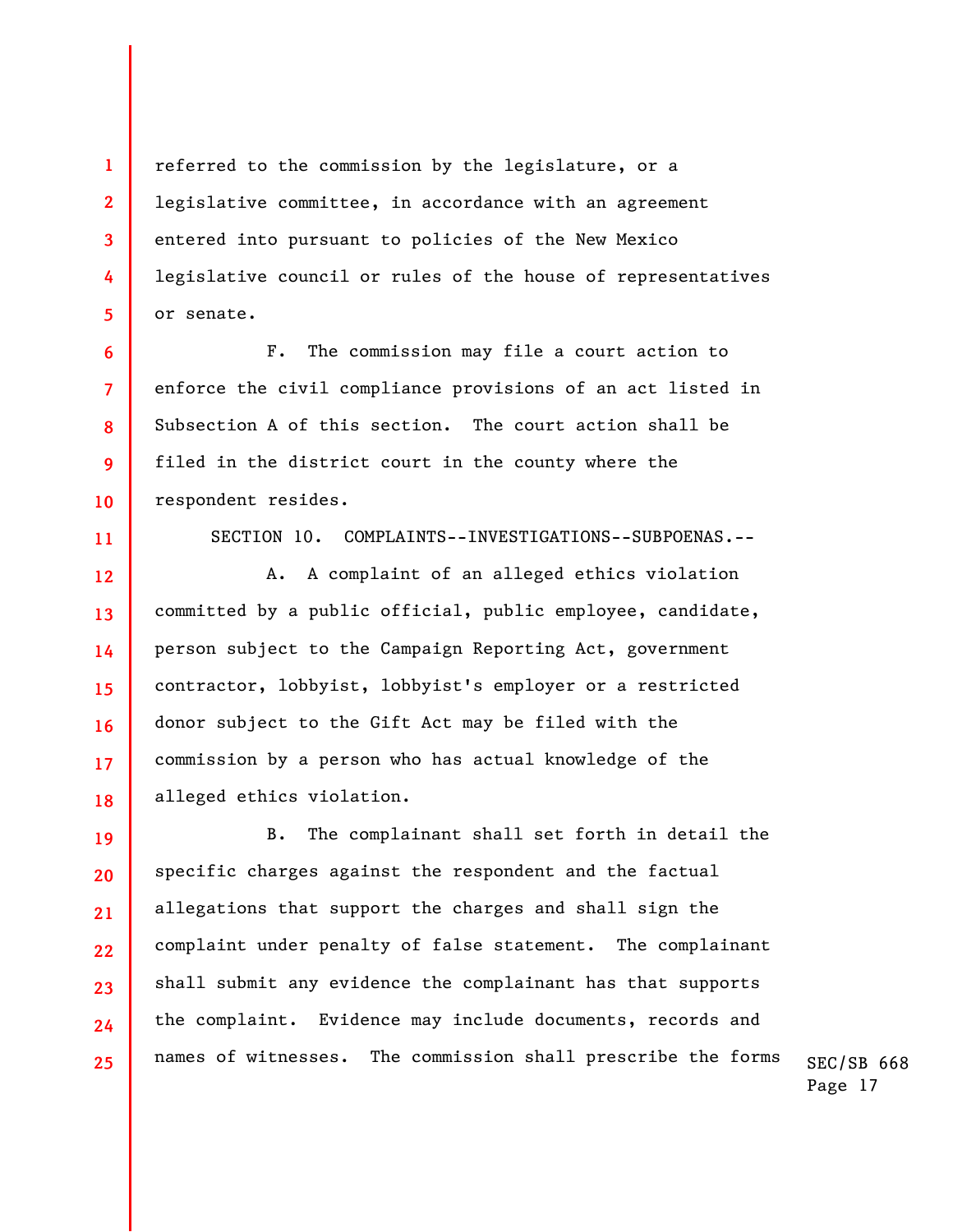on which complaints are to be filed. The complaint form shall be signed and sworn by the complainant and notarized.

**1** 

**2** 

**3** 

**4** 

**5** 

**6** 

**7** 

**8** 

**9** 

**10** 

**11** 

**12** 

**13** 

**14** 

**15** 

**16** 

**17** 

**18** 

**19** 

**20** 

**21** 

**22** 

**23** 

**24** 

**25** 

C. Except as provided in Subsection H of this section, the respondent shall be notified within seven days of the filing of the complaint and offered an opportunity to file a response on the merits of the complaint.

D. The director shall determine if the complaint is subject to referral to another state agency pursuant to an agreement or outside the jurisdiction of the commission, and if so, promptly refer the complaint to the appropriate agency. If the director determines that the complaint is within the commission's jurisdiction, the director shall have the general counsel initiate an investigation.

E. The general counsel shall conduct an investigation to determine whether the complaint is frivolous or unsubstantiated. If the general counsel determines that the complaint is frivolous or unsubstantiated, the complaint shall be dismissed, and the complainant and respondent shall be notified in writing of the decision and reasons for the dismissal. The commission shall not make public a complaint that has been dismissed pursuant to this subsection or the reasons for the dismissal.

F. If the general counsel and the respondent reach a settlement on the matters of the complaint, the settlement shall be submitted to the commission for its approval, and if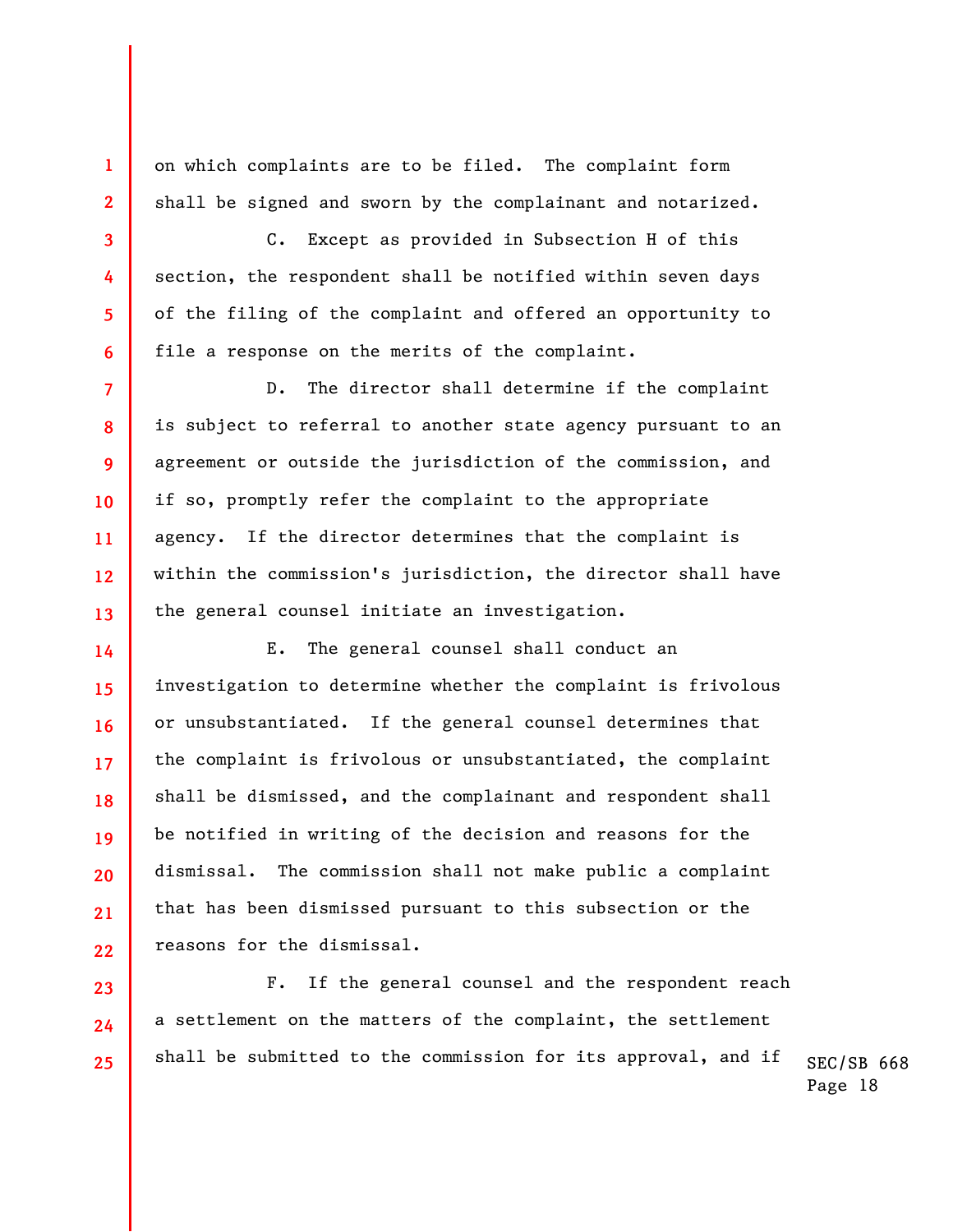the matter has been resolved to the satisfaction of the commission, the complaint and terms of the settlement shall be subject to public disclosure.

**4 5 6 7 8 9 10 11 12 13 14 15**  G. If the general counsel determines that there is probable cause, the director shall promptly notify the respondent of the finding of probable cause and of the specific allegations in the complaint that are being investigated and that a public hearing will be set. If the finding of probable cause involves a discriminatory practice or actions by the respondent against the complainant, no settlement agreement shall be reached without prior consultation with the complainant. In any case, the notification, complaint, specific allegations being investigated and any response to the complaint shall be made public thirty days following notice to the respondent.

H. Notwithstanding the provisions of Subsections C and G of this section, the director may delay notifying a respondent and complainant and releasing to the public the complaint and related information required by Subsection G of this section if it is deemed necessary to protect the integrity of a criminal investigation. A decision whether to delay notifying a respondent shall be taken by a majority vote of the commission and shall be documented in writing with reasonable specificity.

**25** 

**16** 

**17** 

**18** 

**19** 

**20** 

**21** 

**22** 

**23** 

**24** 

**1** 

**2** 

**3** 

I. As part of an investigation, the general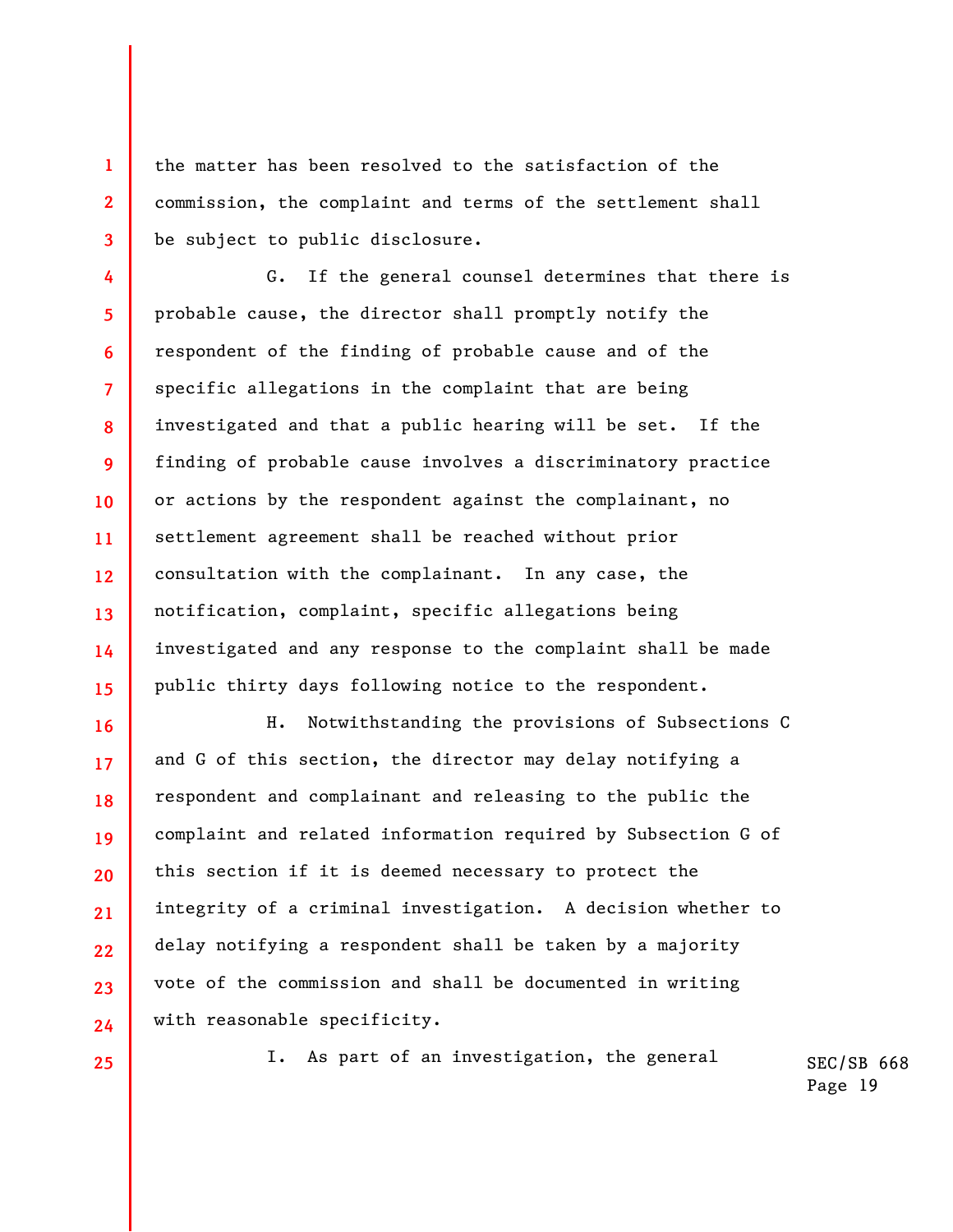counsel may administer oaths, interview witnesses and examine books, records, documents and other evidence reasonably related to the complaint. All testimony in an investigation shall be under oath, and the respondent may be represented by legal counsel. If the general counsel determines that a subpoena is necessary to obtain the testimony of a person or the production of books, records, documents or other evidence, the director shall request that the commission petition a district court to issue a subpoena.

**1** 

**2** 

**3** 

**4** 

**5** 

**6** 

**7** 

**8** 

**9** 

**10 11 12 13 14 15 16 17 18 19 20 21 22 23 24 25**  J. The commission may petition the court for a subpoena for the attendance and examination of witnesses or for the production of books, records, documents or other evidence reasonably related to an investigation. If a person neglects or refuses to comply with a subpoena, the commission may apply to a district court for an order enforcing the subpoena and compelling compliance. All proceedings in the district court prior to the complaint being made public pursuant to Subsection G of this section, or upon entry of a settlement agreement, shall be sealed. A case is automatically unsealed upon notice by the commission to the court that the commission has made the complaint public. No later than July 1 of each even-numbered year, the chief justice of the supreme court shall appoint an active or pro tempore district judge to consider the issuance and enforcement of subpoenas provided for in this section. The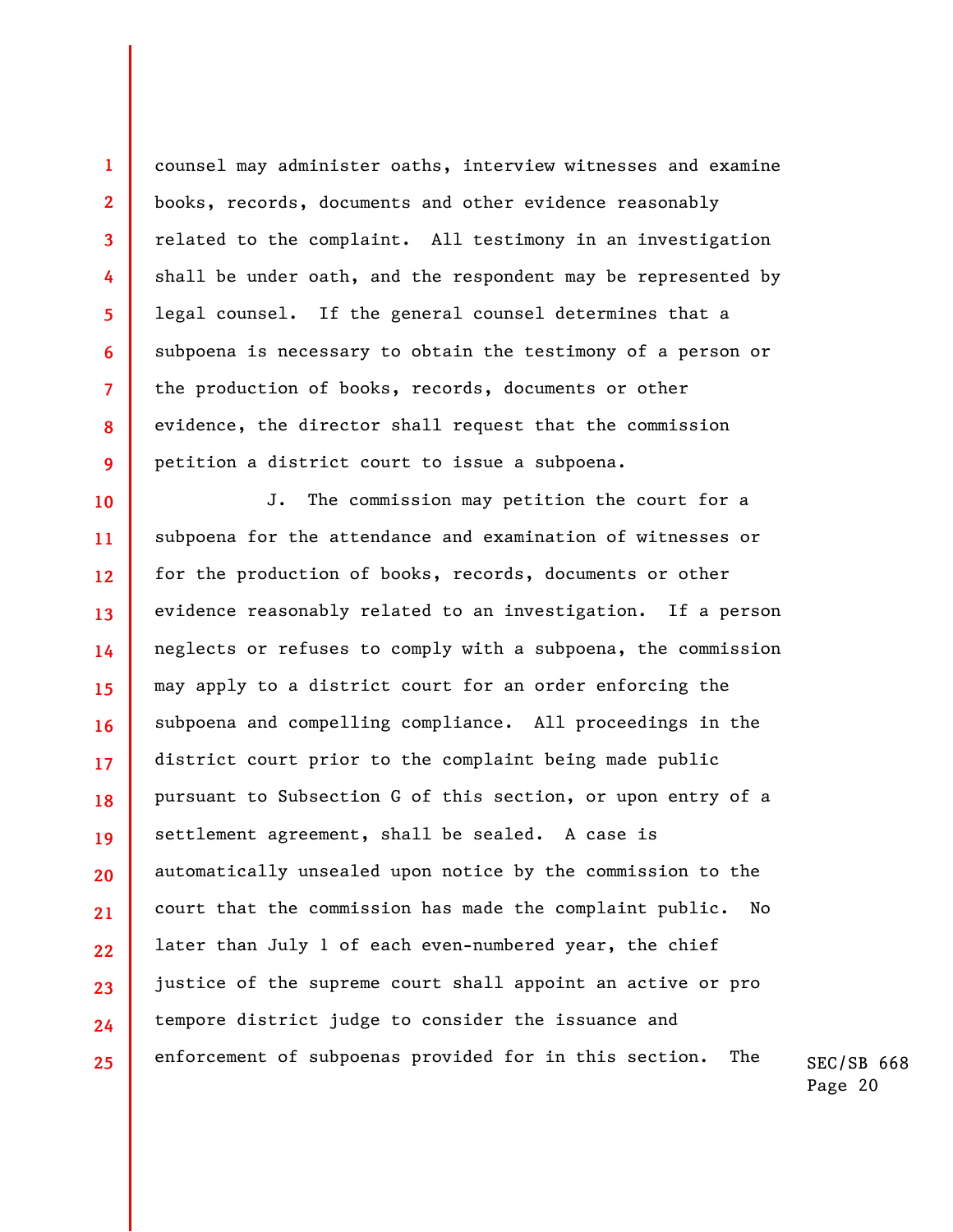appointment shall end on June 30 of the next even-numbered year after appointment.

**1** 

**2** 

**3** 

**4** 

**5** 

**6** 

**7** 

**8** 

**9** 

K. A public official or state public employee who is a respondent who is subject to a complaint alleging a violation made in the performance of the respondent's duties shall be entitled to representation by the risk management division of the general services department.

SECTION 11. STATUS OF INVESTIGATION--REPORTS TO COMMISSION.--

**10 11 12 13 14 15 16 17 18**  A. If a hearing has not been scheduled concerning the disposition of a complaint within ninety days after the complaint is received, the director shall report to the commission on the status of the investigation. The commission may dismiss the complaint or instruct the director to continue the investigation of the complaint. Unless the commission dismisses the complaint, the director shall report to the commission every ninety days thereafter on the status of the investigation.

**19 20 21 22 23 24 25**  B. Upon dismissal of a complaint or a decision to continue an investigation of a complaint, the commission shall notify the complainant and respondent in writing of its action. If the commission has not notified a respondent pursuant to the provisions of Subsection G of Section 10 of the State Ethics Commission Act, the commission shall vote on whether to notify the respondent. A decision whether to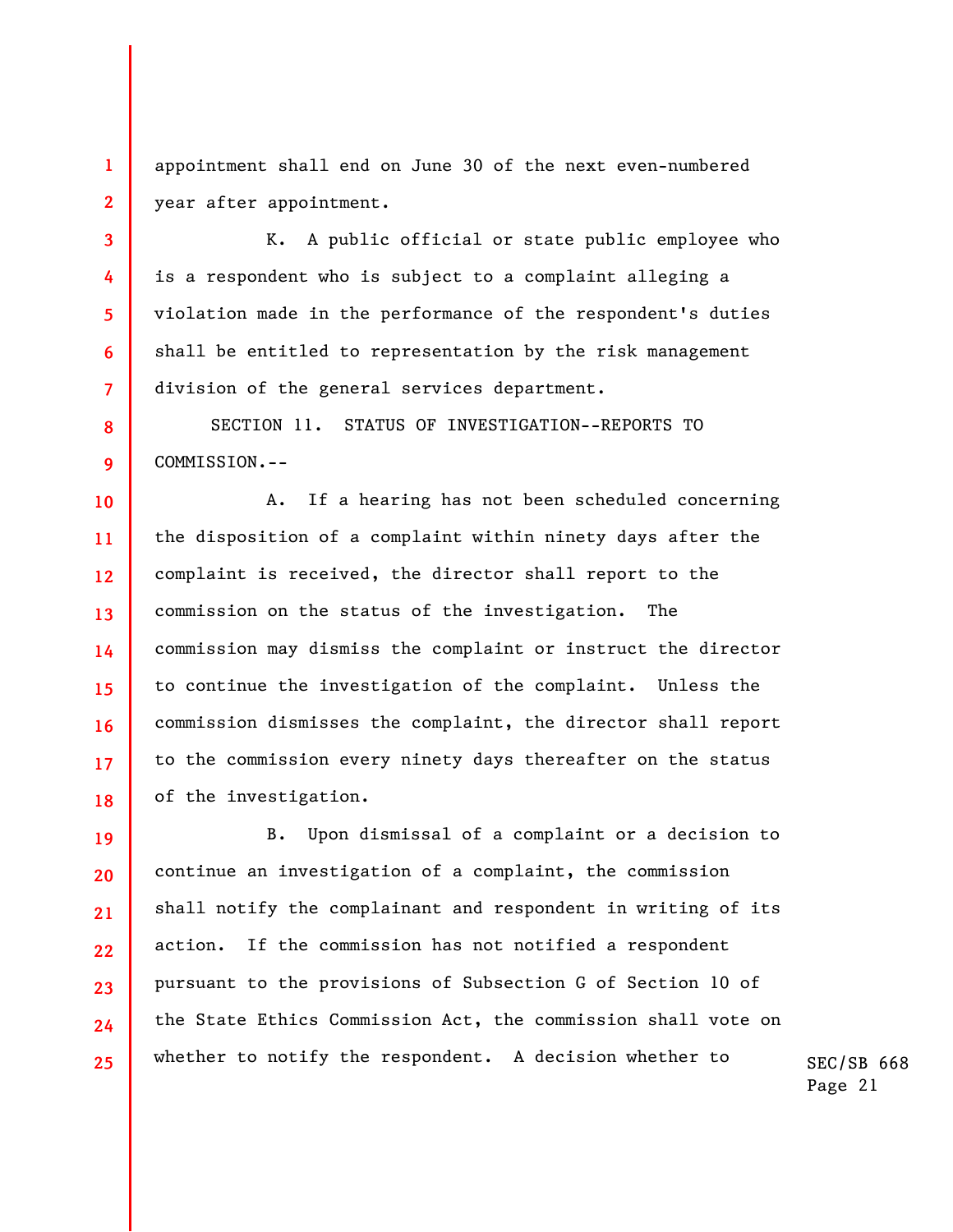**1 2 3 4 5 6 7 8 9 10 11 12 13 14 15 16 17 18 19 20 21 22 23 24 25**  continue to delay notifying the respondent shall be taken by a majority vote of a quorum of the commission and shall be documented in writing with reasonable specificity. SECTION 12. INVESTIGATION REPORT--COMMISSION HEARINGS-- DECISIONS AND REASONS GIVEN--DISCLOSURE OF AN ETHICS VIOLATION.-- A. Upon receipt of the general counsel's recommendation, the commission or hearing officer shall: (1) dismiss a complaint and notify the complainant and the respondent of the dismissal; or (2) set a public hearing, as soon as practicable. B. At any time before or during a hearing provided for in Subsection A of this section, the hearing officer may, at a public meeting, approve a disposition of a complaint agreed to by the general counsel and the respondent, as approved by the commission. C. The hearing provided for in Subsection A of this section shall be pursuant to the rules of evidence that govern proceedings in the state's courts and procedures established by the commission. An audio recording shall be made of the hearing. The respondent may be represented by counsel. The parties may present evidence and testimony, request the director to compel the presence of witnesses and examine and cross-examine witnesses.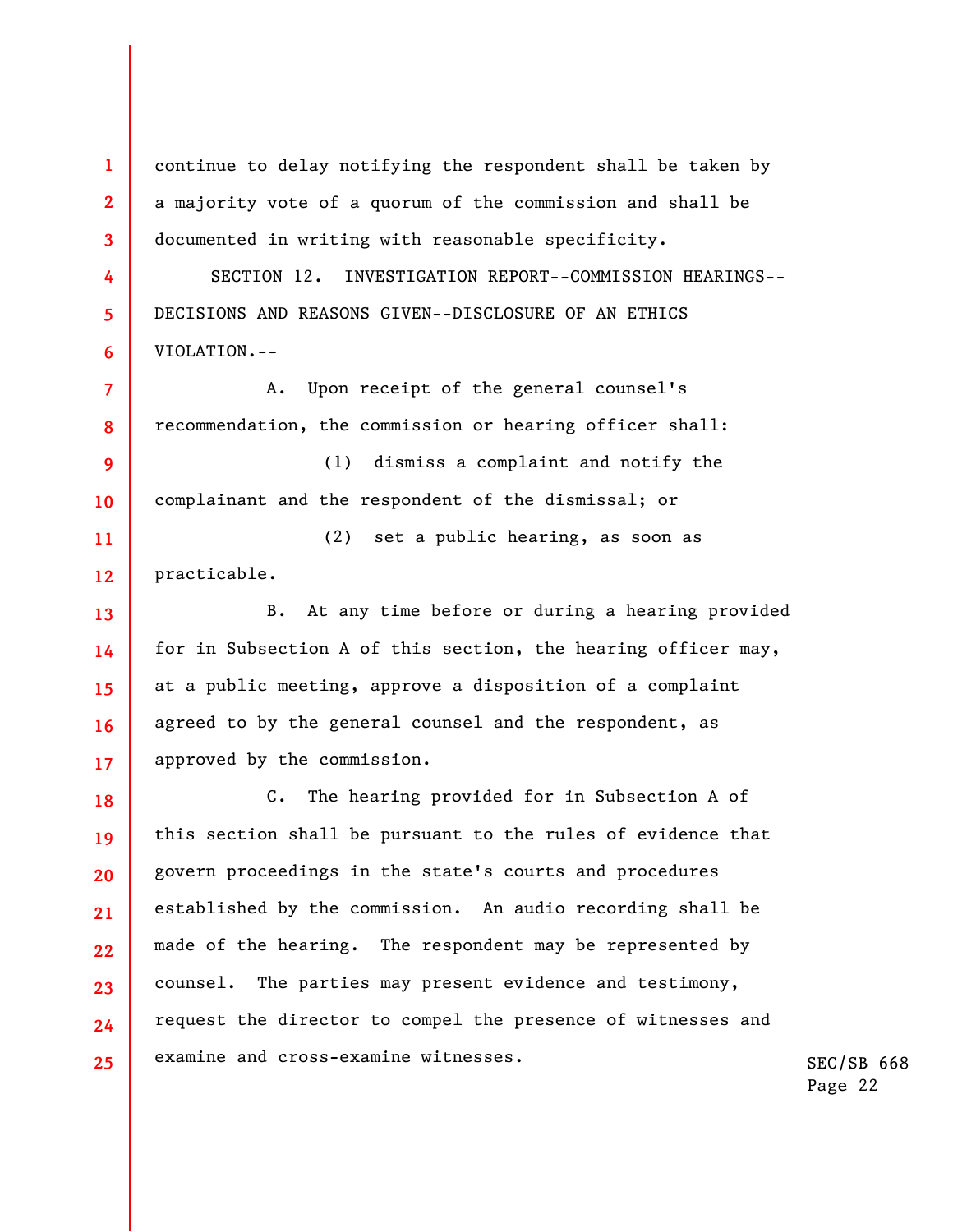**4 6**  D. The hearing officer shall issue a written decision that shall include the reasons for the decision. If the hearing officer finds by a preponderance of the evidence that the respondent's conduct constituted a violation, the decision may include recommendations for disciplinary action against the respondent, and the hearing officer may impose any fines provided for by law. A finding of fraudulent or willful misconduct shall require clear and convincing evidence.

**1** 

**2** 

**3** 

**5** 

**7** 

**8** 

**9** 

**23** 

**24** 

**25** 

**10 11 12 13 14**  E. The complainant or respondent may appeal a decision of the hearing officer within thirty days of the decision to the full commission, which shall hear the matter within sixty days of notice of the appeal and issue its decision within 180 days.

**15 16 17 18 19**  F. The commission shall publicly disclose a decision, including a dismissal following a finding of probable cause or the terms of a settlement, issued pursuant to this section. The commission shall provide the decision to the complainant, the respondent and the:

**20 21 22**  (1) house of representatives if the respondent is a public official who is subject to impeachment;

(2) appropriate legislative body if the respondent is a member of the legislature;

> SEC/SB 668 Page 23 (3) respondent's appointing authority if the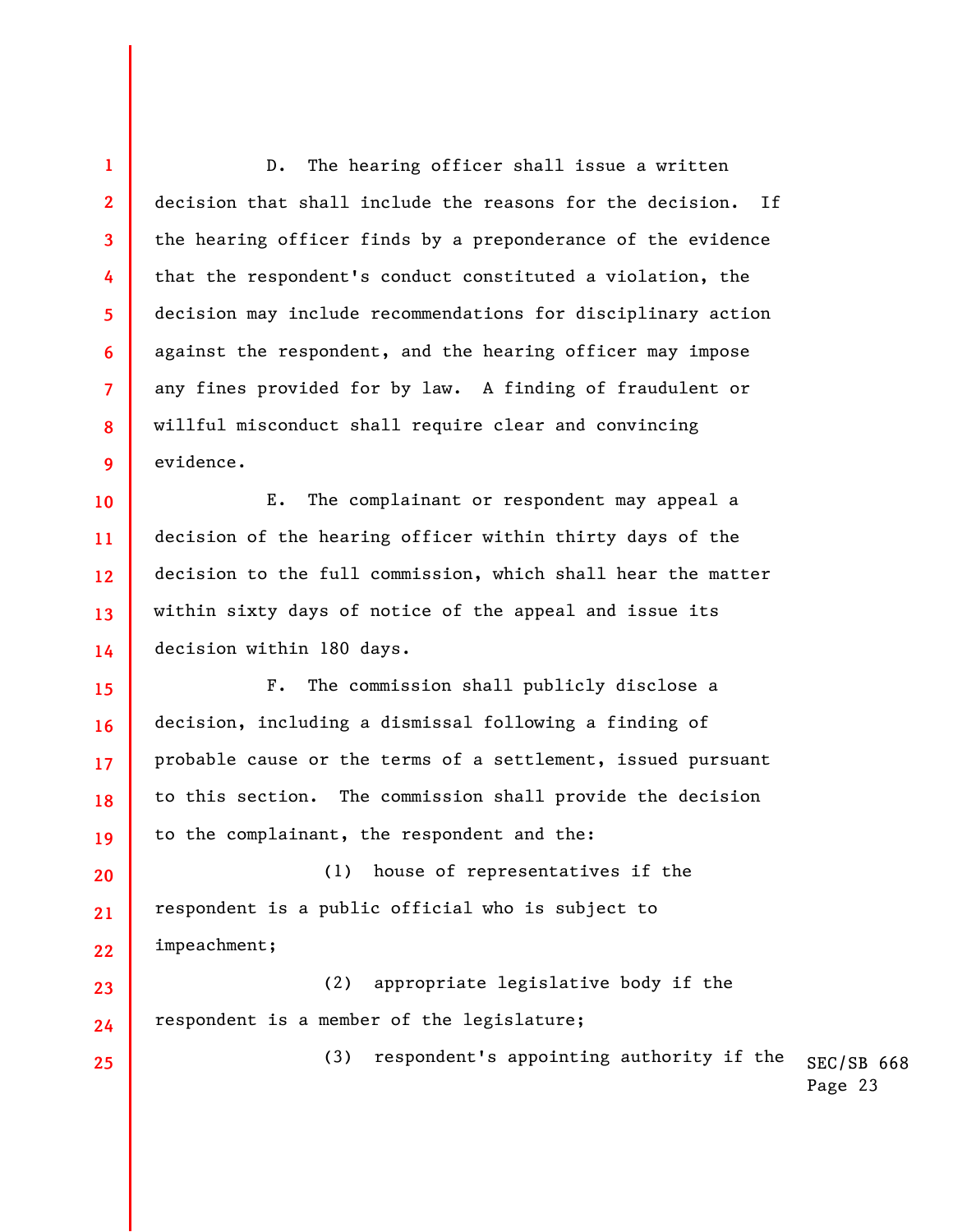SEC/SB 668 **1 2 3 4 5 6 7 8 9 10 11 12 13 14 15 16 17 18 19 20 21 22 23 24 25**  respondent is an appointed public official; (4) appropriate public agency if the respondent is a public employee; (5) public agency with which the respondent has a government contract if the respondent is a government contractor; and (6) secretary of state and the respondent's employer, if any, if the respondent is a lobbyist. G. The commission shall produce a quarterly report subject to public inspection containing the following information: (1) the number of complaints filed with and referred to the commission; (2) the disposition of the complaints; and (3) the type of violation alleged in the complaints. SECTION 13. CONFIDENTIALITY OF RECORDS--PENALTY.-- A. A decision that a respondent's conduct constituted a violation, and the terms of a settlement approved by the commission, are public records. Pleadings, motions, briefs and other documents or information related to the decision are public records, except for information that is confidential or protected pursuant to attorney-client privilege, provider-patient privilege or state or federal law.

Page 24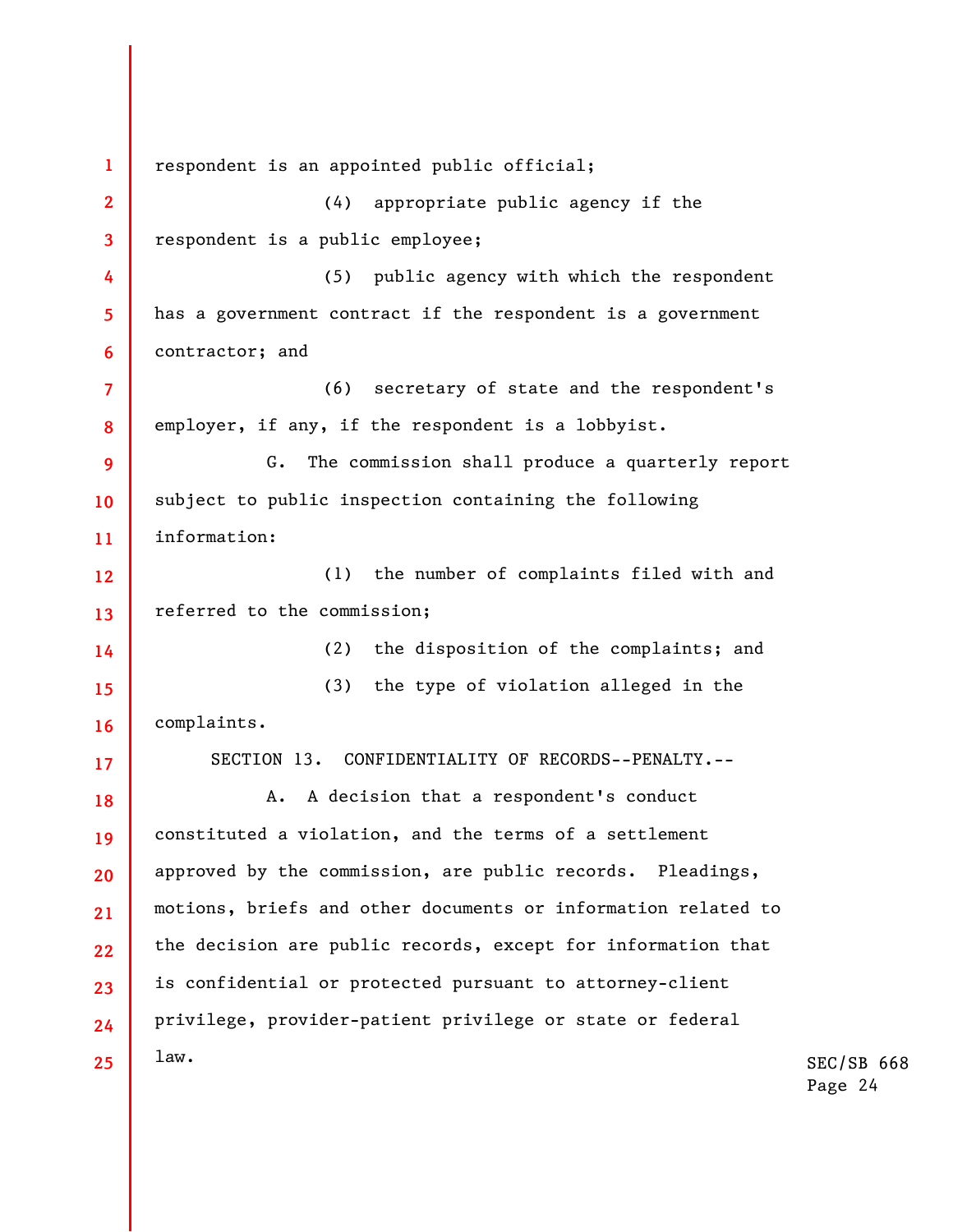**1 2 3 4 5 6 7 8 9 10 11 12 13 14 15 16 17 18 19 20 21 22 23 24 25**  B. If a complaint is determined to be frivolous, unsubstantiated or outside the jurisdiction of the commission, the complaint shall not be made public by the commission; provided that the commission shall not prohibit the complainant or respondent from releasing the commission's decision or other information concerning the complaint. C. Except as otherwise provided in the acts listed in Section 9 of the State Ethics Commission Act, all complaints, reports, files, records and communications collected or generated by the commission, hearing officer, general counsel or director that pertain to alleged violations shall not be disclosed by the commission or any commissioner, agent or employee of the commission, unless: (1) disclosure is necessary to pursue an investigation by the commission; (2) disclosure is required pursuant to the provisions of the State Ethics Commission Act; or (3) they are offered into evidence by the commission, respondent or another party at a judicial, legislative or administrative proceeding, including a hearing before a hearing officer. D. Information and reports containing information made confidential by law shall not be disclosed by the commission or its director, staff or contractors. E. A commissioner, director, staff or contractor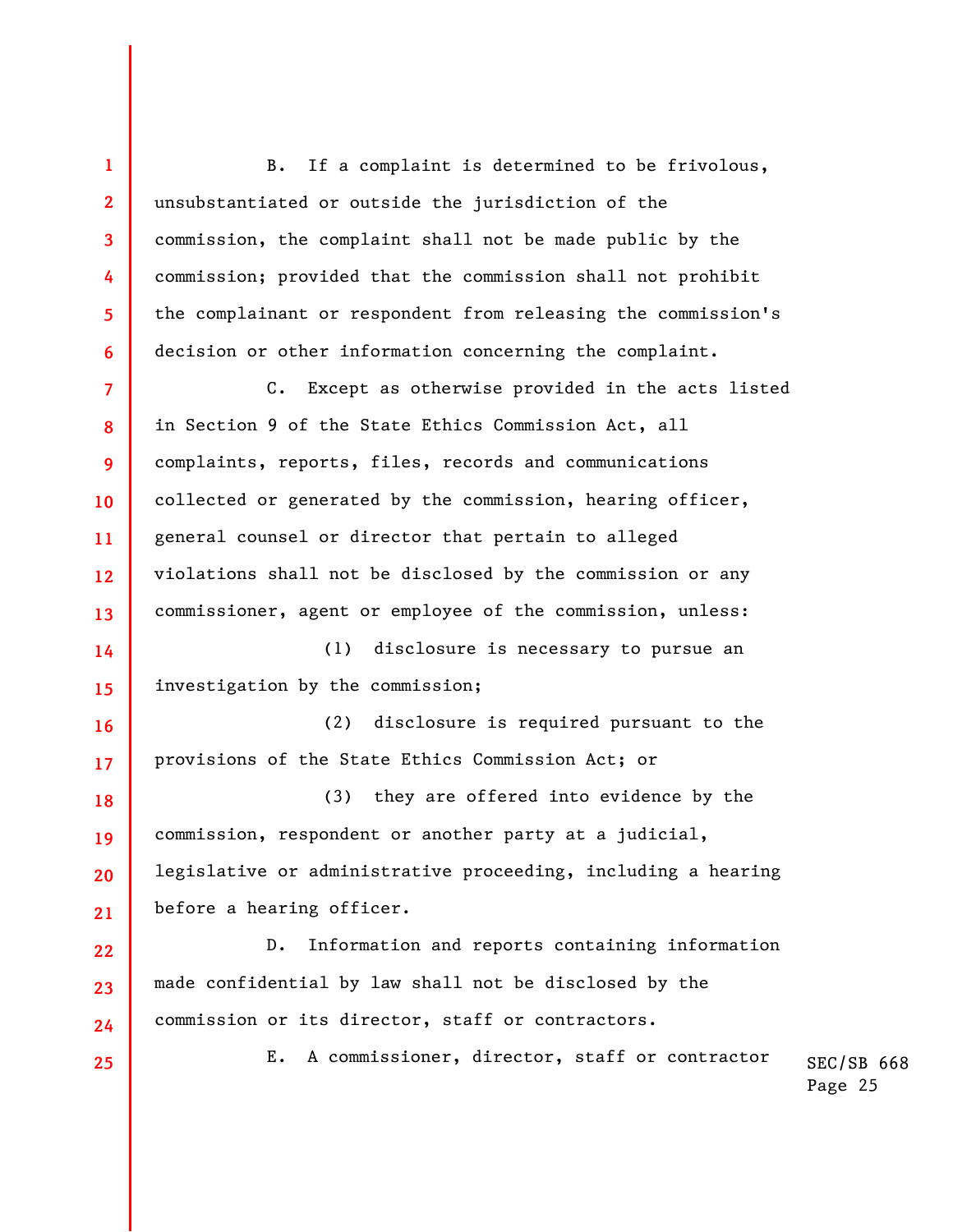who knowingly discloses any confidential complaint, report, file, record or communication in violation of the State Ethics Commission Act is guilty of a petty misdemeanor.

**4 5 6 7 8 9 10 11 12 13 14 15**  SECTION 14. CRIMINAL VIOLATIONS--REFERRAL.--If the commission finds at any time that a respondent's conduct amounts to a criminal violation, the director shall consult with the attorney general or an appropriate district attorney, and the commission may refer the matter to the attorney general or an appropriate district attorney. The commission may provide the attorney general or district attorney with all evidence collected during the commission's investigation. Nothing in this section prevents the commission from taking any action authorized by the State Ethics Commission Act or deciding to suspend an investigation pending resolution of any criminal charges.

**16** 

**17** 

**18** 

**19** 

**1** 

**2** 

**3** 

SECTION 15. TIME LIMITATIONS ON JURISDICTION.--

A. The commission shall not accept or consider a complaint unless the complaint is filed with the commission within the later of two years from the date:

**20 21**  (1) on which the alleged conduct occurred; or

**22 23**  (2) the alleged conduct could reasonably have been discovered.

**24 25**  B. The commission shall not adjudicate a complaint filed against a candidate, except pursuant to the Campaign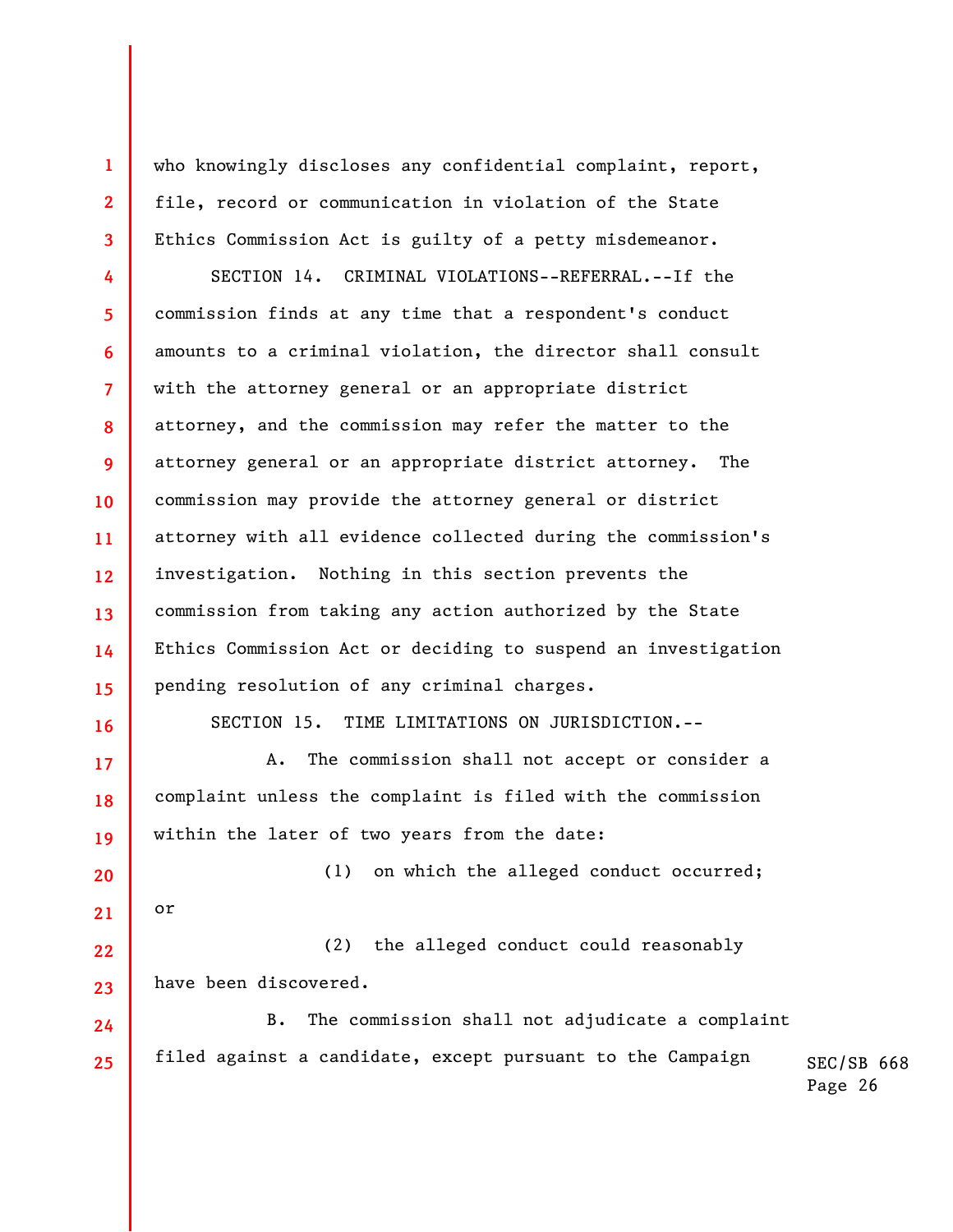Reporting Act or Voter Action Act, less than sixty days before a primary or general election. During that time period, the commission may dismiss complaints that are frivolous or unsubstantiated or refer complaints that are outside the jurisdiction of the commission.

C. A complainant shall be notified in writing of the provisions of this section and shall also be notified in writing that the complainant may refer allegations of criminal conduct to the attorney general or the appropriate district attorney.

**12 13 14 15**  D. When commission action on a complaint is suspended pursuant to the provisions of this section, the respondent shall promptly be notified that a complaint has been filed and of the specific allegations in the complaint and the specific violations charged in the complaint.

**16** 

**17** 

**18** 

**19** 

**1** 

**2** 

**3** 

**4** 

**5** 

**6** 

**7** 

**8** 

**9** 

**10** 

**11** 

SECTION 16. PROHIBITED ACTIONS.--

A. A person shall not take or threaten to take any retaliatory, disciplinary or other adverse action against another person who in good faith:

**20 21**  (1) files a verified complaint with the commission that alleges a violation; or

**22 23 24**  (2) provides testimony, records, documents or other information to the commission during an investigation or at a hearing.

**25** 

B. A complainant and a respondent shall not

```
SEC/SB 668
Page 27
```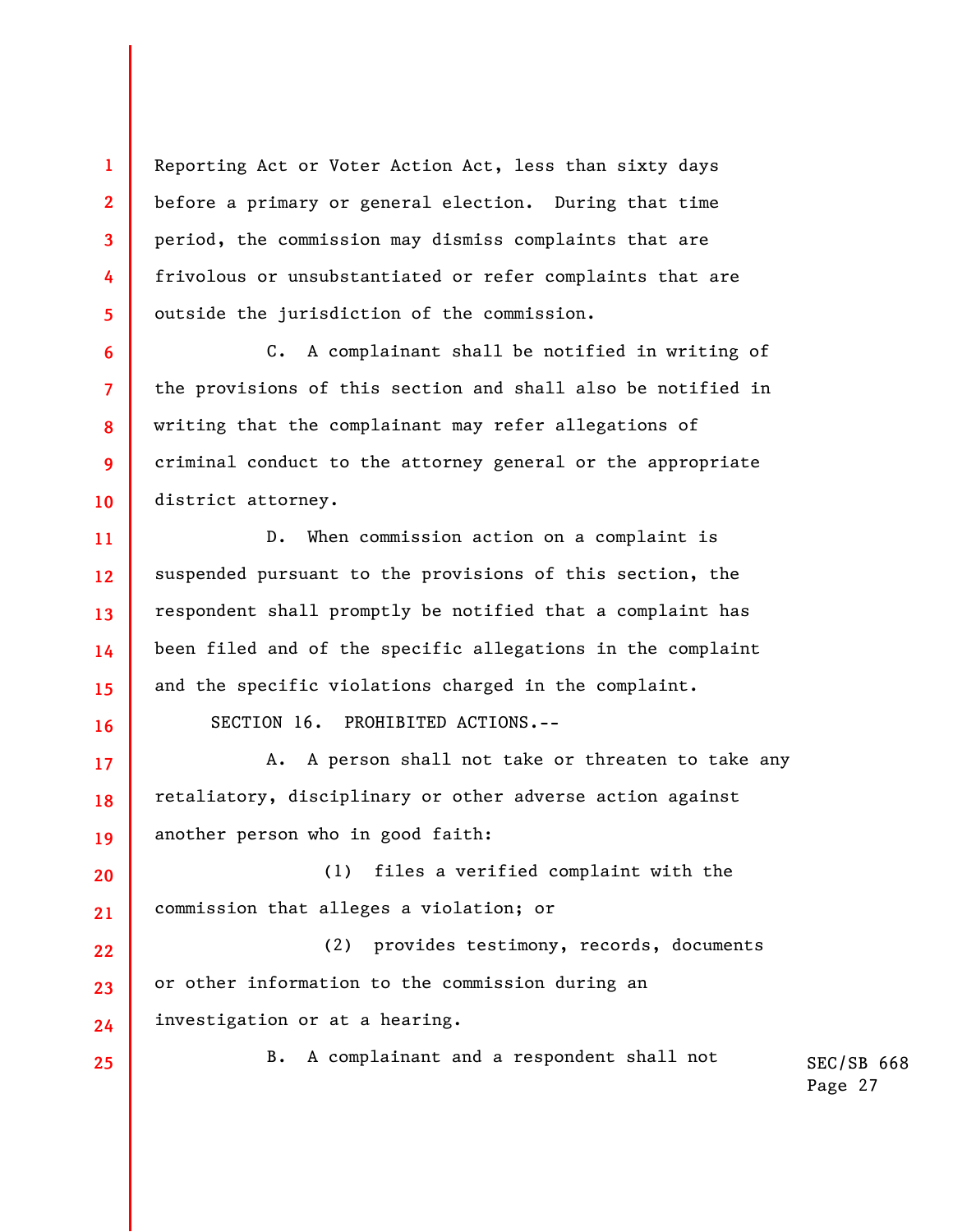B. Each public record described in Subsection A of  $_{\rm SEC/SB}$  668 Page 28 **1 2 3 4 5 6 7 8 9 10 11 12 13 14 15 16 17 18 19 20 21 22 23 24 25**  communicate ex parte with any hearing officer, commissioner or other person involved in a determination of the complaint. C. Nothing in the State Ethics Commission Act precludes civil or criminal actions for libel or slander or other civil or criminal actions against a person who files a false claim. SECTION 17. Section 1-19-32 NMSA 1978 (being Laws 1979, Chapter 360, Section 8, as amended) is amended to read: "1-19-32. INSPECTION OF PUBLIC RECORDS.-- A. Each of the following documents is a public record open to public inspection during regular office hours in the office in which the document was filed or from which the document was issued: (1) a statement of no activity; (2) a report of expenditures and contributions; (3) an advisory opinion issued by the state ethics commission; except for the name of the person who requested the opinion; (4) a document specified as a public record in the Campaign Reporting Act; and (5) an arbitration decision issued by an arbitration panel and filed with the secretary of state or state ethics commission.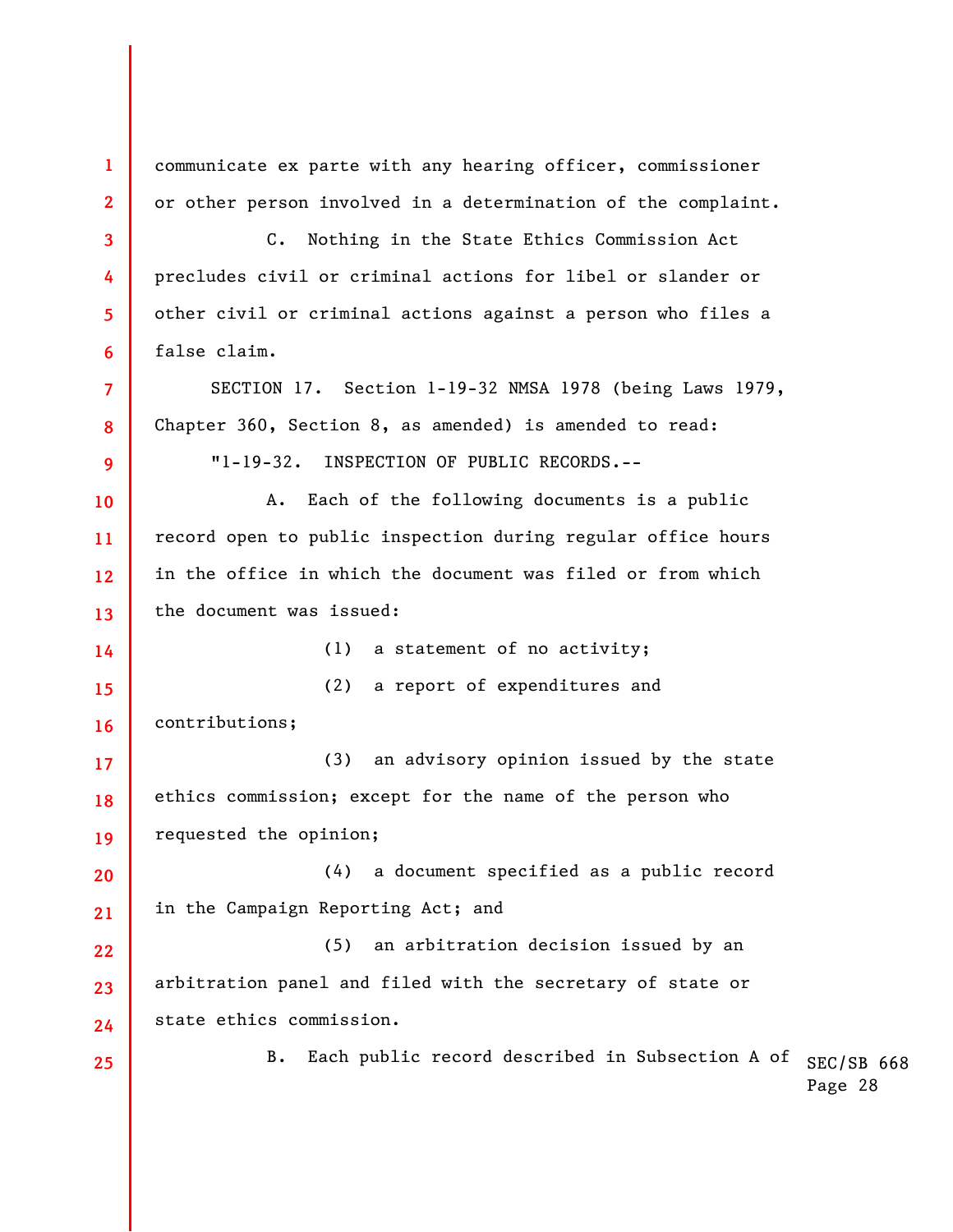this section shall be retained by the state for five years and may be destroyed five years after the date of filing unless a legal action or prosecution is pending that requires the preservation of the public record.

**1** 

**2** 

**3** 

**4** 

**5** 

**6** 

**7** 

**8** 

**9** 

**10** 

**11** 

**12** 

**13** 

**14** 

**15** 

C. The secretary of state shall provide for electronic access to reports of expenditures and contributions and statements of no activity submitted electronically by reporting individuals. Electronic access shall include access via the internet and shall be in an easily searchable format."

SECTION 18. Section 1-19-34.1 NMSA 1978 (being Laws 1993, Chapter 46, Section 12, as amended) is amended to read:

"1-19-34.1. LEGISLATIVE SESSION FUNDRAISING PROHIBITION.--

**16 17 18 19 20 21 22 23 24 25**  A. It is unlawful during the prohibited period for a state legislator, the attorney general, the secretary of state, the state treasurer, the commissioner of public lands or the state auditor or a candidate for state legislator, attorney general, secretary of state, state treasurer, commissioner of public lands or state auditor, or any agent on behalf of the attorney general, the secretary of state, the state treasurer, the commissioner of public lands or the state auditor or a candidate for attorney general, the secretary of state, state treasurer, commissioner of public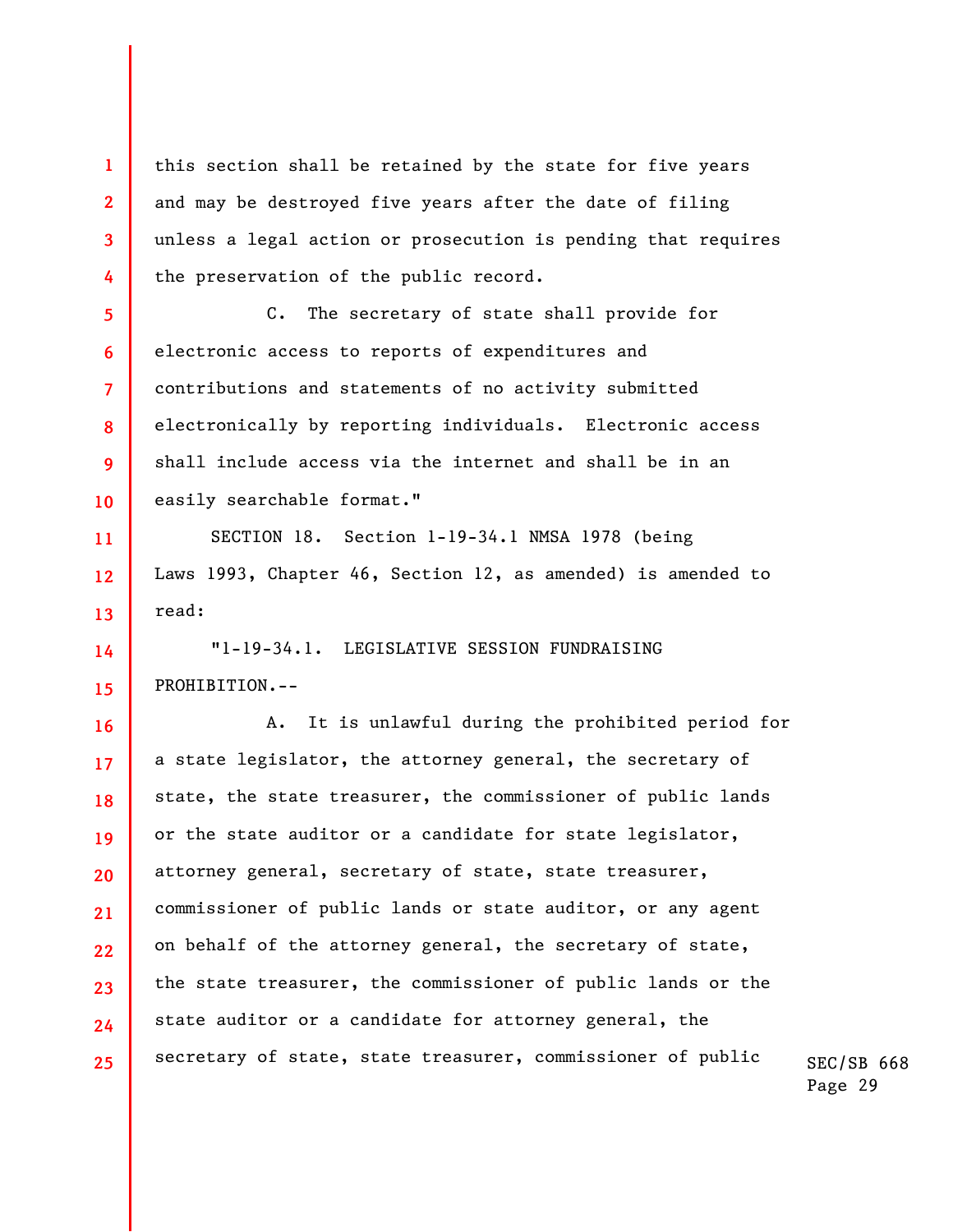lands or state auditor, to knowingly solicit a contribution governed by the Campaign Reporting Act. For purposes of this subsection, "prohibited period" means that period beginning January 1 prior to any regular session of the legislature or, in the case of a special session, after the proclamation has been issued, and ending on adjournment of the regular or special session.

**1** 

**2** 

**3** 

**4** 

**5** 

**6** 

**7** 

**20** 

**21** 

**8 9 10 11 12 13 14 15 16 17**  B. It is unlawful during the prohibited period for the governor or the lieutenant governor, or any agent on the governor's or the lieutenant governor's behalf, to knowingly solicit a contribution governed by the Campaign Reporting Act. For purposes of this subsection, "prohibited period" means that period beginning January 1 prior to any regular session of the legislature or, in the case of a special session, after the proclamation has been issued, and ending on the twentieth day following the adjournment of the regular or special session."

**18 19**  SECTION 19. A new section of the Campaign Reporting Act is enacted to read:

"STATE ETHICS COMMISSION--JURISDICTION.--

A. On and after January 1, 2020:

SEC/SB 668 **22 23 24 25**  (1) the state ethics commission shall have jurisdiction to investigate and adjudicate a complaint alleging a civil violation of a provision of the Campaign Reporting Act in accordance with the provisions of that act;

Page 30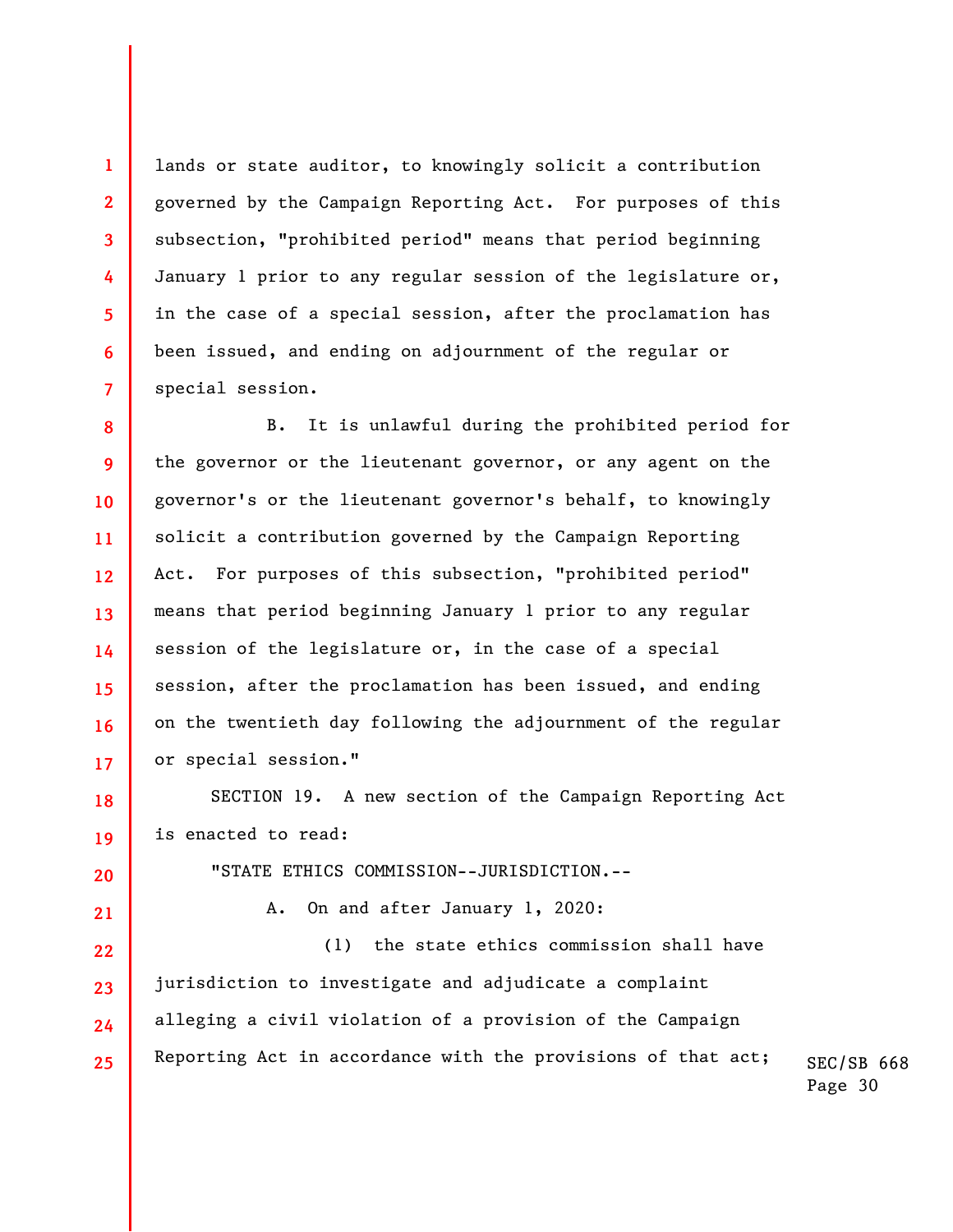and

**1** 

**2** 

**3** 

**4** 

**5** 

**6** 

**7** 

**8** 

(2) the state ethics commission shall share jurisdiction to investigate and adjudicate complaints, or any aspect of a complaint, with the secretary of state as formalized through an agreement. The secretary of state shall forward complaints it receives alleging violations of the Campaign Reporting Act to the state ethics commission in accordance with the agreement.

**9 10 11 12 13**  B. The state ethics commission and the secretary of state shall make recommendations to the first session of the fifty-fifth legislature on any changes to the Campaign Reporting Act necessary for the efficient administration and enforcement of the provisions of that act."

**14 15**  SECTION 20. A new section of the Voter Action Act is enacted to read:

**16** 

**17** 

"STATE ETHICS COMMISSION--JURISDICTION.--

A. On and after January 1, 2020:

**18 19 20 21**  (1) the state ethics commission shall have jurisdiction to investigate and adjudicate a complaint alleging a civil violation of a provision of the Voter Action Act in accordance with the provisions of that act; and

**22 23 24 25**  (2) the state ethics commission shall share jurisdiction to investigate and adjudicate complaints, or any aspect of a complaint, with the secretary of state as formalized through an agreement. The secretary of state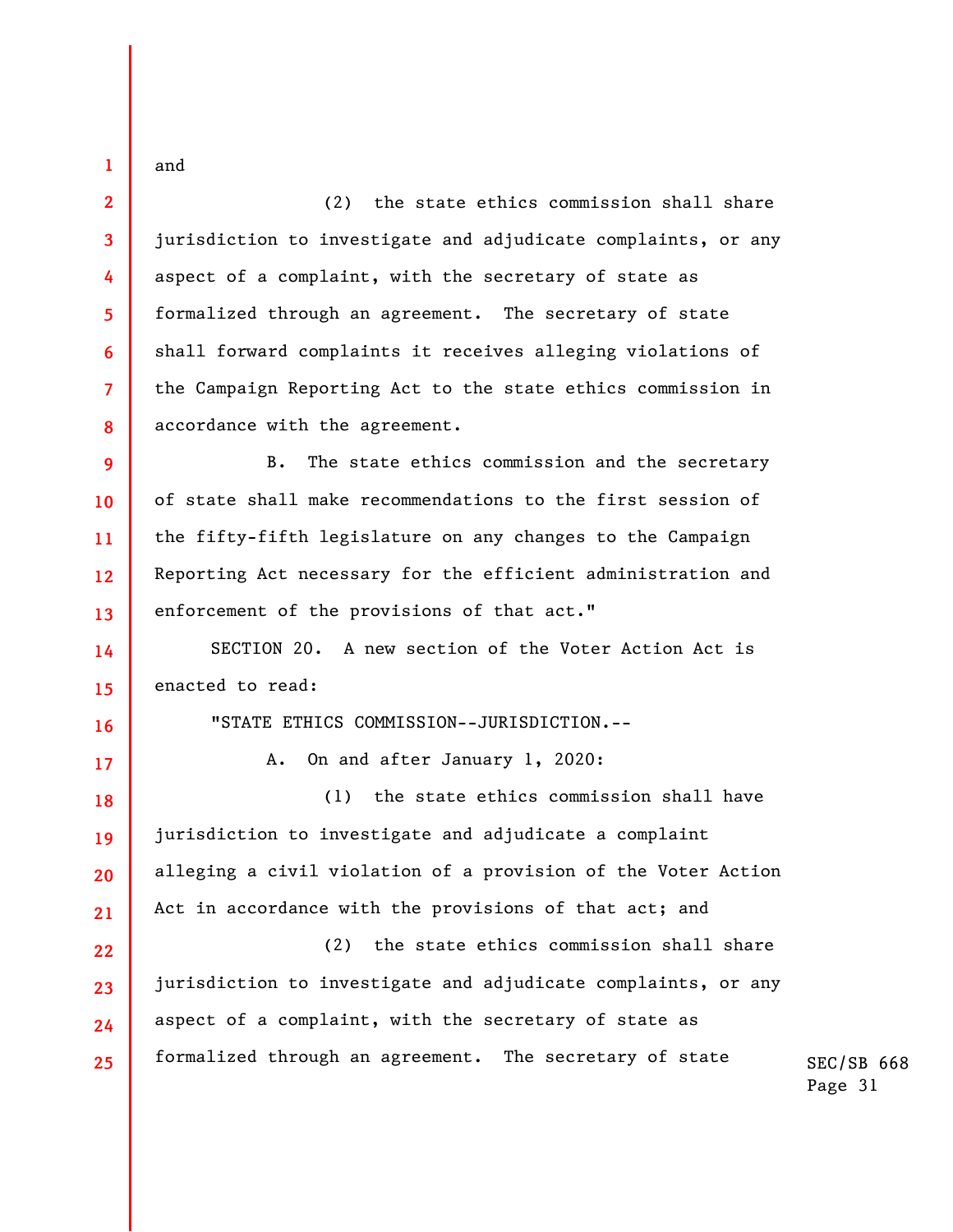**1 2 3 4 5 6 7 8 9 10 11 12 13 14 15 16 17 18 19 20 21 22 23 24 25**  shall forward complaints it receives alleging violations of the Voter Action Act to the state ethics commission in accordance with the agreement. B. The state ethics commission and the secretary of state shall make recommendations to the first session of the fifty-fifth legislature on any changes to the Voter Action Act necessary for the efficient administration and enforcement of the provisions of that act." SECTION 21. A new section of the Lobbyist Regulation Act is enacted to read: "STATE ETHICS COMMISSION--JURISDICTION.-- A. On and after January 1, 2020: (1) the state ethics commission shall have jurisdiction to investigate and adjudicate a complaint alleging a civil violation of a provision of the Lobbyist Regulation Act in accordance with the provisions of that act; and (2) the state ethics commission shall share jurisdiction to investigate and adjudicate complaints, or any aspect of a complaint, with the secretary of state as formalized through an agreement. The secretary of state shall forward complaints it receives alleging violations of the Lobbyist Regulation Act to the state ethics commission in accordance with the agreement. B. The state ethics commission and the secretary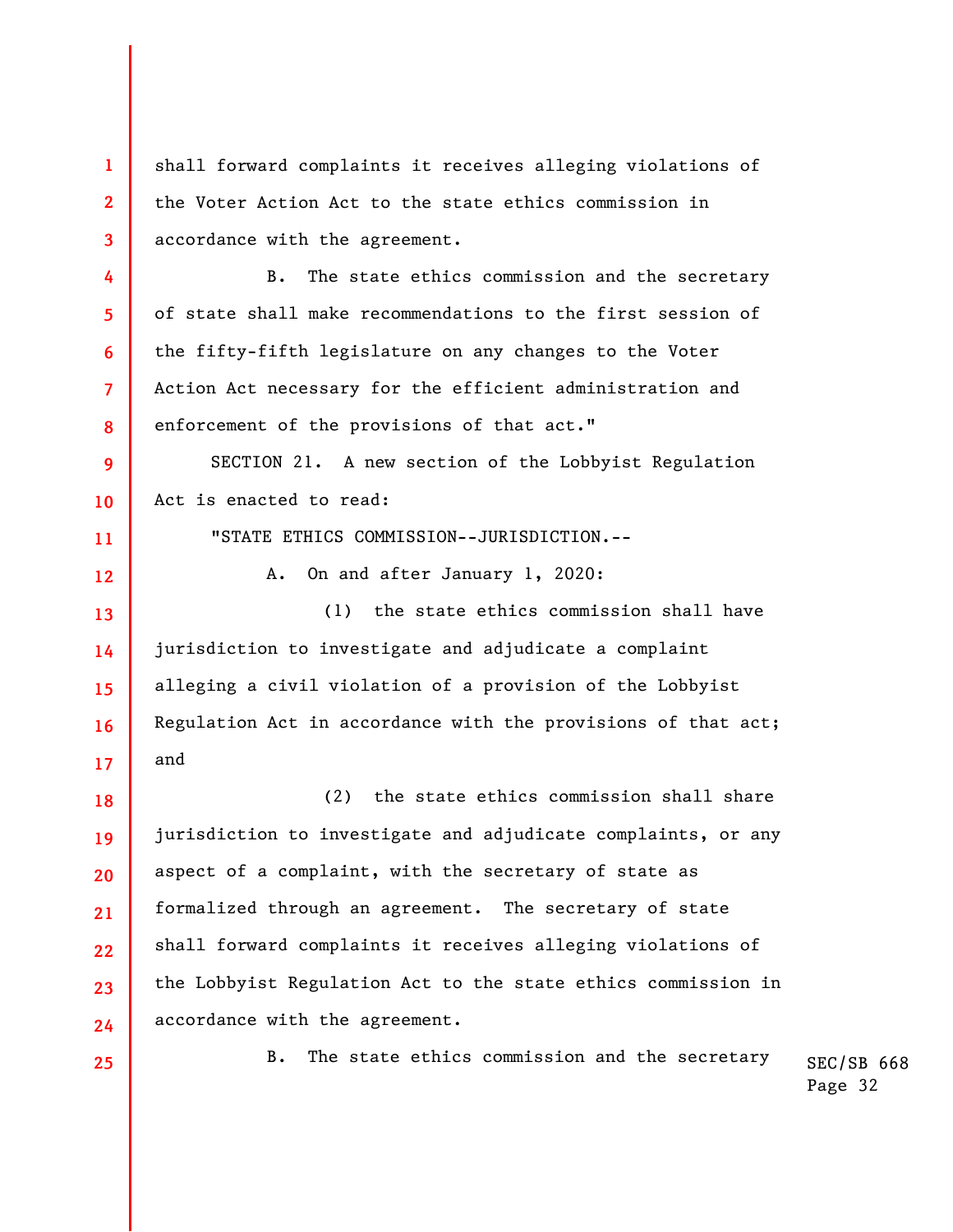SEC/SB 668 Page 33 **1 2 3 4 5 6 7 8 9 10 11 12 13 14 15 16 17 18 19 20 21 22 23 24 25**  of state shall make recommendations to the first session of the fifty-fifth legislature on any changes to the Lobbyist Regulation Act necessary for the efficient administration and enforcement of the provisions of that act." SECTION 22. Section 2-15-8 NMSA 1978 (being Laws 1993, Chapter 46, Section 53) is amended to read: "2-15-8. INTERIM LEGISLATIVE ETHICS COMMITTEE-- DUTIES.-- A. The interim legislative ethics committee is authorized to: (1) issue advisory opinions on the interpretation and enforcement of ethical principles as applied to the legislature and that are not under the jurisdiction of the state ethics commission; (2) investigate complaints from another member of the legislature or a member of the public alleging misconduct of a legislator; (3) investigate referrals made to the co-chairs of the New Mexico legislative council from the state ethics commission, the attorney general, the secretary of state or a district attorney; (4) hire special counsel, arbitrators or independent hearing officers as necessary; and (5) make recommendations to the respective houses regarding proposed sanctions for ethical misconduct.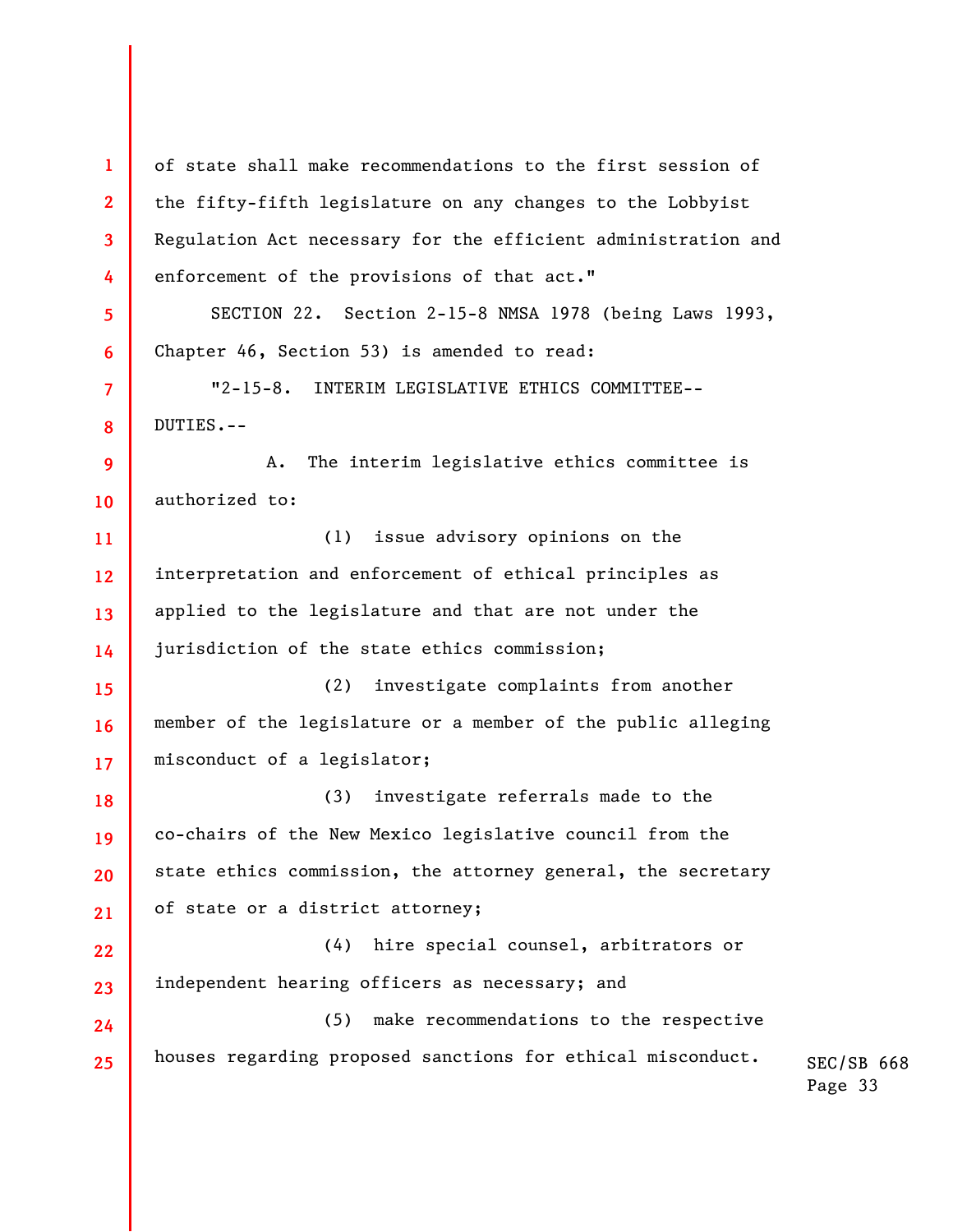B. The interim legislative ethics committee shall issue an annual report no later than the first day of May of each year regarding its activities during the previous twelve months, including a listing of the number of complaints received, the disposition of the complaints that have been resolved and the advisory opinions issued.

C. The interim legislative ethics committee shall maintain a web page on the legislature's website."

SECTION 23. Section 10-16-11 NMSA 1978 (being Laws 1967, Chapter 306, Section 11, as amended) is amended to read:

**12 13** 

**14** 

**15** 

**16** 

**17** 

**18** 

**19** 

**1** 

**2** 

**3** 

**4** 

**5** 

**6** 

**7** 

**8** 

**9** 

**10** 

**11** 

"10-16-11. CODES OF CONDUCT.--

A. Each elected statewide executive branch public officer shall adopt a general code of conduct for employees subject to the officer's control. The New Mexico legislative council shall adopt a general code of conduct for all legislative branch employees. The general codes of conduct shall be based on the principles set forth in the Governmental Conduct Act.

**20 21 22 23 24 25**  B. Within thirty days after the general codes of conduct are adopted, they shall be given to and reviewed with all executive and legislative branch officers and employees. All new public officers and employees of the executive and legislative branches shall review the employees' general code of conduct prior to or at the time of being hired.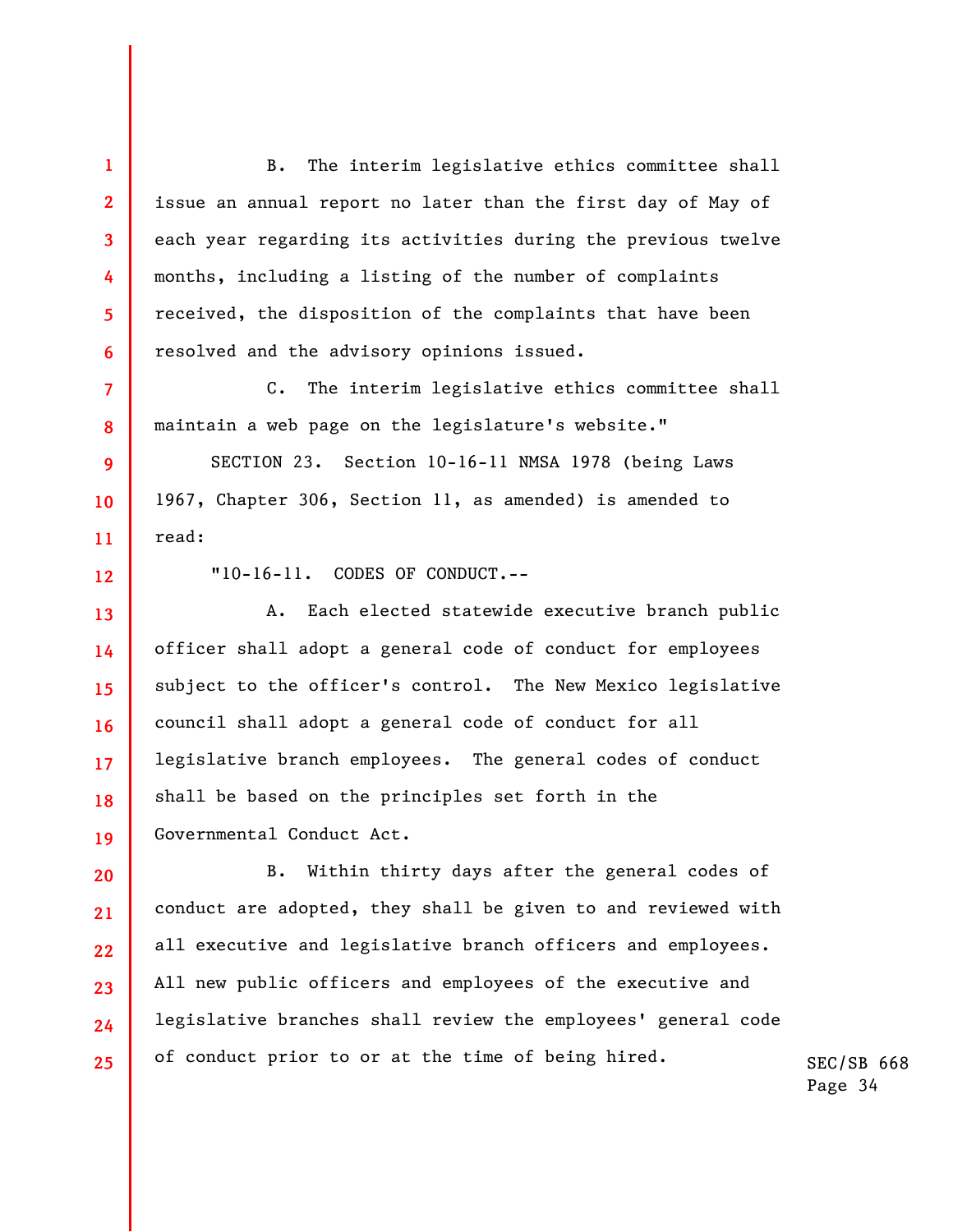**1 2 3 4 5 6 7 8 9 10 11 12 13 14 15 16 17 18 19 20 21 22**  C. The head of every executive and legislative agency and institution of the state may draft a separate code of conduct for all public officers and employees in that agency or institution. The separate agency code of conduct shall prescribe standards, in addition to those set forth in the Governmental Conduct Act and the general codes of conduct for all executive and legislative branch public officers and employees, that are peculiar and appropriate to the function and purpose for which the agency or institution was created or exists. The separate codes, upon approval of the responsible executive branch public officer for executive branch public officers and employees or the New Mexico legislative council for legislative branch employees, govern the conduct of the public officers and employees of that agency or institution and, except for those public officers and employees removable only by impeachment, shall, if violated, constitute cause for dismissal, demotion or suspension. The head of each executive and legislative branch agency shall adopt ongoing education programs to advise public officers and employees about the codes of conduct. All codes shall be filed with the state ethics commission and are open to public inspection.

D. Codes of conduct shall be reviewed at least once every four years. An amended code shall be filed as provided in Subsection C of this section.

**23** 

**24** 

**25**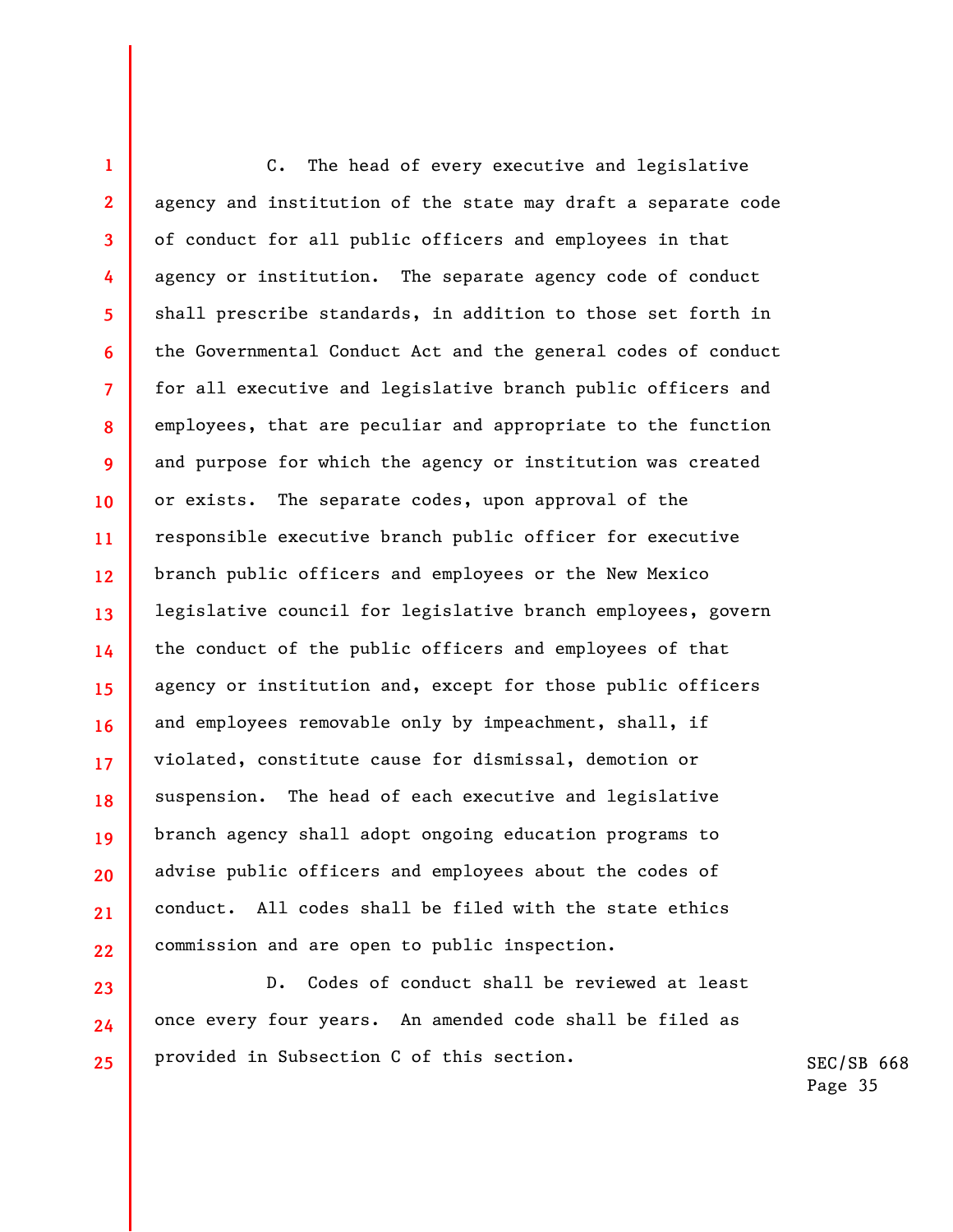**1 2 3 4 5 6 7 8 9 10 11 12 13 14 15 16 17 18 19 20 21 22 23 24 25**  E. All legislators shall attend a minimum of two hours of ethics continuing education and training developed and provided, in consultation with the director of the legislative council service, by the state ethics commission or a national state legislative organization of which the state is a member, approved by the director, biennially." SECTION 24. Section 10-16-13.1 NMSA 1978 (being Laws 1993, Chapter 46, Section 35) is amended to read: "10-16-13.1. EDUCATION AND VOLUNTARY COMPLIANCE.-- A. The state ethics commission shall advise and seek to educate all persons required to perform duties under the Governmental Conduct Act of those duties. This includes advising all those persons at least annually of that act's ethical principles. B. The state ethics commission shall seek first to ensure voluntary compliance with the provisions of the Governmental Conduct Act. A person who violates that act unintentionally or for good cause shall be given ten days' notice to correct the matter. Referrals for civil enforcement of that act shall be pursued only after efforts to secure voluntary compliance with that act have failed." SECTION 25. Section 10-16-14 NMSA 1978 (being Laws 1967, Chapter 306, Section 14, as amended) is amended to read: "10-16-14. ENFORCEMENT PROCEDURES.--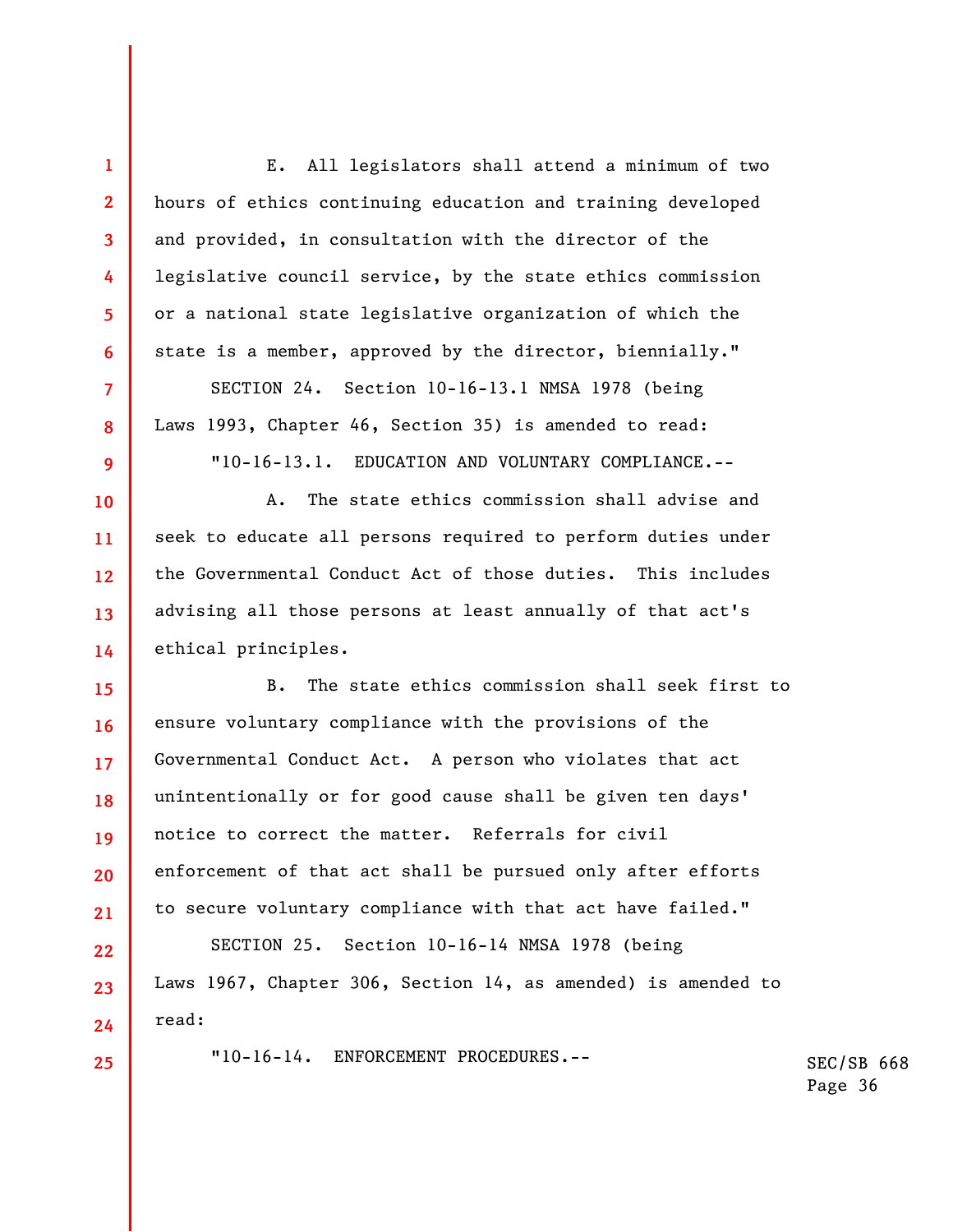A. The state ethics commission may investigate suspected violations of the Governmental Conduct Act and forward its findings and evidence to the attorney general, district attorney or appropriate state agency or legislative body for enforcement. If a suspected violation involves the office of the state ethics commission, the attorney general may enforce that act. If a suspected violation involves the office of the attorney general, a district attorney may enforce that act.

**1** 

**2** 

**3** 

**4** 

**5** 

**6** 

**7** 

**8** 

**9** 

**10** 

**11** 

**12** 

B. Violation of the provisions of the Governmental Conduct Act by any legislator is grounds for discipline by the appropriate legislative body.

**13 14 15 16 17 18 19 20 21 22 23 24 25**  C. If the state ethics commission determines that there is sufficient cause to file a complaint to remove from office a public officer removable only by impeachment, the commission shall refer the matter to the house of representatives of the legislature. If within thirty days after the referral the house of representatives has neither formally declared that the charges contained in the complaint are not substantial nor instituted hearings on the complaint, the state ethics commission shall make public the nature of the charges but shall make clear that the merits of the charges have never been determined. Days during which the legislature is not in session shall not be included in determining the thirty-day period.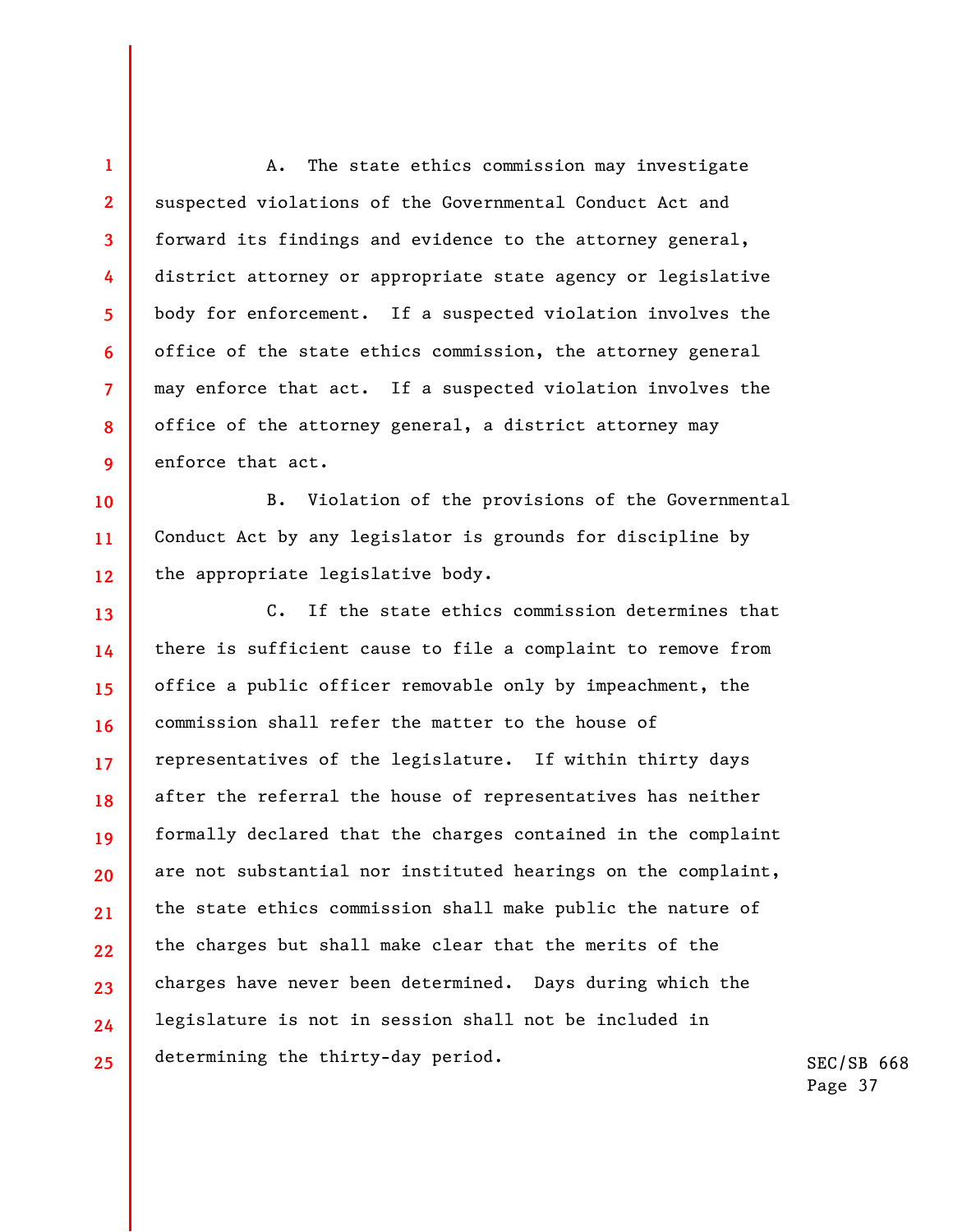**1 2 3 4 5 6 7 8 9 10 11 12 13 14 15 16**  D. Violation of the provisions of the Governmental Conduct Act by any public officer or employee, other than those covered by Subsection C of this section, is grounds for discipline, including dismissal, demotion or suspension. Complaints against executive branch employees may be filed with the agency head and reviewed pursuant to the procedures provided in the Personnel Act. Complaints against legislative branch employees may be filed with and reviewed pursuant to procedures adopted by the New Mexico legislative council. Complaints against judicial branch employees may be filed and reviewed pursuant to the procedures provided in the judicial personnel rules. Complaints against employees subject to the State Ethics Commission Act may also be filed with the state ethics commission, which shall determine whether to forward a complaint to the appropriate state agency or investigate the complaint on its own.

E. Subject to the provisions of this section, the provisions of the Governmental Conduct Act may be enforced by the state ethics commission. Except as regards legislators, state employees or statewide elected officials, a district attorney in the county where a person who allegedly violated the provisions resides or where an alleged violation occurred may also enforce that act. Enforcement actions may include seeking civil injunctive or other appropriate orders."

**17** 

**18** 

**19** 

**20** 

**21** 

**22** 

**23** 

**24** 

**25** 

SECTION 26. Section 10-16-18 NMSA 1978 (being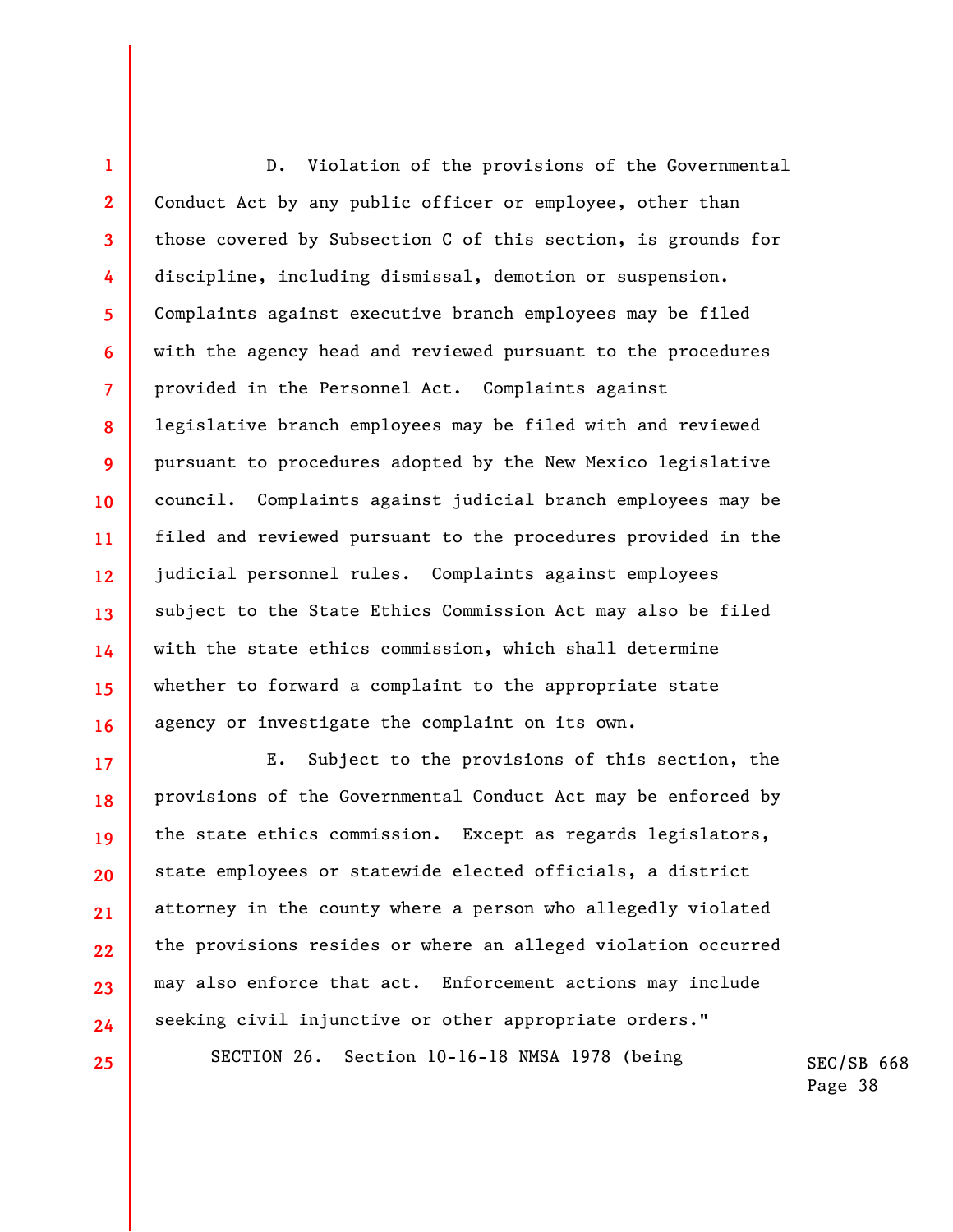Laws 1995, Chapter 153, Section 23) is amended to read: "10-16-18. ENFORCEMENT--CIVIL PENALTIES.--

**1** 

**2** 

**3** 

**4** 

**5** 

**6** 

**7** 

**10** 

**16** 

**18** 

**19** 

**20** 

**21** 

**22** 

**23** 

**24** 

**25** 

A. If the state ethics commission reasonably believes that a person committed, or is about to commit, a violation of the Governmental Conduct Act, the state ethics commission may refer the matter to the attorney general or a district attorney for enforcement.

**8 9 11 12 13 14 15 17**  B. The state ethics commission may institute a civil action in district court or refer a matter to the attorney general or a district attorney to institute a civil action in district court if a violation has occurred or to prevent a violation of any provision of the Governmental Conduct Act. Relief may include a permanent or temporary injunction, a restraining order or any other appropriate order, including an order for a civil penalty of two hundred fifty dollars (\$250) for each violation not to exceed five thousand dollars (\$5,000)."

SECTION 27. Section 10-16A-1 NMSA 1978 (being Laws 1993, Chapter 46, Section 39) is amended to read:

"10-16A-1. SHORT TITLE--FINANCIAL DISCLOSURE ACT.-- Chapter 10, Article 16A NMSA 1978 may be cited as the "Financial Disclosure Act"."

SECTION 28. Section 10-16A-5 NMSA 1978 (being Laws 1993, Chapter 46, Section 43) is amended to read: "10-16A-5. EDUCATION AND VOLUNTARY COMPLIANCE.--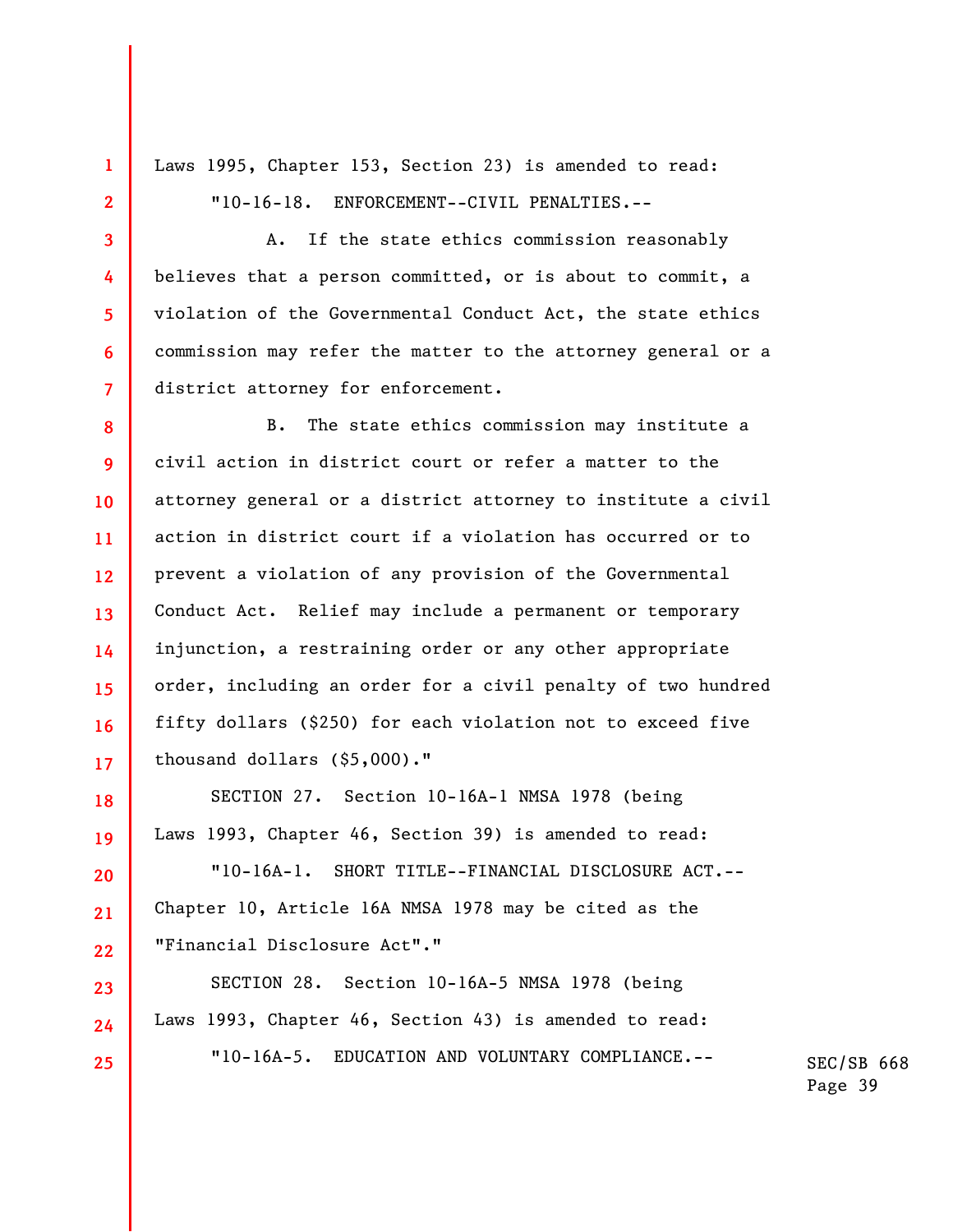A. The secretary of state shall advise and seek to educate all persons required to perform duties under the Financial Disclosure Act of those duties. This includes providing timely advance notice of the required financial disclosure statement and preparing forms that are clear and easy to complete.

**1** 

**2** 

**3** 

**4** 

**5** 

**6** 

**16** 

**17** 

**18** 

**19** 

**20** 

**21** 

**22** 

**23** 

**24** 

**25** 

**7 8 9 10 11 12 13 14 15**  B. The secretary of state shall seek first to ensure voluntary compliance with the provisions of the Financial Disclosure Act. A person who violates that act unintentionally or for good cause shall be given ten days' notice to correct the matter before fines are imposed. Referrals to the state ethics commission for civil enforcement of the Financial Disclosure Act shall be pursued only after efforts to secure voluntary compliance with that act have failed."

SECTION 29. Section 10-16A-6 NMSA 1978 (being Laws 1993, Chapter 46, Section 44, as amended) is amended to read:

"10-16A-6. INVESTIGATIONS--BINDING ARBITRATION--FINES-- ENFORCEMENT.--

A. The state ethics commission and the secretary of state may conduct thorough examinations of statements and initiate investigations to determine whether the Financial Disclosure Act has been violated. Any person who believes that act has been violated may file a written complaint with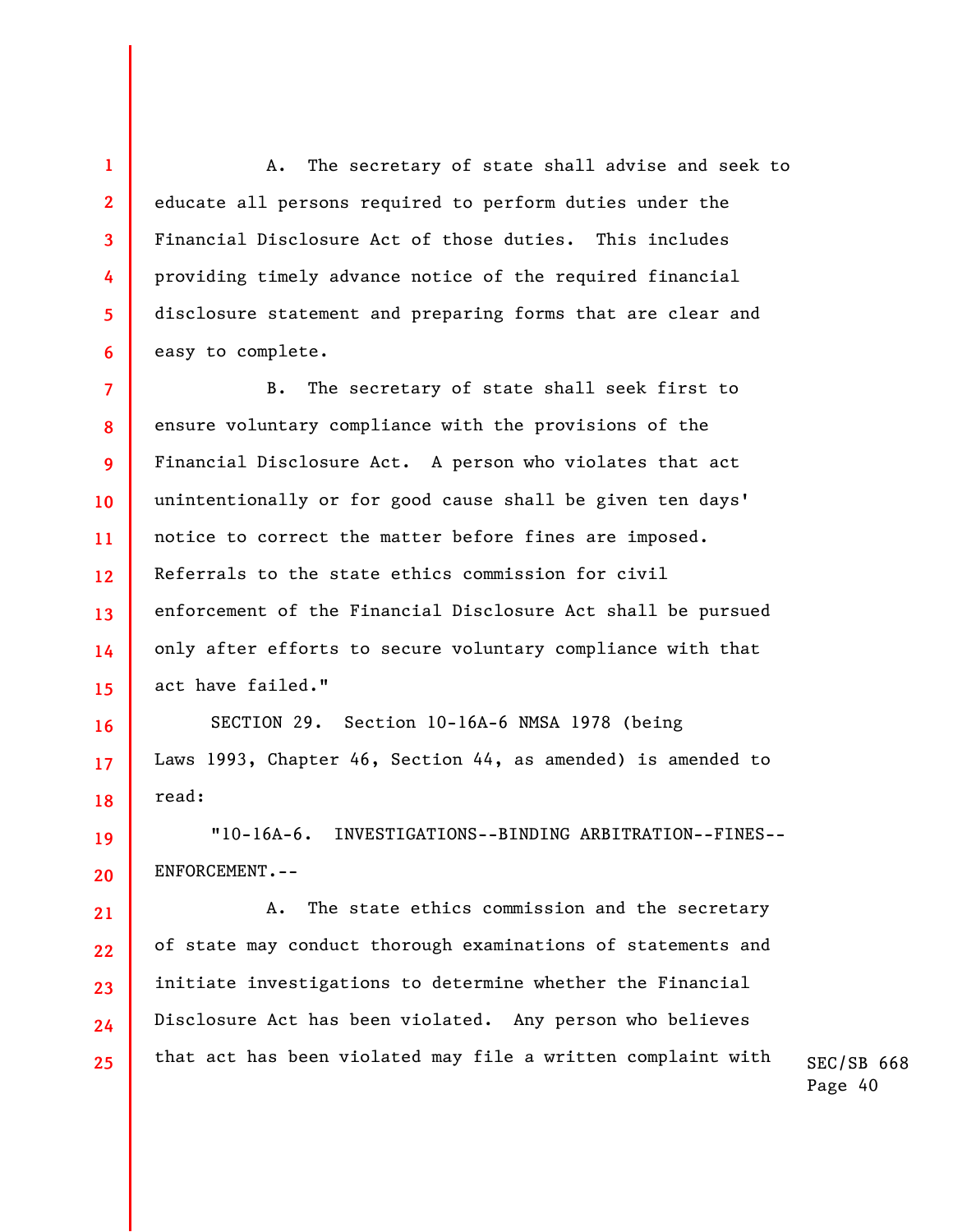**1 2 3**  the state ethics commission. The commission shall adopt procedures for processing complaints and notifications of violations.

**4** 

**5** 

**6** 

**7** 

**8** 

**9** 

B. If the state ethics commission determines that a violation has occurred for which a penalty should be imposed, the commission shall so notify the person charged and impose the penalty. If the person charged disputes the commission's determination, the person charged may request binding arbitration.

**10 11 12 13 14 15 16 17 18**  C. The arbitration decision shall be decided by a single arbitrator selected within ten days by the person against whom the penalty has been imposed from a list of five arbitrators provided by the state ethics commission. No arbitrator may be a person subject to the Financial Disclosure Act, Campaign Reporting Act or Lobbyist Regulation Act. Arbitrators shall be considered to be independent contractors, not public officers or employees, and shall not be paid per diem and mileage.

**19 20 21 22 23 24 25**  D. The arbitrator may take any action the state ethics commission is authorized to take. The arbitrator shall state the reasons for the decision in a written document that shall be a public record. The decision shall be final and binding. The decision shall be issued within thirty days of the conclusion of the hearing. Unless otherwise provided for in this section, or by rule or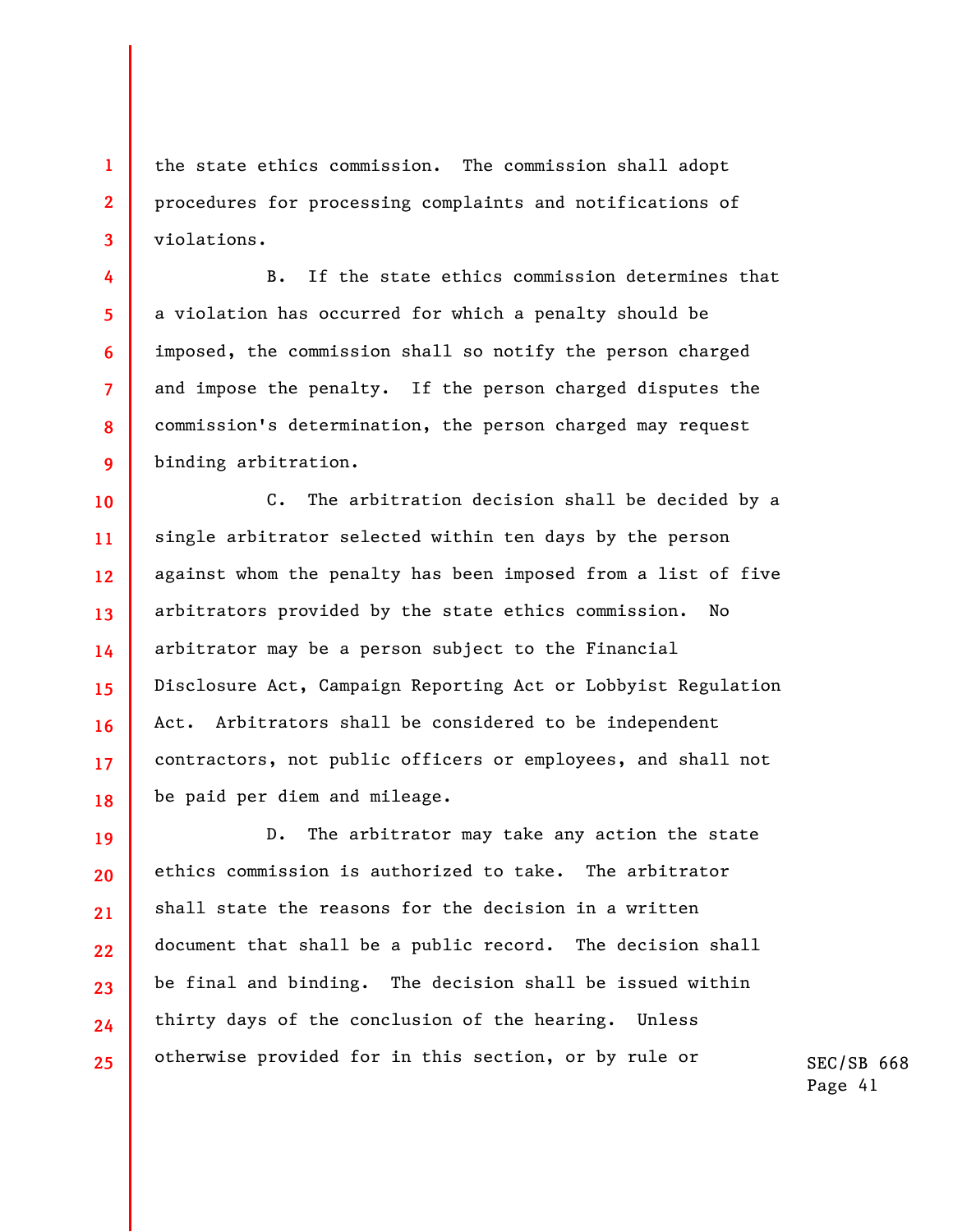regulation adopted by the state ethics commission, the procedures for the arbitration shall be governed by the Uniform Arbitration Act. No arbitrator shall be subject to liability for actions taken pursuant to this section.

**1** 

**2** 

**3** 

**4** 

**5** 

**6** 

**7** 

**8** 

**9** 

**10** 

**11** 

**12** 

**13** 

**14** 

**15** 

**16** 

**17** 

**20** 

E. Any person who files a statement or report after the deadline imposed by the Financial Disclosure Act or any person who files a false or incomplete statement or report is liable for and shall pay to the secretary of state, at or from the time initially required for the filing, fifty dollars (\$50.00) per day for each regular working day after the time required for the filing of the statement or report until the complete report is filed, up to a maximum of five thousand dollars (\$5,000).

F. The secretary of state may refer a matter to the state ethics commission, attorney general or a district attorney for a civil injunctive or other appropriate order or enforcement."

**18 19**  SECTION 30. Section 10-16A-8 NMSA 1978 (being Laws 1995, Chapter 153, Section 25) is amended to read:

"10-16A-8. ENFORCEMENT--CIVIL PENALTIES.--

**21 22 23 24 25**  A. If the state ethics commission reasonably believes that a person committed, or is about to commit, a violation of the Financial Disclosure Act, the commission may refer the matter to the attorney general or a district attorney for enforcement.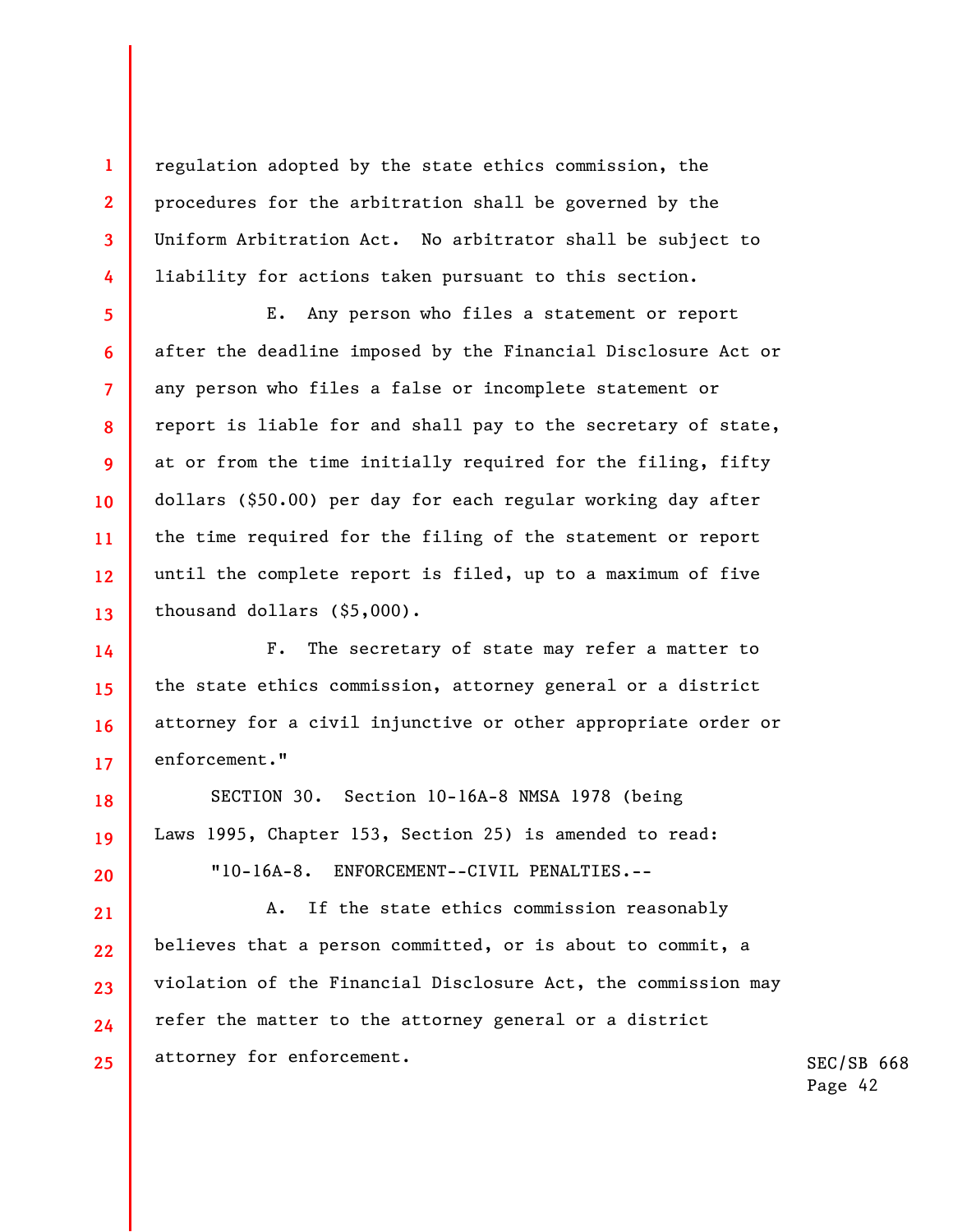| $\mathbf{1}$            | $B$ .<br>The state ethics commission may institute a         |
|-------------------------|--------------------------------------------------------------|
| $\overline{2}$          | civil action in district court or refer a matter to the      |
| $\overline{\mathbf{3}}$ | attorney general or a district attorney to institute a civil |
| 4                       | action in district court if a violation has occurred or to   |
| 5                       | prevent a violation of any provision of the Financial        |
| 6                       | Disclosure Act. Relief may include a permanent or temporary  |
| $\overline{7}$          | injunction, a restraining order or any other appropriate     |
| 8                       | order, including an order for a civil penalty of two hundred |
| 9                       | fifty dollars (\$250) for each violation not to exceed five  |
| 10                      | thousand dollars $(5,000)$ ."                                |
| 11                      | SECTION 31. Section 10-16B-1 NMSA 1978 (being                |
| 12 <sup>2</sup>         | Laws 2007, Chapter 226, Section 1) is amended to read:       |
| 13                      | "10-16B-1. SHORT TITLE.--Chapter 10, Article 16B             |
| 14                      | NMSA 1978 may be cited as the "Gift Act"."                   |
| 15                      | SECTION 32. A new section of the Gift Act is enacted to      |
| 16                      | read:                                                        |
| 17 <sup>2</sup>         | "INVESTIGATIONS--COMPLAINTS--ENFORCEMENT.--                  |
| 18                      | The state ethics commission may initiate<br>Α.               |
| 19                      | investigations to determine whether the provisions of the    |
| 20                      | Gift Act have been violated. A person who believes that a    |
| 21                      | violation of the Gift Act has occurred may file a complaint  |
| 22                      | with the state ethics commission.                            |
| 23                      | If the state ethics commission determines that<br>B.         |
| 24                      | a violation has occurred, the commission shall refer the     |
| 25                      | matter to the attorney general for criminal prosecution."    |
|                         |                                                              |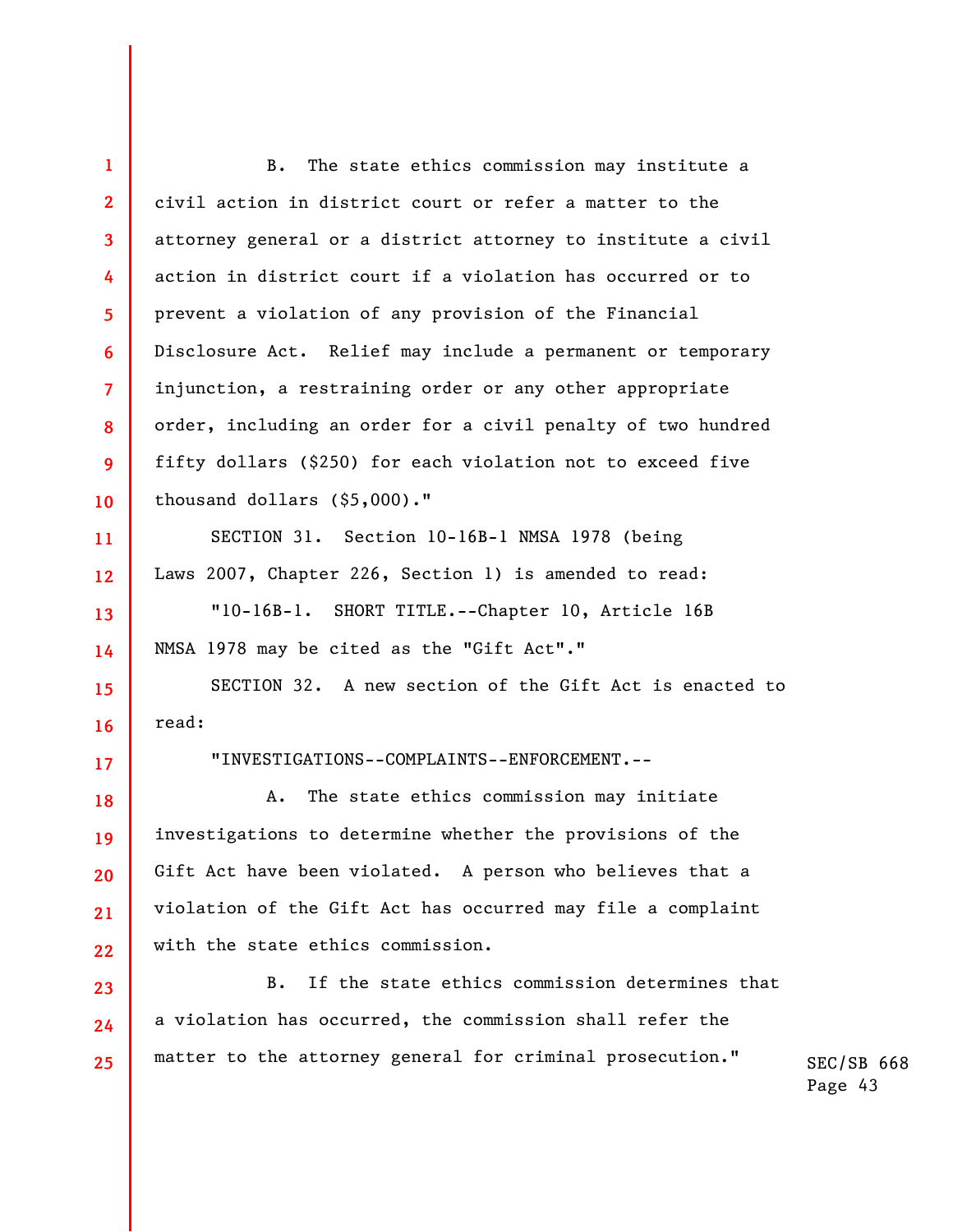**1 2**  SECTION 33. A new section of the Procurement Code is enacted to read:

**3** 

**4** 

**5** 

**6** 

**7** 

**8** 

**9** 

**10** 

**11** 

**12** 

"STATE ETHICS COMMISSION JURISDICTION.--The state ethics commission may investigate complaints against a contractor who has a contract with a state agency or a person who has submitted a competitive sealed proposal or competitive sealed bid for a contract with a state agency. The state ethics commission may impose the civil penalties authorized in Sections 13-1-196 through 13-1-198 NMSA 1978 pursuant to the provisions of those sections."

SECTION 34. Section 13-1-196 NMSA 1978 (being Laws 1984, Chapter 65, Section 169) is amended to read:

**13 14 15 16 17 18 19 20 21 22 23 24 25**  "13-1-196. CIVIL PENALTY.--Any person, firm or corporation that knowingly violates any provision of the Procurement Code is subject to a civil penalty of not more than one thousand dollars (\$1,000) for each procurement in violation of any provision of the Procurement Code. The district attorney in the jurisdiction in which the violation occurs or the state ethics commission is empowered to bring a civil action for the enforcement of any provision of the Procurement Code; provided that the commission may refer a matter for enforcement to the attorney general or the district attorney in the jurisdiction in which the violation occurred. Any penalty collected under the provisions of this section shall be credited to the general fund of the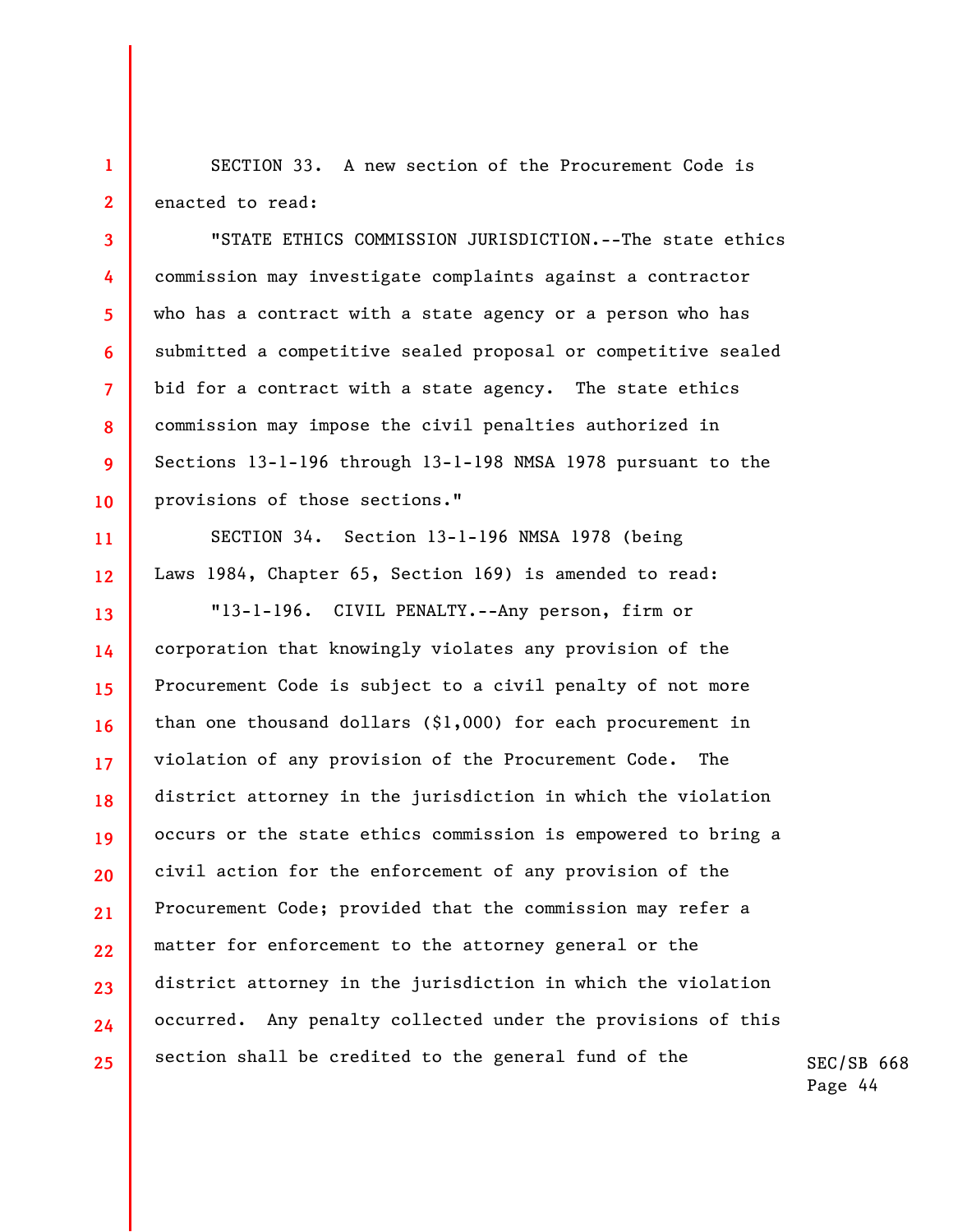political subdivision in which the violation occurred and on whose behalf the suit was brought."

**1** 

**2** 

**3** 

**4** 

**5** 

**6** 

**7** 

**22** 

**23** 

**24** 

**25** 

SECTION 35. Section 2-6-1 NMSA 1978 (being Laws 1961, Chapter 2, Section 1, as amended) is amended to read:

"2-6-1. LIMIT ON THE TIME WITHIN WHICH BILLS MAY BE INTRODUCED.--

**8 9 10 11**  A. Legislation shall not be accepted for filing until after the beginning of the prohibited period for soliciting campaign contributions provided for in Section 1-19-34.1 NMSA 1978.

**12 13 14 15 16 17 18 19 20 21**  B. No bill shall be introduced at any regular session of the legislature subsequent to the thirtieth legislative day in sessions held in the odd-numbered years or subsequent to the fifteenth legislative day in sessions held in the even-numbered years. The limitation provided in this subsection does not apply to the general appropriation bill, bills to provide for the current expenses of the government and such bills as may be referred to the legislature by the governor by special message specifically setting forth the emergency or necessity requiring such legislation."

SECTION 36. Section 34-10-2.1 NMSA 1978 (being Laws 1977, Chapter 289, Section 1) is amended to read:

"34-10-2.1. JUDICIAL STANDARDS COMMISSION--DUTIES-- SUBPOENA POWER.--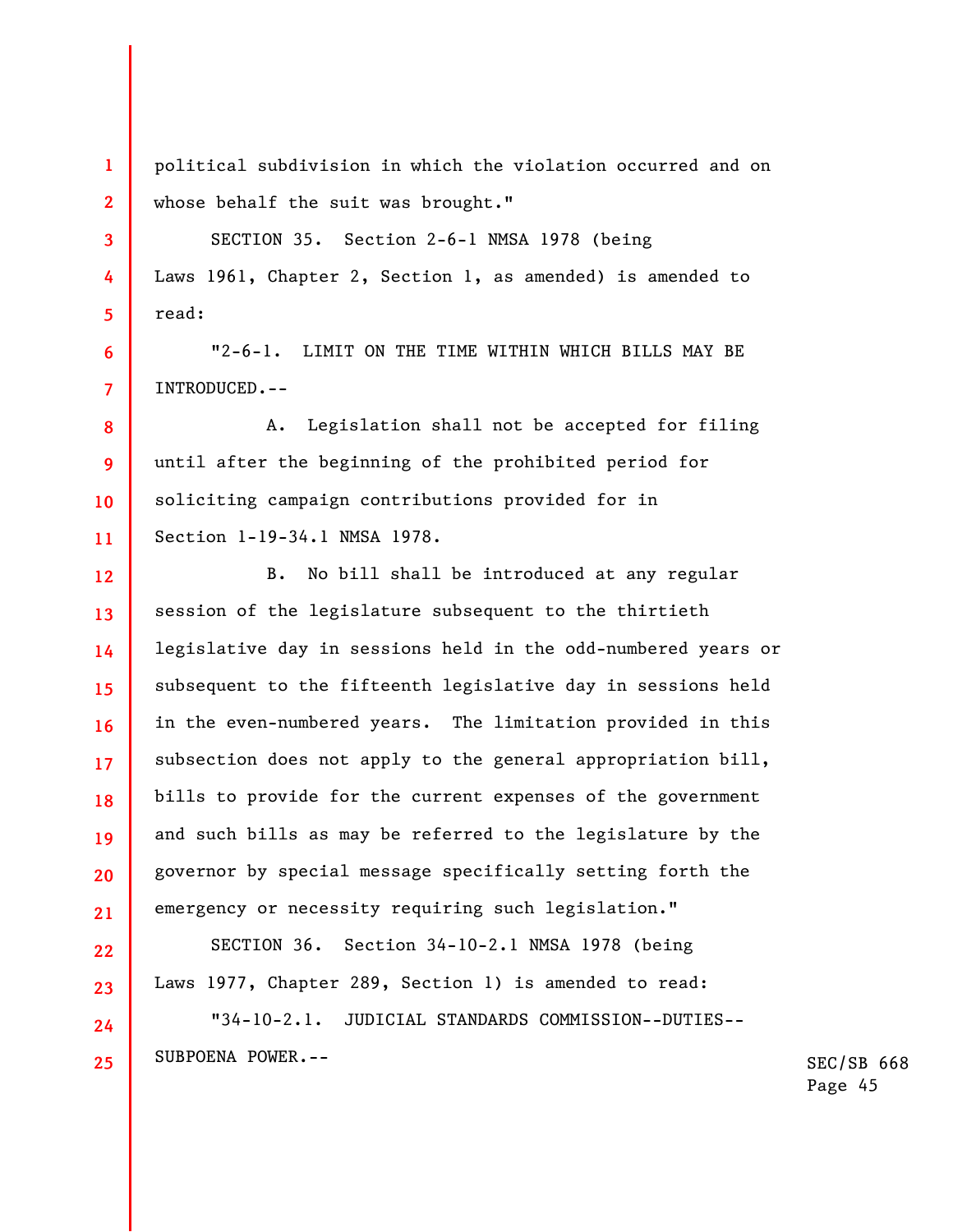**1 2 3 4 5 6 7 8 9 10 11 12 13 14**  A. Pursuant to the judicial standards commission's authority granted by Article 6, Section 32 of the constitution of New Mexico, any justice, judge or magistrate of any court may be disciplined or removed for willful misconduct in office, persistent failure or inability to perform the judge's duties or habitual intemperance, or may be retired for a disability that seriously interferes with the performance of the justice's, judge's or magistrate's duties and that is, or is likely to become, of a permanent character. The judicial standards commission is granted the same authority to regulate the conduct and character of court-appointed commissioners, hearing officers, administrative law judges or special masters while acting in a judicial capacity.

**15 16 17**  B. With respect to the officials listed in Subsection A of this section, the judicial standards commission shall:

**18 19 20 21 22 23**  (1) investigate all charges, complaints and allegations as to willful misconduct in office, persistent failure or inability to perform official duties or habitual intemperance, if the commission deems necessary, and hold a hearing on the charges, complaints or allegations concerning the discipline or removal of the official;

**24 25**  (2) investigate and, if the commission deems necessary, hold hearings on any charge, complaint or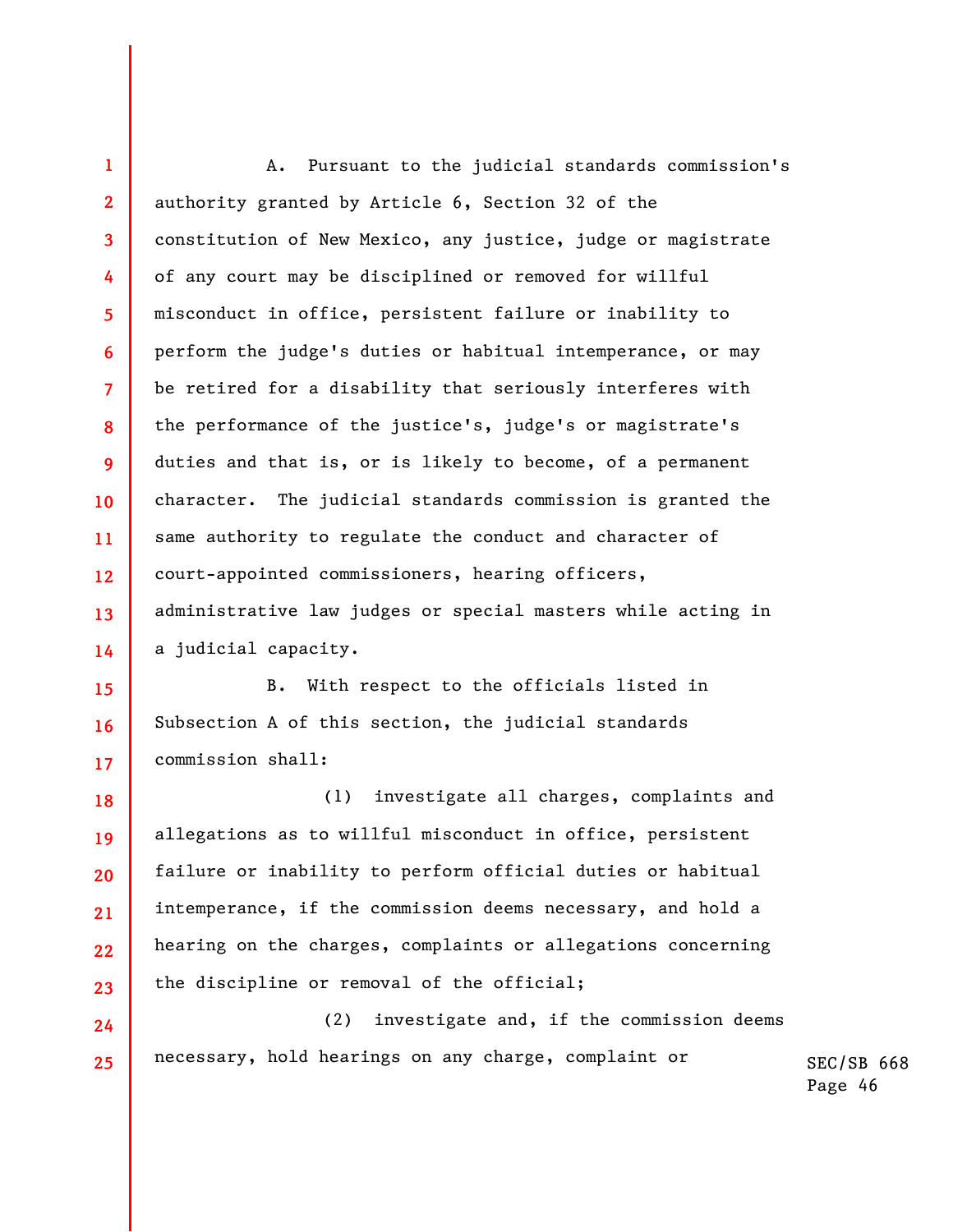**1 2 3 4 5 6 7 8 9 10 11 12 13 14 15 16 17 18 19 20 21 22 23 24**  allegation that an official listed in Subsection A of this section has suffered a disability that is seriously interfering with the performance of the official's duties and that is, or is likely to become, of a permanent character; (3) if the commission deems it necessary or convenient, appoint three masters, who are justices or judges of courts of record, to hear and take evidence in any matter arising under Paragraph (1) or (2) of this subsection who shall report their findings to the commission; and (4) after a hearing deemed necessary pursuant to Paragraph (2) of this subsection or after considering the record and the findings and report of the masters, if the commission finds good cause, recommend to the supreme court the discipline, removal or retirement of the official. C. In any investigation or hearing held under the provisions of this section, the commission may administer oaths and, with the concurrence of a majority of the members of the commission, petition a district court to subpoena witnesses, compel their attendance and examine them under oath or affirmation and require the production of any books, records, documents or other evidence it may deem relevant or material to an investigation upon a showing of probable cause."

SECTION 37. TEMPORARY PROVISION--REPORT ON EXTENSION OF

SEC/SB 668 Page 47

**25**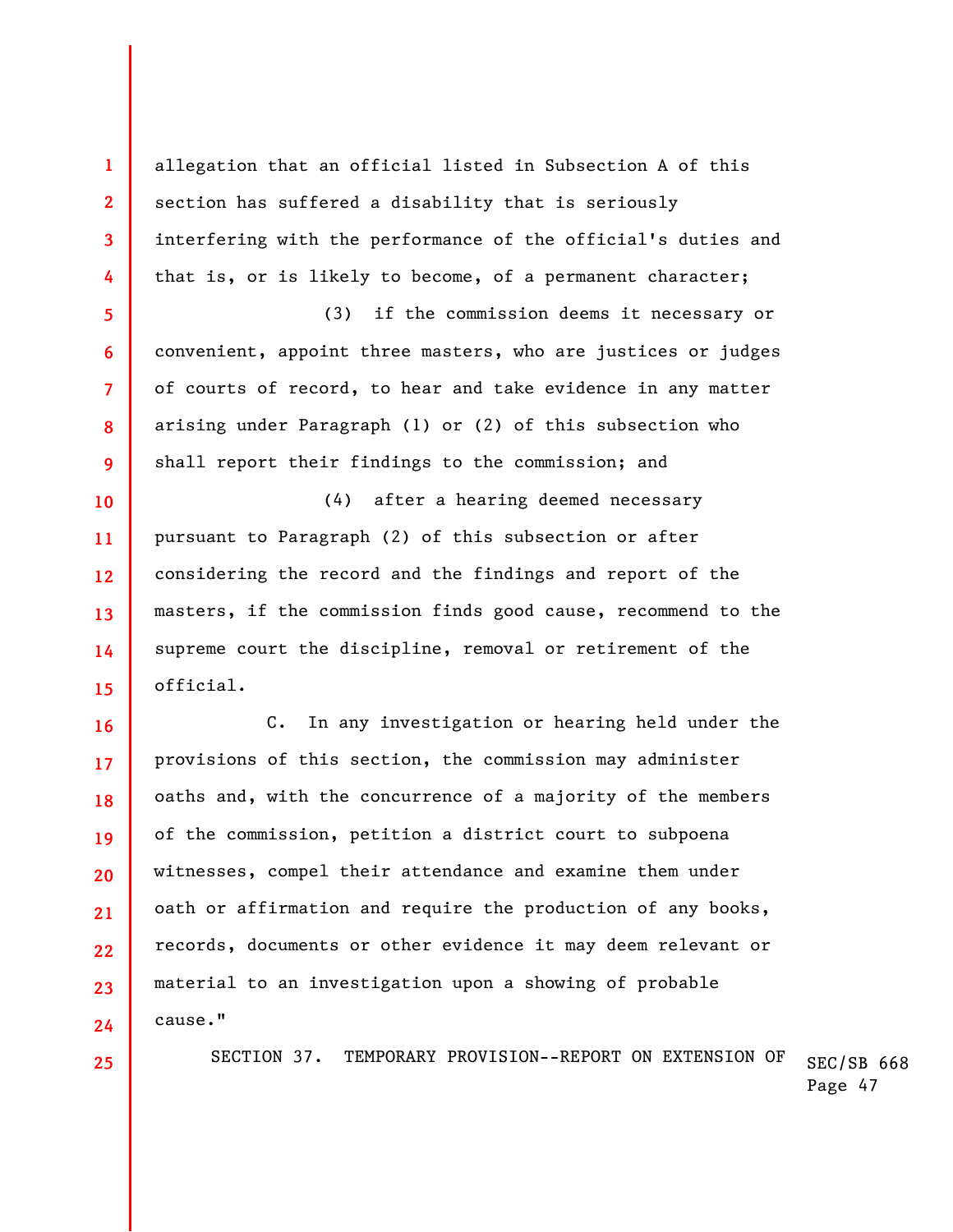**1** 

**6** 

**7** 

**16** 

**17** 

**19** 

**20** 

**21** 

**22** 

**23** 

**24** 

**25** 

JURISDICTION.--

**2 3 4 5**  A. By October 1, 2021, the state ethics commission shall submit a report to the legislature and the office of the governor regarding whether to extend commission jurisdiction.

B. If the report recommends extension of the state ethics commission's jurisdiction, the report shall address:

**8 9 10**  (1) a detailed plan for implementation of an extension of the commission's jurisdiction and a proposed time line for the implementation;

**11 12 13**  (2) the estimated number of additional employees and other resources needed by the commission to perform its expanded duties;

**14 15**  (3) estimated budget increases needed for the commission to perform its expanded duties; and

**18**  (4) recommended changes to existing law. SECTION 38. TEMPORARY PROVISION--COMPILER'S INSTRUCTION.--The New Mexico compilation commission shall rename Chapter 2, Article 15 NMSA 1978 "Legislative Ethics".

SECTION 39. REPEAL.--Sections 2-15-1 through 2-15-6 NMSA 1978 (being Laws 1993, Chapter 46, Sections 46 through 51) are repealed.

SECTION 40. APPLICABILITY.--The provisions of the State Ethics Commission Act apply only to conduct occurring on or after July 1, 2019.